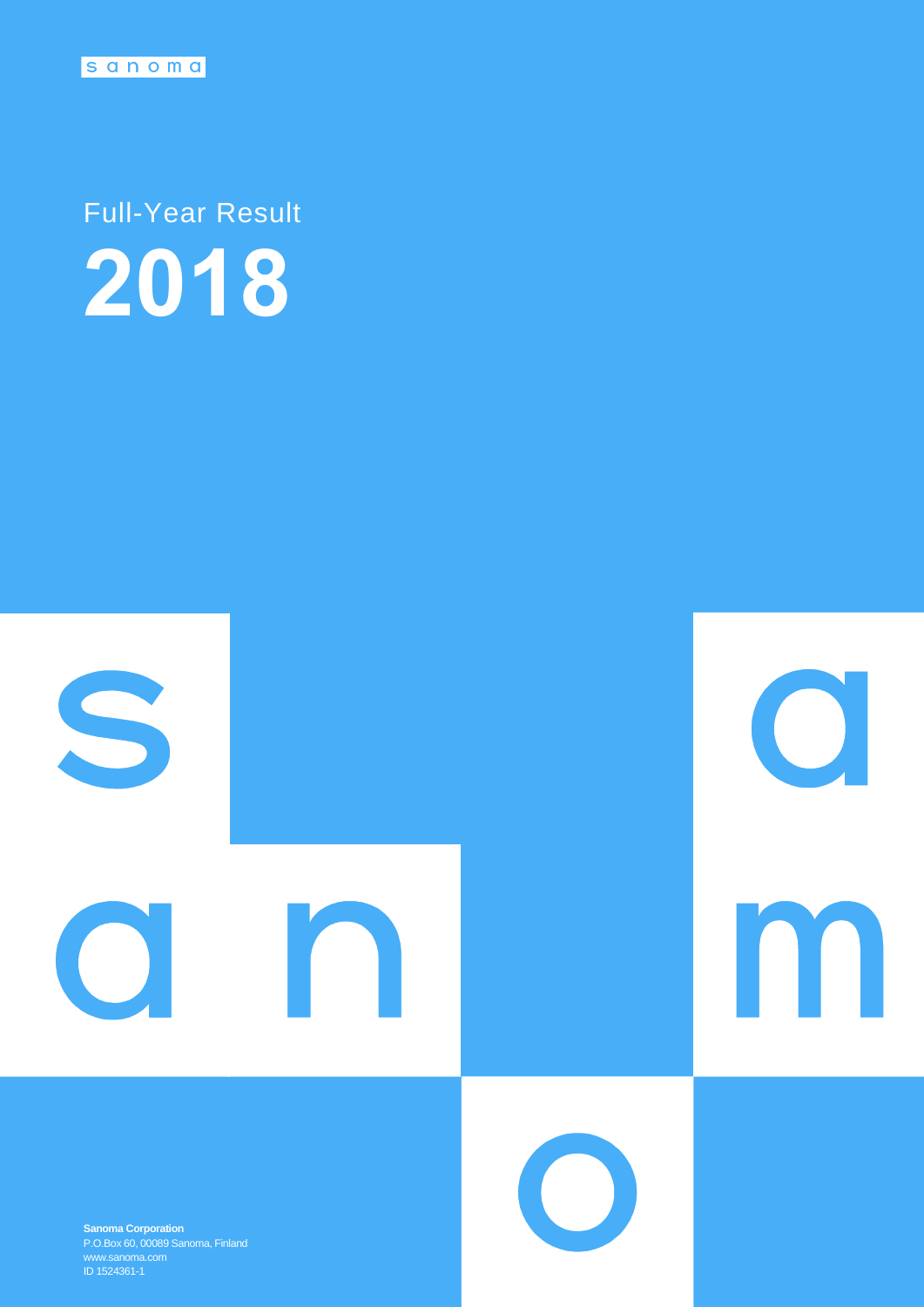### SANOMA CORPORATION, FULL-YEAR RESULT 2018

# **Improved operational EBIT across all SBUs**

### **Q4 2018**

- Net sales declined slightly to EUR 298 million (2017: 306). Net sales development adjusted for structural changes was -3% (2017: 0%).
- Operational EBIT improved clearly to EUR 18 million (2017: 4) as a result of earnings growth in all SBUs.
- EBIT was EUR 1 million (2017: 21). The EBIT included EUR -17 million (2017: 17) of IACs, which mainly related to restructuring actions across SBUs.
- Operational EPS improved to EUR 0.06 (2017: 0.01).
- EPS was EUR -0.03 (2017: 0.10).
- Free cash flow was EUR 69 million (2017: 84).
- On 15 November, Sanoma announced the divestment of its content marketing operations, Head Office, in Belgium.
- On 11 December, Sanoma announced its intention to acquire Iddink, a leading Dutch educational platform and service provider.
- On 4 February 2019, Sanoma signed a EUR 550 million syndicated credit facility.

### **FY 2018**

- Net sales were stable at EUR 1,315 million (2017: 1,435; adjusted 1,328). Net sales development adjusted for structural changes was -3% (2017: 1%).
- Operational EBIT improved by 10% to EUR 197 million (2017: 177, adjusted: 179) driven by good profitability development across all SBUs. Corresponding margin was 14.9% (2017: 12.3%; adjusted 13.5%).
- EBIT was EUR 169 million (2017: -241, adjusted 186). The EBIT included EUR -28 million (2017:-417; adjusted 7) of IACs, which mainly related to Discontinued operations as well as restructuring actions across SBUs.
- Operational EPS improved by 17% to EUR 0.83 (2017: 0.70; adjusted 0.71).
- **EPS was EUR 0.68 (2017:-1.02; adjusted 0.76).**
- Free cash flow improved slightly to EUR 109 million (2017: 105; adjusted 106) and included EUR 17 million of one-off costs related to Discontinued operations, which will be added back to the free cash flow for dividend calculation purposes. Free cash flow excluding the one-off costs related to Discontinued operations was EUR 126 million.
- On 7 March, Sanoma announced the acquisition of the festival and event business of N.C.D. Production in Finland. The transaction was closed on 18 April.
- On 29 June, Sanoma completed the divestment of Belgian women's magazine portfolio, reported as discontinued operations.
- The Board proposes a dividend of EUR 0.45 per share to be paid for the year 2018 in two instalments, EUR 0.25 in April and EUR 0.20 in November (estimated).

### **Outlook for 2019**

In 2019, Sanoma expects that the Group's comparable net sales will be in-line with 2018 and operational EBIT margin excluding PPA will be around 15% (2018: 15.7%).

The outlook is based on an assumption of the consumer confidence and advertising market development in Finland and in the Netherlands to be in line with 2018. The outlook does not include any assumptions of the intended acquisition of Iddink (announced on 11 December 2018), which is expected to be closed in Q2-Q3 2019.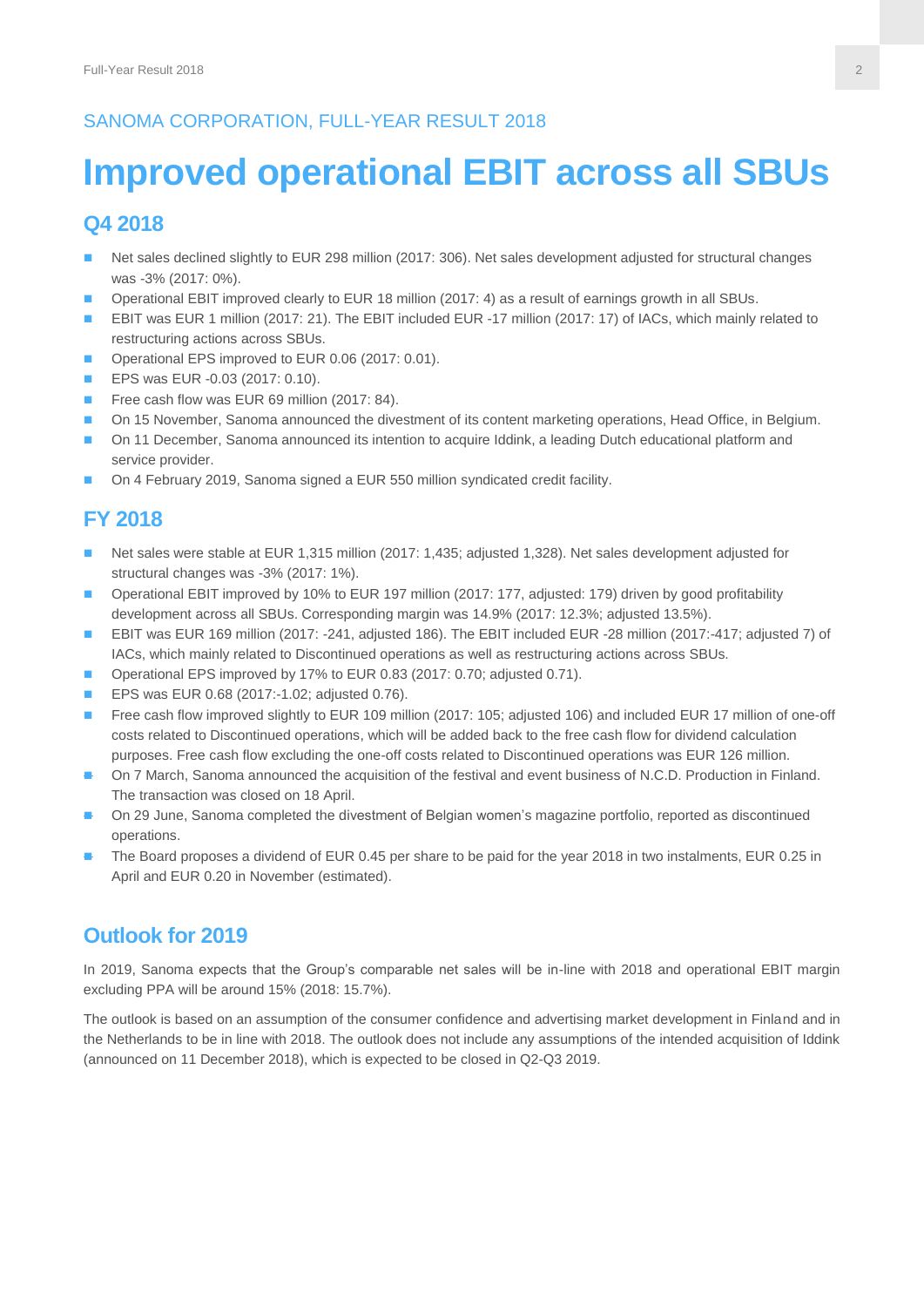#### **Discontinued operations**

On 16 January 2018, Sanoma announced the intention to divest its Belgian women's magazine portfolio. The divested business was consequently classified as Discontinued operations in 2017 financial reporting. All key indicators and income statement related figures presented in this report, including corresponding figures in 2017, cover Continuing operations only unless otherwise stated. The divestment was completed on 29 June 2018. More information on the Discontinued operations' financial performance is available on p. 36.

#### **Name of Media BeNe changed to Media Netherlands**

Following the closing of the divestment of Belgian women's magazine portfolio, Sanoma has changed the name of its Media BeNe SBU to Media Netherlands. The new name has been used since 1 July 2018.

#### **Impact of the SBS transaction – Adjusted KPIs for 2017**

Sanoma divested the Dutch TV operations of SBS on 19 July 2017. SBS was consolidated in Sanoma's income statement until 30 June 2017 as part of Media Netherlands. To enhance comparability between the reporting periods, certain comparable adjusted key figures for FY 2017 for the Group and for Media Netherlands are presented in this report. The comparable adjusted figures fully exclude the divested operations of SBS and include 100% of Veronica Uitgeverij and are named as "adjusted".

#### **IFRS 15 restatement**

Sanoma has adopted the new IFRS 15 Revenue from Contracts with Customers as of 1 January 2018 and prepared its financial reports according to the new standard starting from Q1 2018. IFRS 15 impacts the timing of recognizing revenue and cost. The impact of the new standard on Sanoma Group's annual net sales is considered insignificant, although the phasing over individual quarters is affected, especially in Learning. All annual and quarterly financial figures presented in this report have been restated to account for the changes. Adoption of IFRS 15 had no impact on Sanoma's long-term financial targets.

More information on the transition to the IFRS 15 standard and its impacts on Sanoma is available in the Accounting policies, p. 25–26.

#### **Alternative performance measures**

Sanoma presents certain financial performance measures on a non-IFRS basis as alternative performance measures (APMs). The APMs exclude certain non-operational or non-cash valuation items affecting comparability (IACs) and are provided to reflect the underlying business performance and to enhance comparability between reporting periods. The APMs should not be considered as a substitute for performance measures in accordance with IFRS.

Sanoma will include Operational EBIT excluding purchase price allocation amortisations (Operational EBIT excl. PPA), and the corresponding margin, as a new APM in its financial reporting. Sanoma has an ambition to grow through M&A, and thus PPA amortisations are expected to have an increasing impact on Sanoma's results. On the other hand, the new APM includes all material operational costs, such as amortisations of TV-programming rights and prepublication assets, which are not included in Operational EBITDA. Therefore the new APM is considered to complement other performance measures and provide valuable information to investors. Operational EBIT margin excl. PPA is used as a basis in Sanoma's Outlook for 2019 and will be included in financial reporting from Q1 2019 onwards. Operational EBITDA and Operational EBIT, which have been included as APMs in Sanoma's financial reporting in 2018, will no longer be reported from Q1 2019 onwards.

Sanoma has updated its cash flow terminology and defined free cash flow as operating cash flow less capital expenditure. From 6 February 2019, the terms free cash flow and free cash flow per share will also be used as the basis of Sanoma's dividend policy. The dividend policy is available on p. 18. The updated terminology is used in this report. In addition, the term "Net sales adjusted for structural changes" has been changed to "Comparable net sales". The new term is used in Sanoma's Outlook for 2019 and will be used in financial reporting from Q1 2019 onwards.

More information is available at Sanoma.com. Reconciliations are presented on p. 21 in this report. Definitions of key IFRS indicators and APMs are available on p. 38.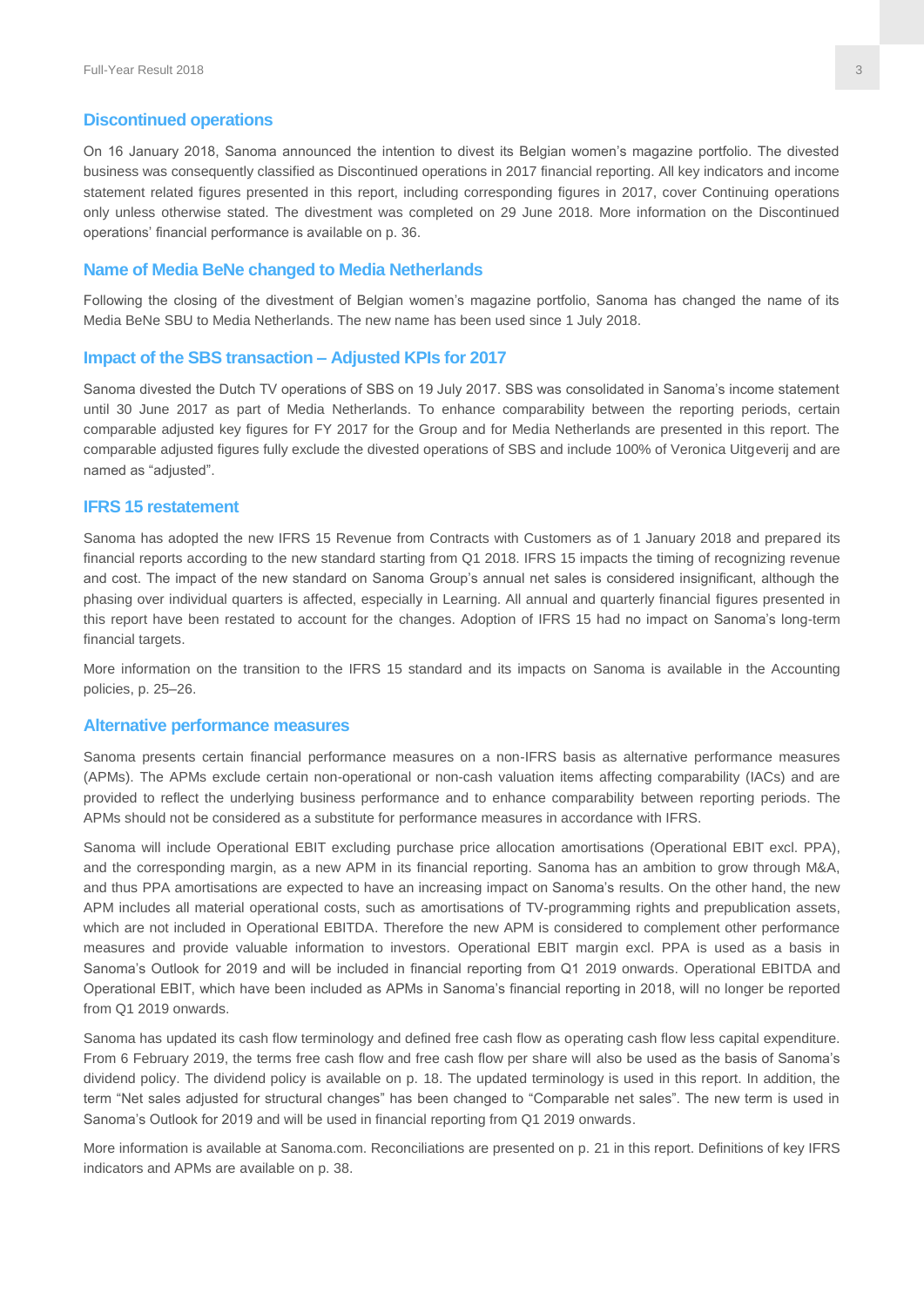### **Key indicators 1)**

| <b>EUR million</b>                          | Q4 2018 | Q4 2017 | <b>Change</b> | <b>FY 2018</b> | FY 2017<br>adjusted | <b>Change</b> |
|---------------------------------------------|---------|---------|---------------|----------------|---------------------|---------------|
| Net sales                                   | 298.0   | 305.7   | $-3%$         | 1,315.4        | 1,328.0             | $-1\%$        |
| <b>Operational EBITDA</b>                   | 51.7    | 48.4    | 7%            | 326.3          | 328.5               | $-1\%$        |
| margin                                      | 17.4%   | 15.8%   |               | 24.8%          | 24.7%               |               |
| <b>Operational EBIT</b>                     | 17.6    | 4.4     |               | 196.6          | 179.0               | 10%           |
| margin                                      | 5.9%    | 1.5%    |               | 14.9%          | 13.5%               |               |
| <b>EBIT</b>                                 | 0.6     | 21.2    | $-97%$        | 168.5          | 186.4               | $-10%$        |
| Result for the period <sup>2)</sup>         | $-5.0$  | 14.8    |               | 125.6          | 126.8               | $-1%$         |
|                                             |         |         |               |                |                     |               |
| Free cash flow $2)$                         | 69.3    | 83.5    | $-17%$        | 108.9          | 106.2               | 3%            |
|                                             |         |         |               |                |                     |               |
| Equity ratio $2^{(1)}$ , $3^{(1)}$          |         |         |               | 44.7%          | 38.2%               |               |
| Net debt $2, 3$                             |         |         |               | 337.8          | 391.8               |               |
| Net debt / Adj. EBITDA <sup>2), 3)</sup>    |         |         |               | 1.4            | 1.7                 |               |
|                                             |         |         |               |                |                     |               |
| Average number of employees (FTE)           |         |         |               | 4,463          | 4,562               | $-2%$         |
|                                             |         |         |               |                |                     |               |
| Operational EPS, EUR, continuing operations | 0.06    | 0.01    |               | 0.83           | 0.71                | 17%           |
| Operational EPS, EUR <sup>2)</sup>          | 0.06    | 0.01    |               | 0.84           | 0.74                | 14%           |
| EPS, EUR, continuing operations             | $-0.03$ | 0.10    |               | 0.68           | 0.76                | $-10%$        |
| EPS, EUR $^{2)}$                            | $-0.03$ | 0.09    |               | 0.76           | 0.77                | $-1%$         |
| Free cash flow per share, EUR $^{2)}$       | 0.43    | 0.51    | $-17%$        | 0.67           | 0.65                | 3%            |
| Dividend per share, EUR <sup>4)</sup>       |         |         |               | 0.45           | 0.35                | 29%           |

<sup>1)</sup> 2017 figures have been restated due to the implementation of IFRS 15 and were originally published on 29 March 2018. More information on the restatement is available in Accounting policies on p 25.

2) Including continuing and discontinued operations.

<sup>3)</sup> Not adjusted for the SBS divestment.

<sup>4)</sup> 2018 proposal of the Board of Directors.

Key indicators with non-adjusted figures for the comparison periods in 2017, which include the divested Dutch TV operations of SBS, are available on p. 19.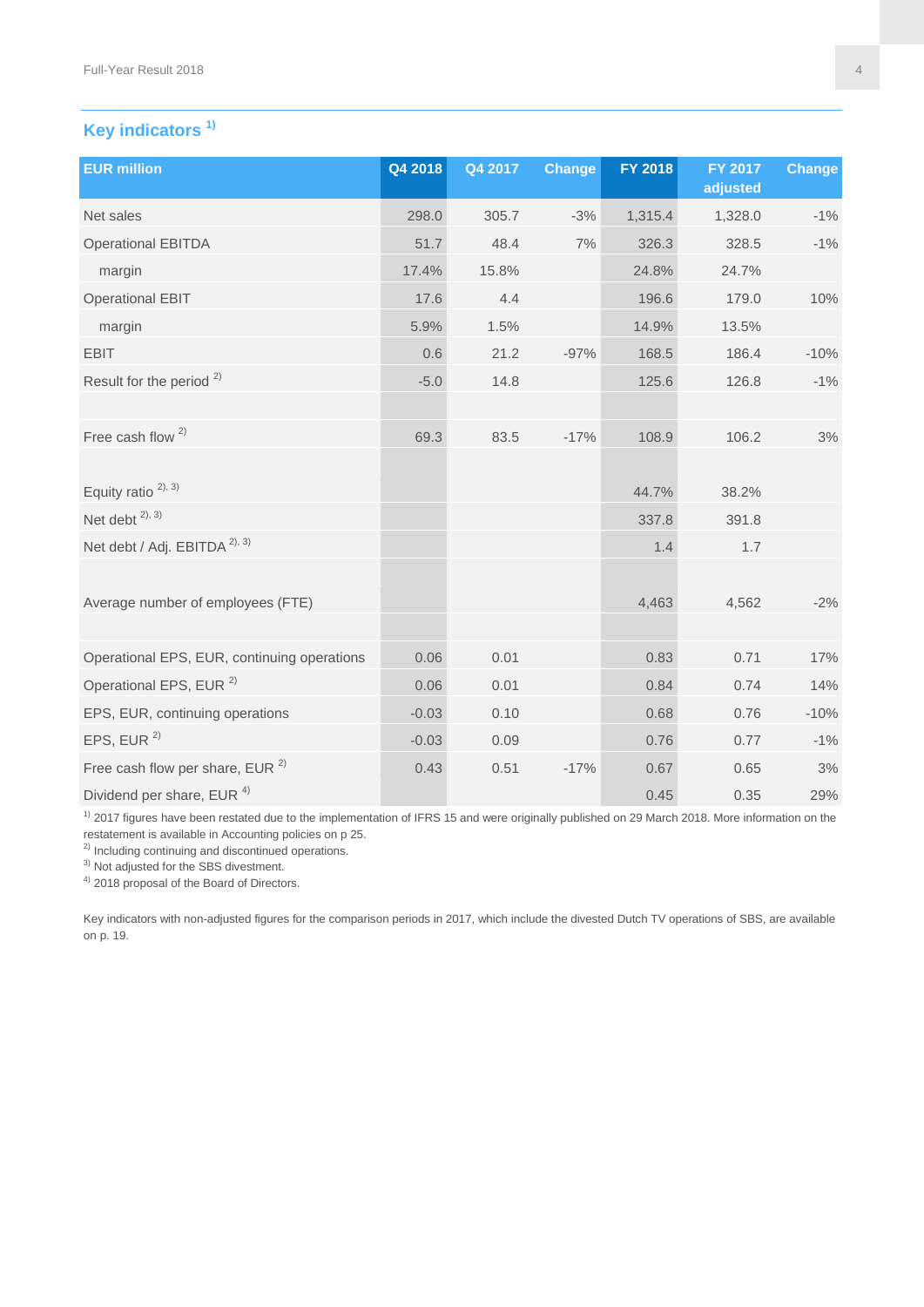### **President and CEO Susan Duinhoven:**

"2018 was another good year for Sanoma. We improved our profitability in all three SBUs despite the challenging business environment in media. During the year, we also took pre-emptive actions to ensure we remain competitive in the months and years to come. Thanks to our solid financial position, growth returned to our agenda and we announced several acquisitions during the year. I am proud and grateful of the hard work and commitment that our teams have again shown.

In Learning, our teams have been particularly successful with the curriculum renewals in Poland and in Finland in recent years. In 2018, we also launched a business development programme, "High Five", which focuses on creating lean, harmonised and efficient operations and processes for our five operating countries. The positive effects of the programme were already visible in our 2018 profitability. The "High Five" will continue in the years to come and we expect further cost benefits with modest additional investments in 2019.

In December 2018, we took a significant step on our growth path from a predominantly media company into a learning and media company. We announced our intention to acquire Iddink, a leading Dutch educational platform and service provider. The transaction enables the development of seamless digital learning solutions, improving our products and services for the pupils, parents, teachers and schools. Iddink provides Sanoma Learning a platform for future growth not only in the Netherlands, but also in Belgium and Spain, and significantly increases Learning's share of Sanoma's operational EBIT excl. PPA.

In Media Finland, our success in transformation was visible in the growing number of digital subscriptions for Helsingin Sanomat and Ruutu. In HS, the total number of subscriptions increased for the second year in a row. Growth in digital subscriptions compensated the decline in print, and we experienced new, younger audiences being attracted with new product combinations, such as a digital subscription complemented with printed HS Viikko. Unfortunately the continued decline in print advertising volumes was not fully compensated by the increase in digital advertising. With this trend expected to continue, we conducted targeted co-operative negotiations in certain parts of B2B sales, printing operations and media units in the fourth quarter to prepare for the coming years. We are actively seeking growth and completed several smaller synergetic bolt-on acquisitions during the year. Most prominently, the expansion into the growing markets of live festivals and events by the acquisition of N.C.D. Production strengthens our cross-media proposition in entertainment and creates advantages for advertisers, consumers as well as the creative talents.

In Media Netherlands, we had a particularly strong year both in the magazine subscription sales as well as in the news business NU.nl, where both the usage and revenues grew. We continued to focus our business portfolio even further and divested both the women's magazines and the content marketing operations in Belgium. To align with the simplified business portfolio, we continued to streamline our organisation during the year and our profitability improved significantly. At the end of the year, we took some one-off costs (booked as IACs) in order to prepare for the discontinuation of the Home Deco e-commerce operations, which have been licensed to a third party. Growth in digital advertising was partially supported by the data-driven marketing and cashback service Scoupy, of which we own 95% since June and have now integrated it into our organisation.

In addition to improved profitability in all SBUs, our balance sheet strengthened further during the year, and our leverage was 1.4 at year-end. In 2019, the main impacts on our leverage will come from the new IFRS 16 standard, effective as of 1 January, and the closing of acquisition of Iddink, expected in Q2-Q3 2019. We have decided to prudently maintain our long-term leverage target unchanged at "below 2.5" although the new IFRS 16 by itself is expected to increase our leverage roughly by 0.6. The impact of the Iddink acquisition is partially dependent on the timing of the closing, but it is expected to temporarily take our leverage above the long-term target level.

The Board proposes a dividend of EUR 0.45 to be paid for 2018 (2017: 0.35). Our 2018 free cash flow improved slightly from the previous year, and for dividend calculation purposes we have added back EUR 17 million of one-off costs related to the divestment of the Belgian women's magazine portfolio. The dividend represents a pay-out ratio of 58% (2017: 55%) of this way adjusted free cash flow. We remain strongly committed to our policy of paying an increasing dividend equal to 40-60% of annual free cash flow.

With the attractive bolt-on acquisitions done in 2018 and our organisations well prepared for the coming year, we look forward to integrate these acquisitions successfully in 2019 and grow our business further."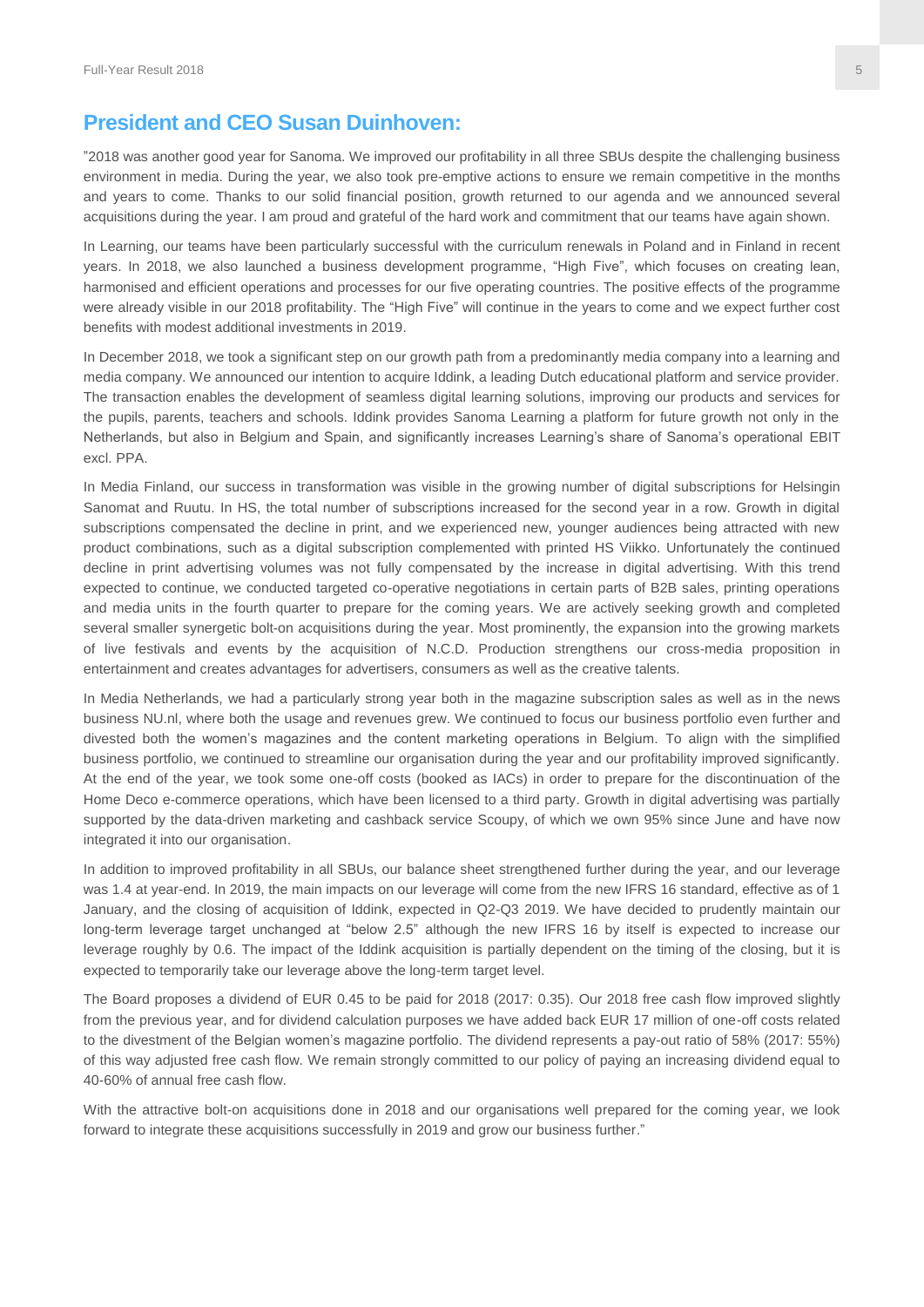### **Financial review Q4 2018**

Net sales declined slightly to EUR 298 million (2017: 306). Net sales grew slightly in Learning, where growth was driven by good performance in Poland. Net sales declined slightly in Media Finland and Media Netherlands. The Group's net sales development adjusted for structural changes was -3% (2017: 0%).

#### **Net sales by SBU**

| <b>EUR million</b> | Q4 2018 | Q4 2017 | Change |
|--------------------|---------|---------|--------|
| Media Finland      | 144.5   | 150.4   | $-4%$  |
| Media Netherlands  | 113.8   | 116.9   | $-3%$  |
| Learning           | 39.8    | 38.5    | 3%     |
| Other operations   | $-0.2$  | $-0.2$  | $0\%$  |
| <b>Group total</b> | 298.0   | 305.7   | $-3%$  |

Operational EBITDA amounted to EUR 52 million (2017: 48). Operational EBIT improved clearly to EUR 18 million (2017: 4) as earnings grew in all SBUs.

#### **Operational EBIT by SBU**

| <b>EUR million</b> | Q4 2018 | Q4 2017 | Change |
|--------------------|---------|---------|--------|
| Media Finland      | 16.0    | 9.8     | 63%    |
| Media Netherlands  | 23.7    | 19.2    | 23%    |
| Learning           | $-17.8$ | $-21.6$ | 18%    |
| Other operations   | $-4.3$  | $-3.0$  | $-44%$ |
| <b>Group total</b> | 17.6    | 4.4     |        |

EBIT was EUR 1 million (2017: 21) and included EUR -17 million (2017: 17) net of IACs. Restructuring expenses included in the IACs consisted of expenses related to discontinuation of Media Netherlands' Home Deco e-commerce operations, which have been licensed to a third party, as well as conclusion of targeted co-operative negotiations in Media Finland and business development programme "High Five" in Learning. The capital loss was related to the divestment of Head Office in Belgium, while Q4 2017 included capital gains from real estate divestments in Finland.

#### **Items affecting comparability (IACs) and reconciliation of operational EBIT**

| <b>EUR million</b>                  | Q4 2018 | Q4 2017 |
|-------------------------------------|---------|---------|
| <b>EBIT</b>                         | 0.6     | 21.2    |
| Items affecting comparability       |         |         |
| Restructuring expenses              | $-14.6$ | $-9.0$  |
| Capital gains / losses              | $-2.4$  | 25.8    |
| Other                               |         | $-0.1$  |
| Items affecting comparability total | $-17.0$ | 16.8    |
| <b>Operational EBIT</b>             | 17.6    | 4.4     |
|                                     |         |         |

A detailed reconciliation on SBU level is presented on p. 21.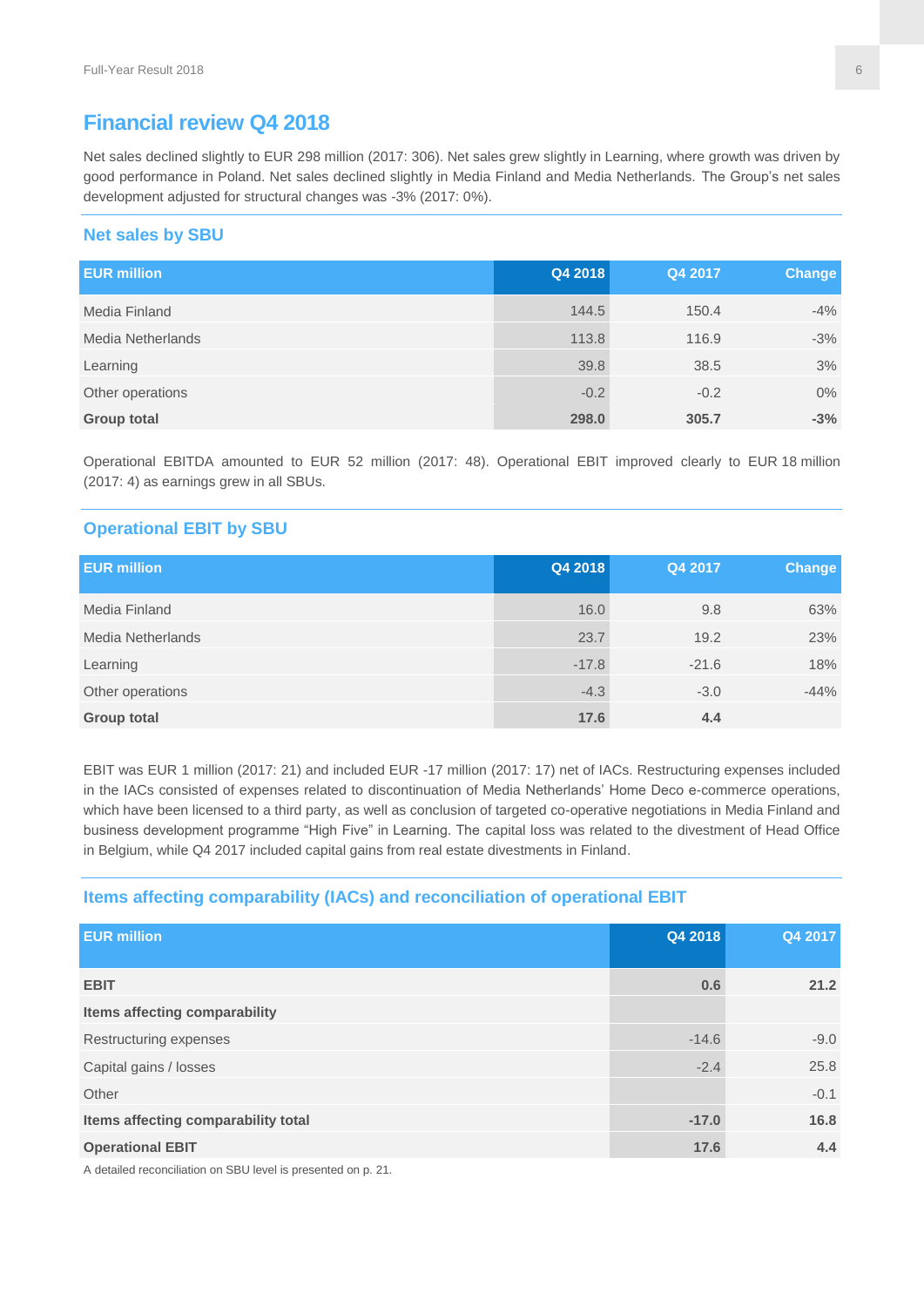Net financial items decreased and totalled EUR -3 million (2017: -8).

Result before taxes amounted to EUR -3 million (2017: 14). Income taxes were EUR -2 million (2017: 2). Result for the period was EUR -5 million (2017: 16) and including Discontinued operations EUR -5 million (2017: 15).

Operational earnings per share were EUR 0.06 (2017: 0.01). Earnings per share were EUR -0.03 (2017: 0.10) and including Discontinued operations EUR -0.03 (2017: 0.09).

### **Financial review FY 2018**

Net sales were stable and amounted to EUR 1,315 million (2017: 1,435; adjusted 1,328). Net sales of Media Finland were on the previous year's level as a result of the acquisition of N.C.D. Production. Net sales of Media Netherlands declined slightly, partially due to the divestment of the comparison site Kieskeurig.nl, which contributed EUR 5 million in 2017 net sales. Net sales remained stable in Learning compared to strong growth in 2017 with the two overlapping curriculum reforms in Poland. The Group's net sales development adjusted for structural changes was -3% (2017: 1%).

#### **Net sales by SBU**

| <b>EUR million</b> | FY 2018 | <b>FY 2017</b><br>adjusted | <b>Change</b> | FY 2017 |
|--------------------|---------|----------------------------|---------------|---------|
| Media Finland      | 578.5   | 570.4                      | 1%            | 570.4   |
| Media Netherlands  | 424.0   | 439.6                      | $-4%$         | 546.4   |
| Learning           | 313.3   | 318.3                      | $-2%$         | 318.3   |
| Other operations   | $-0.4$  | $-0.4$                     | $0\%$         | $-0.4$  |
| <b>Group total</b> | 1,315.4 | 1,328.0                    | $-1%$         | 1,434.7 |

Operational EBITDA was stable at EUR 326 million (2017: 392; adjusted 329). Operational EBIT improved clearly to EUR 197 million (2017: 177; adjusted 179), corresponding to a margin of 14.9% (2017: 12.3%; adjusted 13.5%). Earnings improved in all SBUs. In Media Netherlands, this was mainly driven by the improved cost structure resulting from the continued focusing of the business portfolio. In Learning, earnings grew following the launch of the business development programme "High Five" and solid performance especially in Poland and in Finland. Lower amortisations of TV programming rights, in particular related to the discontinuation of the ice-hockey TV-rights, and continued cost innovations had a positive impact in Media Finland's operational EBIT.

#### **Operational EBIT by SBU**

| <b>EUR million</b> | FY 2018 | <b>FY 2017</b><br>adjusted | Change | FY 2017 |
|--------------------|---------|----------------------------|--------|---------|
| Media Finland      | 68.8    | 65.5                       | 5%     | 65.5    |
| Media Netherlands  | 76.6    | 68.1                       | 12%    | 65.8    |
| Learning           | 61.2    | 55.6                       | 10%    | 55.6    |
| Other operations   | $-10.0$ | $-10.2$                    | 2%     | $-10.2$ |
| <b>Group total</b> | 196.6   | 179.0                      | 10%    | 176.7   |

EBIT decreased to EUR 169 million (2017: -241; adjusted 186) due to costs related to restructuring of the businesses during the year. The EBIT included EUR -28 million (2017: -417; adjusted 7) net of IACs. Restructuring expenses included in the IACs were related to discontinuation of Media Netherlands' Home Deco e-commerce operations, which have been licensed to a third party, as well as conclusion of targeted co-operative negotiations in Media Finland and the launch of business development programme "High Five" in Learning. In addition, there were restructuring expenses related to the Discontinued operations, which included provisions related to onerous contracts of vacated office space and discontinued IT services. The net capital gain consists of the divestment of Sanoma Baltics, sale of properties in Finland and the divestment of Head Office in Belgium. The net capital loss in 2017 was related to the divestment of the Dutch TV business SBS. Other IACs include a pension settlement related to the Discontinued operations in Belgium.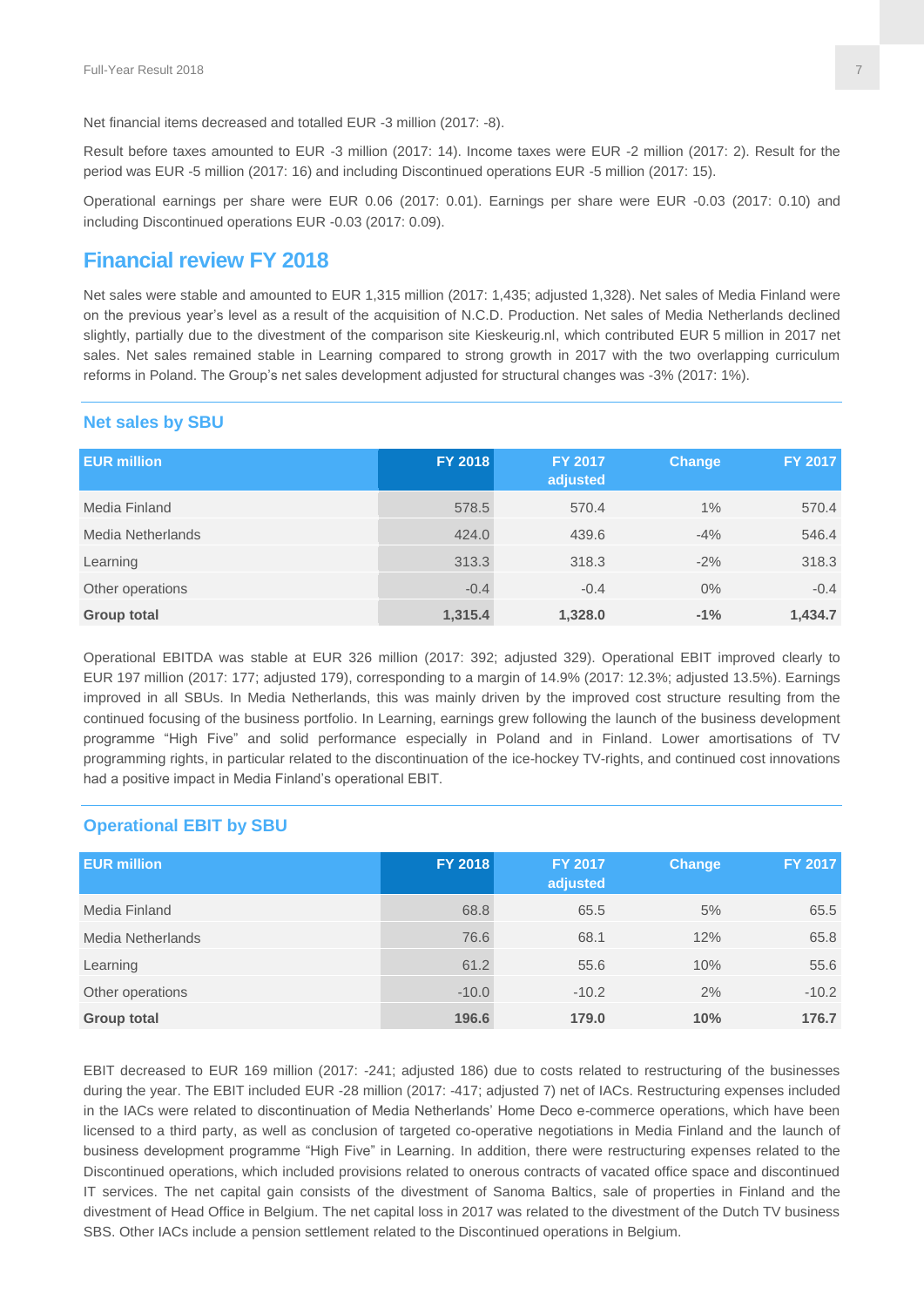#### **Items affecting comparability (IACs) and reconciliation of operational EBIT**

| <b>EUR million</b>                  | FY 2018 | FY 2017  |
|-------------------------------------|---------|----------|
| <b>EBIT</b>                         | 168.5   | $-240.5$ |
| Items affecting comparability       |         |          |
| Restructuring expenses              | $-34.1$ | $-23.3$  |
| Impairments                         |         | $-7.8$   |
| Capital gains / losses              | 2.3     | $-388.4$ |
| Other                               | 3.6     | 2.3      |
| Items affecting comparability total | $-28.2$ | $-417.2$ |
| <b>Operational EBIT</b>             | 196.6   | 176.7    |
|                                     |         |          |

A detailed reconciliation on SBU level is presented on p. 21.

Net financial items decreased and totalled EUR -17 million (2017: -23). The improvement is due to a lower amount of interest-bearing liabilities.

Result before taxes amounted to EUR 151 million (2017: -262). Income taxes were EUR -38 million (2017 -39). Result for the period was EUR 113 million (2017: -302) and including Discontinued operations EUR 126 million (2017: -299).

Operational earnings per share were EUR 0.83 (2017: 0.70; adjusted 0.71). Earnings per share were EUR 0.68 (2017: -1.02; adjusted 0.76) and including Discontinued operations EUR 0.76 (2017: -1.00; adjusted 0.77).

### **Financial position**

Interest-bearing net debt decreased during the year and was EUR 338 million (2017: 392) at the end of December 2018. Net debt to adjusted EBITDA ratio improved to 1.4 (2017: 1.7).

At the end of December 2018, equity totalled EUR 611 million (2017: 547). Equity ratio was 44.7% (2017: 38.2%). The consolidated balance sheet totalled EUR 1,519 million (2017: 1,590).

### **Cash flow**

The Group's free cash flow improved slightly and amounted to EUR 109 million (2017: 105; adjusted 106). The positive impact of lower TV programming spend and net financial items was sufficient to offset the negative impact of higher taxes, including the tax on the sale of an office property in Helsinki, and one-off costs of EUR 17 million related to Discontinued operations in Belgium, which will be added back to the free cash flow for dividend calculation purposes. Free cash flow excluding the one-off costs related to Discontinued operations was EUR 126 million (2017: 105; adjusted 106). Capital expenditure included in the free cash flow was EUR 32 million (2017: 37; adjusted 35). Free cash flow per share was EUR 0.67 (2017: 0.64; adjusted 0.65), and free cash flow per share excluding the one-off costs related to Discontinued operations was EUR 0.77 (2017: 0.64; adjusted 0.65).

### **Acquisitions and divestments**

On 11 December 2018, Sanoma announced its intention to acquire Iddink, a leading Dutch educational platform and service provider. In 2017, net sales of Iddink were EUR 141 million and operational EBITDA was EUR 27 million. Iddink operates in the Netherlands, Belgium and Spain and employs approx. 300 people, about half of the employees working in educational technology. With the acquisition, Sanoma enters the integrated digital educational platform business for secondary and vocational education in the Netherlands, where Iddink's business is complementary to Sanoma's Dutch learning subsidiary Malmberg. Iddink is currently owned by private equity firm NPM Capital and Iddink's management. The purchase price on a cash and debt free basis is EUR 277 million. The transaction is expected to be finalised in Q2-Q3 2019. After closing, the acquired business will be reported as part of the Learning SBU.

On 15 November 2018, Sanoma announced that it has divested its content marketing operations, Head Office, in Belgium. Net sales of the divested business were EUR 13 million in 2017 and it employed 51 people (FTE).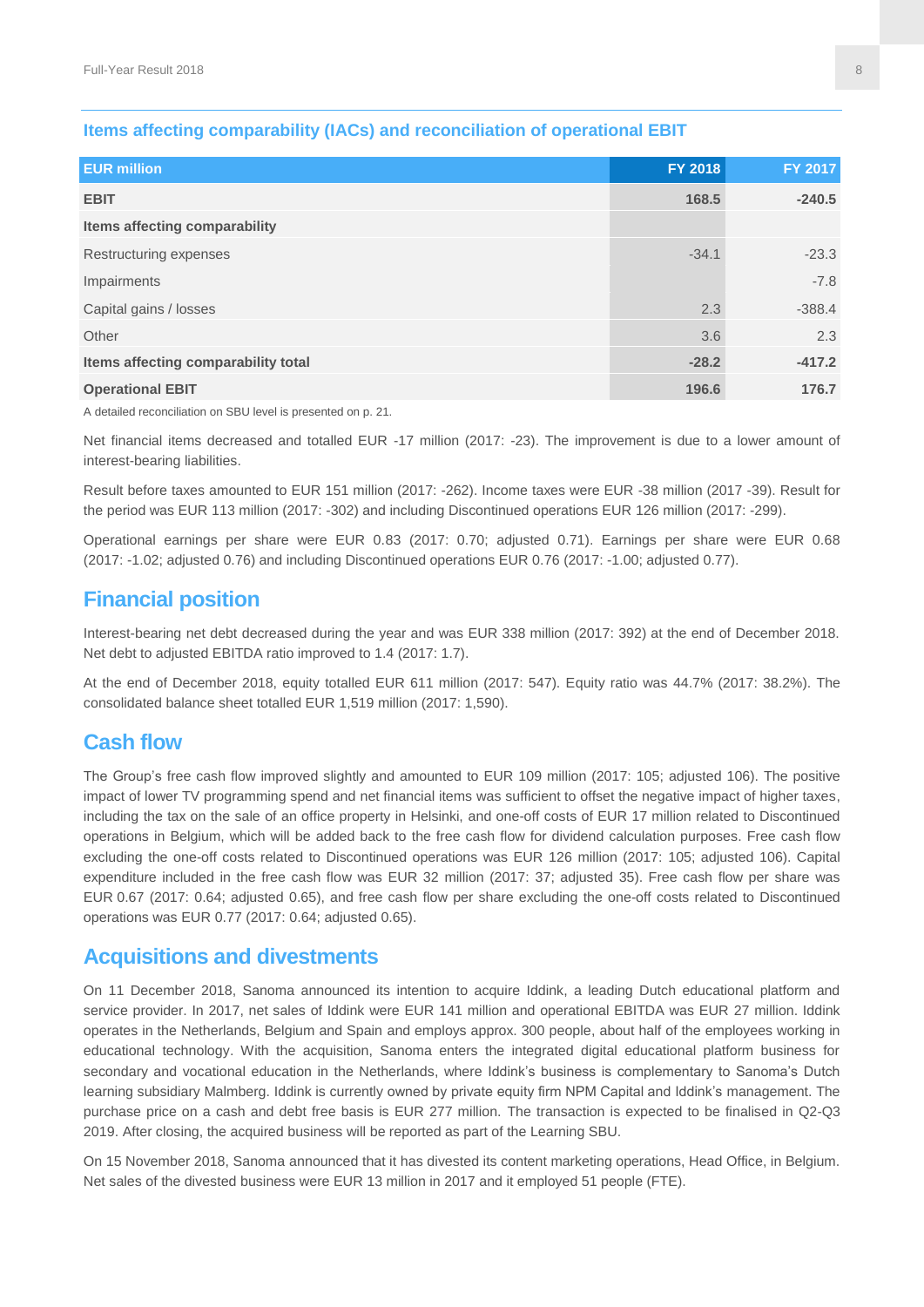On 27 June 2018, Sanoma announced that it has increased its ownership in the Finnish News Agency (STT) from 33% to 75% by acquiring Alma Media's and TS Group's shares in STT. Net sales of STT were approx. EUR 12 million in 2017. STT is reported as part of Media Finland as of 27 June 2018.

On 26 June 2018, Sanoma announced that it has increased its ownership in the Dutch data-driven marketing and cashback service Scoupy from 72% to 95%. Net sales of Scoupy were approx. EUR 7 million in 2017. The founding partners of Scoupy continue to hold the remaining 5% of the company. They also continue to work in a non-executive capacity with Scoupy with a focus on further developing the business. Scoupy will continue to be reported as part of Media Netherlands.

On 7 March 2018, Sanoma announced that it has entered into an agreement to acquire the festival and event business of N.C.D. Production Ltd. and its group companies. Net sales of the acquired operations were approx. EUR 20 million in 2017. The acquired operations have been moved into a newly established company, of which Sanoma holds 60% and the previous owner of N.C.D. Production the remainder. The transaction was completed on 18 April 2018 and the acquired business is reported as part of Media Finland as of Q2 2018.

On 16 January 2018, Sanoma announced an intention to divest its Belgian women's magazine portfolio to Roularta Media Group. Enterprise value of the divested assets was EUR 34 million. Net sales were EUR 81 million and operational EBIT EUR 7 million (EBIT margin 8.1%) in 2017. The divested business is classified as Discontinued operations in Sanoma's financial reporting. The divestment was completed on 29 June 2018. Restructuring costs, capital gains and similar one-off items related to the transaction amounted to a net EBIT gain of EUR 12 million and were booked as IACs into the Discontinued operations' net result for H1 2018 (detailed reconciliation on p. 21). In addition, IACs of EUR -13 million related to onerous contracts of vacated office space and discontinued IT services were booked in the continuing operations' FY 2018 result. More information on the Discontinued operations' financial performance is available on p. 36.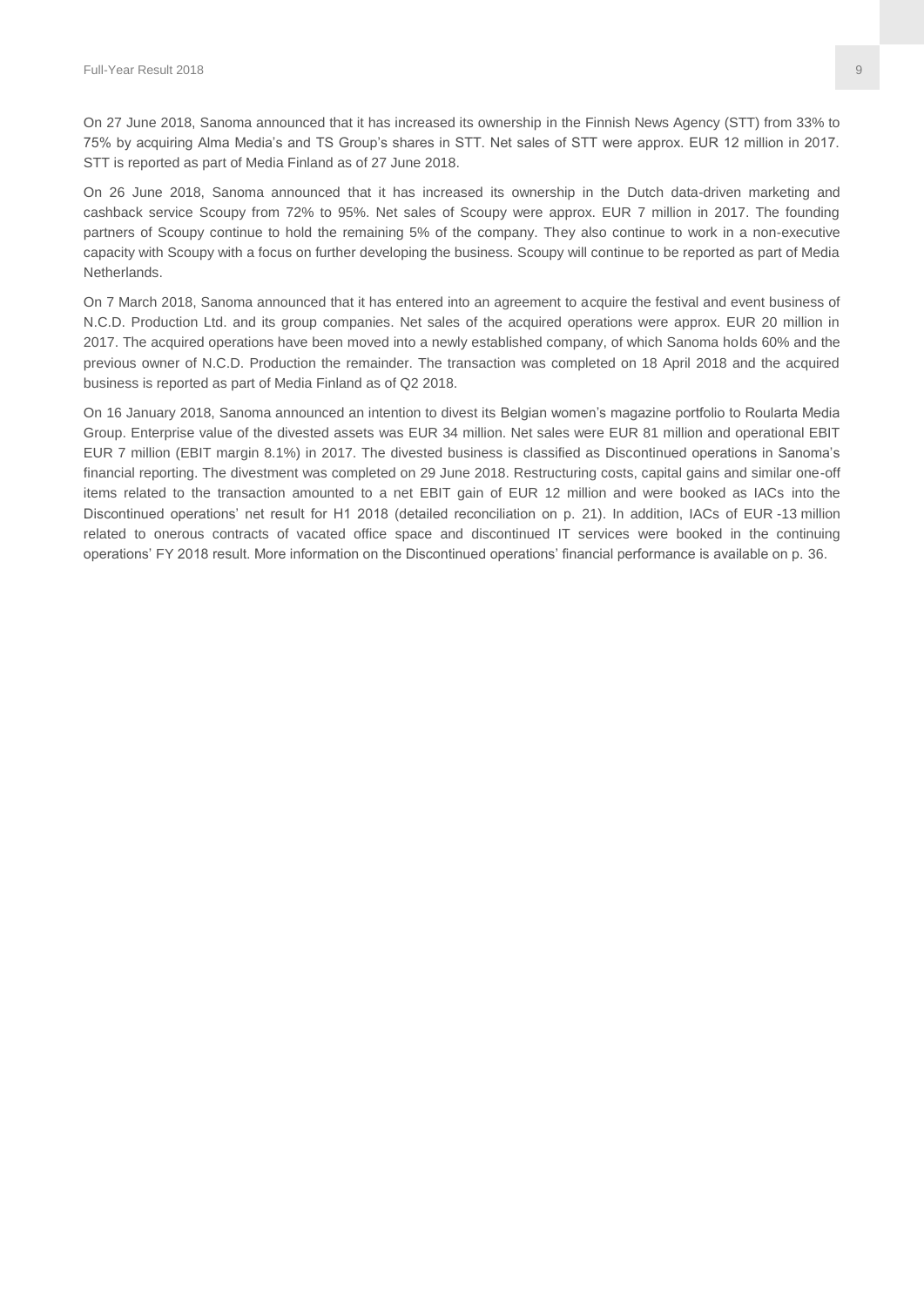### **Media Finland**

Sanoma Media Finland is the leading media company in Finland, reaching 95% of all Finns weekly. We provide information, experiences, inspiration and entertainment through multiple media platforms: newspapers, TV, radio, events, magazines, online and mobile channels. We have leading brands and services, like Helsingin Sanomat, Ilta-Sanomat, Me Naiset, Aku Ankka, Oikotie, Nelonen, Ruutu and Radio Suomipop. For advertisers, we are a trusted partner with insight, impact and reach.

#### **Key indicators**

| <b>EUR million</b>                | Q4 2018 | Q4 2017 | <b>Change</b> | FY 2018 | FY 2017 | <b>Change</b> |
|-----------------------------------|---------|---------|---------------|---------|---------|---------------|
| Net sales                         | 144.5   | 150.4   | $-4%$         | 578.5   | 570.4   | $1\%$         |
| <b>Operational EBITDA</b>         | 35.4    | 35.3    | $0\%$         | 142.8   | 155.7   | $-8%$         |
| <b>Operational EBIT</b>           | 16.0    | 9.8     | 63%           | 68.8    | 65.5    | 5%            |
| Margin                            | 11.1%   | 6.5%    |               | 11.9%   | 11.5%   |               |
| EBIT <sup>1</sup>                 | 9.9     | 8.2     | 21%           | 61.8    | 71.8    | $-14%$        |
| Capital expenditure               | 1.1     | 0.5     |               | 4.1     | 6.4     | $-35%$        |
| Average number of employees (FTE) |         |         |               | 1,781   | 1.744   | 2%            |

<sup>1)</sup> Including IACs of EUR -6.2 million in Q4 2018 (2017: -1.7) and EUR -7.1 million in FY 2018 (2017: 6.2). Reconciliation of operational EBITDA and operational EBIT is presented in a separate table on p.21.

#### **Net sales by category**

| <b>EUR million</b> | Q4 2018 | Q4 2017 | <b>Change</b> | <b>FY 2018</b> | <b>FY 2017</b> | <b>Change</b> |
|--------------------|---------|---------|---------------|----------------|----------------|---------------|
| Print              | 75.4    | 82.8    | $-9%$         | 294.0          | 319.6          | -8%           |
| Non-print          | 69.1    | 67.7    | 2%            | 284.4          | 250.9          | 13%           |
| Net sales total    | 144.5   | 150.4   | $-4%$         | 578.5          | 570.4          | $1\%$         |

| <b>EUR million</b> | Q4 2018 | Q4 2017 | <b>Change</b> | FY 2018 | <b>FY 2017</b> | <b>Change</b> |
|--------------------|---------|---------|---------------|---------|----------------|---------------|
| Advertising sales  | 67.9    | 71.6    | $-5%$         | 250.0   | 263.4          | $-5%$         |
| Subscription sales | 49.4    | 53.1    | $-7%$         | 202.6   | 211.9          | $-4%$         |
| Single copy sales  | 11.7    | 12.2    | $-4%$         | 45.2    | 48.3           | $-6\%$        |
| Other              | 15.5    | 13.6    | 14%           | 80.6    | 46.8           | 72%           |
| Net sales total    | 144.5   | 150.4   | $-4%$         | 578.5   | 570.4          | $1\%$         |

Other sales mainly include festivals and events, marketing services, event marketing, custom publishing, books, and printing.

#### **Q4 2018**

Net sales of Media Finland declined to EUR 145 million (2017: 150). Digital advertising sales increased, but the growth was not sufficient to offset the decline in other advertising products. Digital subscription sales grew, driven especially by Helsingin Sanomat. Decline in the total subscription sales was attributable to the development of print and especially magazine subscription sales and the discontinuation of pay-tv in September.

According to the Finnish Advertising Trends survey for December 2018 by Kantar TNS, the advertising market in Finland decreased by 2% on a net basis in Q4 2018. Advertising in newspapers decreased by 12%, in magazines by 2% and on TV by 1%, whereas advertising in radio increased by 4% and online, excluding search and social media, by 2%.

Operational EBIT improved to EUR 16 million (2017: 10), representing a margin of 11.1% (2017: 6.5%). The improved profitability was attributable to decreased amortisations of TV programme rights and lower marketing costs.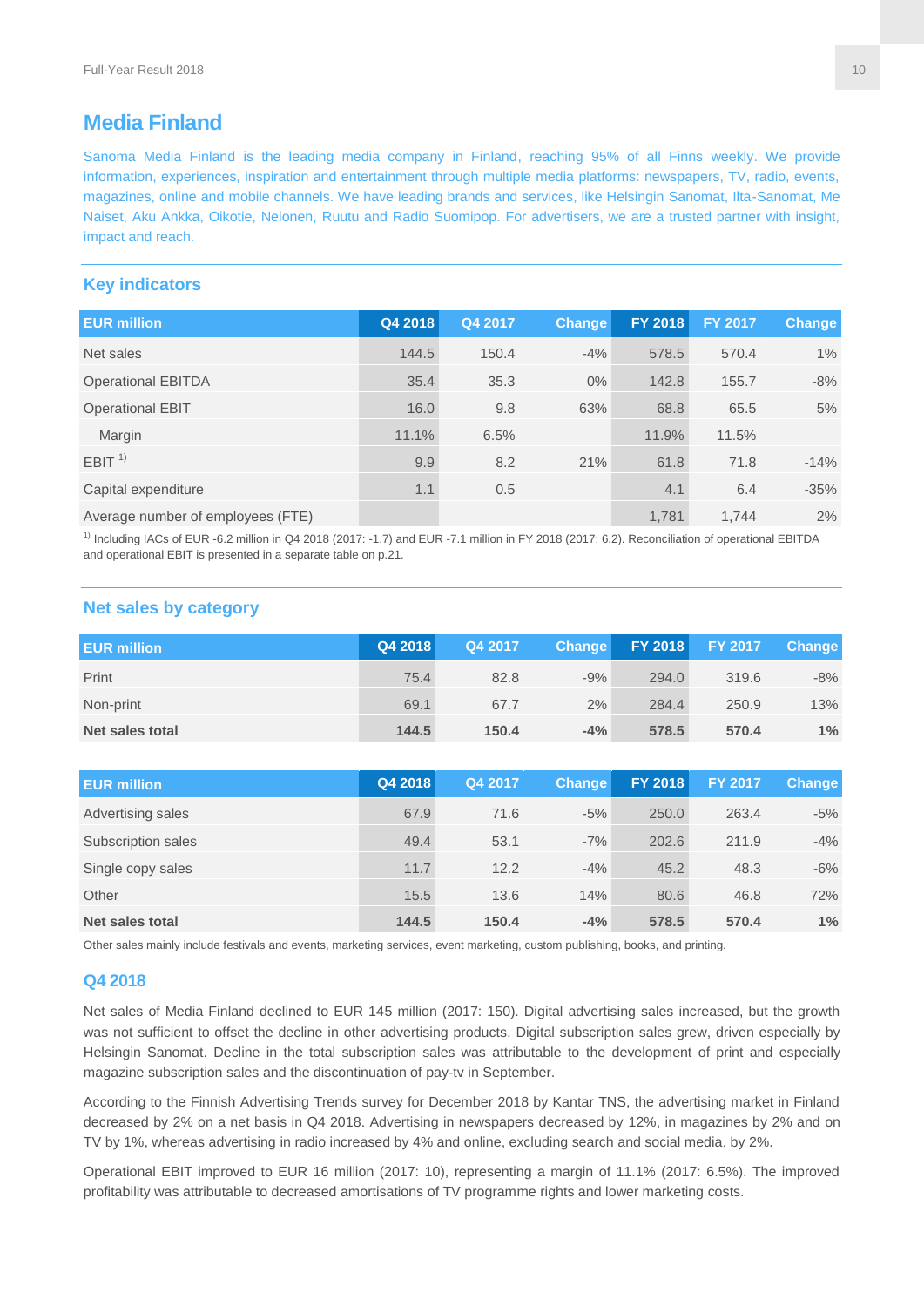EBIT was EUR 10 million (2017: 8). IACs included in EBIT totalled EUR -6 million (2017: -2) and consisted mainly of restructuring costs related to targeted co-operative negotiations conducted in certain parts of B2B sales, printing operations and media units during the quarter.

Capital expenditure totalled EUR 1 million (2017: 1) and consisted of maintenance investments.

#### **FY 2018**

Net sales of Media Finland were stable and amounted to EUR 579 million (2017: 570). Digital subscription sales continued to grow, driven by Ruutu and Helsingin Sanomat (HS). The total number of HS subscriptions grew for the second year in a row. Print subscription sales declined, in particular in magazines. Advertising sales decreased due to lower print advertising volume in line with the market. In 2017, advertising sales included EUR 3 million of one-off corrections related to changes in accounting estimates. Taking this into account, the comparable advertising sales decline was 4%. Growth in other sales was attributable to the festival and events business N.C.D. Production acquired in April 2018.

According to the Finnish Advertising Trends survey for December 2018 by Kantar TNS, the advertising market in Finland decreased by 2% on a net basis in 2018. Advertising in newspapers decreased by 11% and in magazines by 5%. Advertising on TV was at the previous year's level, while advertising in radio grew by 4% and online, excluding search and social media, by 3%.

Operational EBIT improved to EUR 69 million (2017: 66), representing a margin of 11.9% (2017: 11.5%). Lower amortisations of TV programme rights, including the EUR 6 million impact of the discontinuation of ice-hockey TV-rights, had a positive impact on earnings. As a result of prudent cost containment and lower comparable sales, cost of sales declined. The acquired festival and events business had a positive contribution on earnings despite certain integration and one-off costs. 2017 operational EBIT included one-off corrections of EUR 4 million related to changes in accounting estimates.

EBIT was EUR 62 million (2017: 72). IACs included in EBIT totalled EUR -7 million (2017: 6) and consisted of restructuring costs related to co-operative negotiations conducted during Q4 2018, certain one-off costs related to earlier restructuring programmes and certain inventory write-downs.

Capital expenditure totalled EUR 4 million (2017: 6) and consisted of maintenance investments.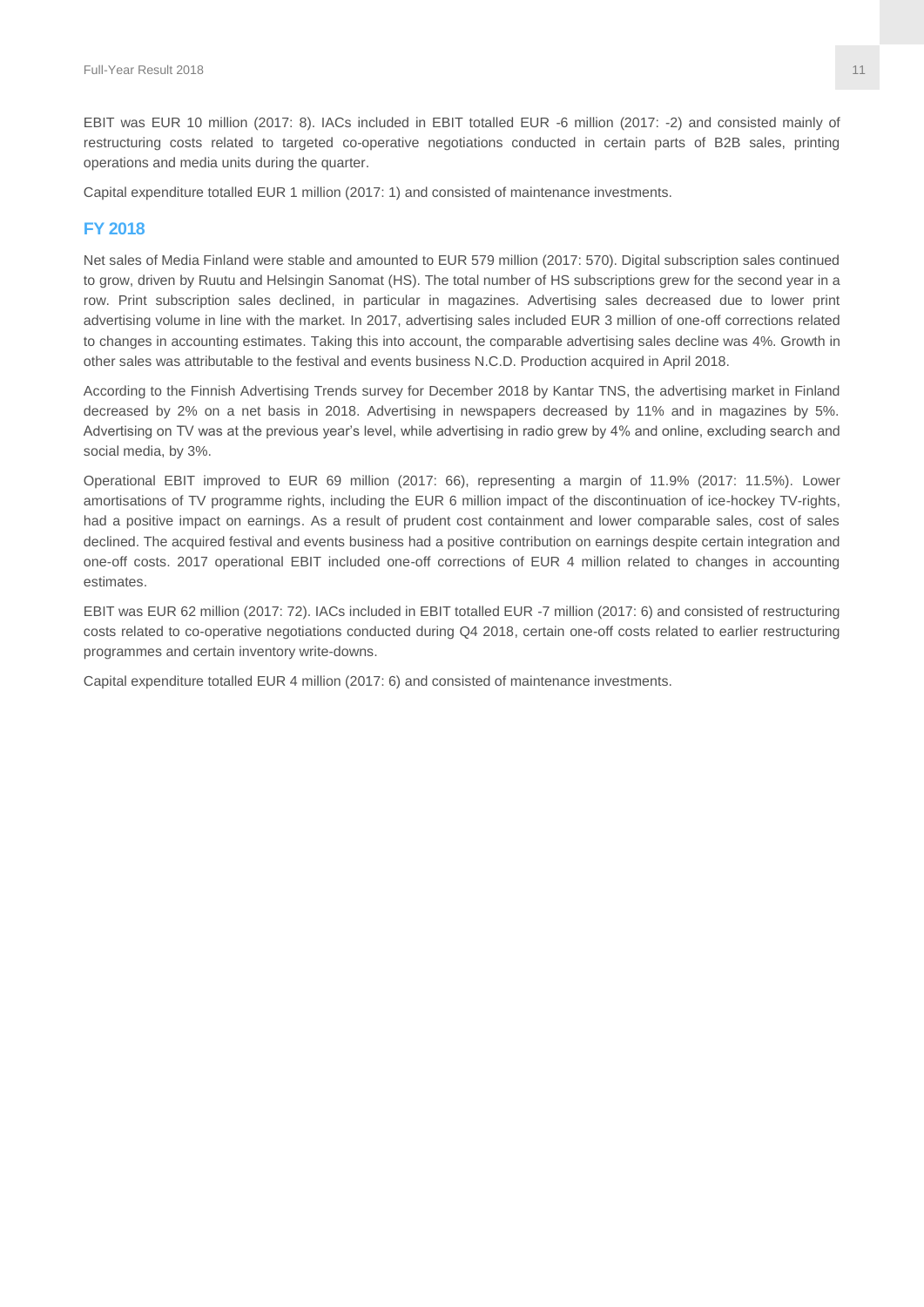### **Media Netherlands**

Sanoma Media Netherlands includes the Dutch consumer media operations, Home Deco media operations in Belgium and the press distribution business Aldipress. We have a leading cross media portfolio with strong brands and market positions in magazines, news, events, custom media, e-commerce, websites and apps. Through combining content and customer data, we develop successful marketing solutions for our clients. In total, Sanoma Media Netherlands reaches nearly 12 million consumers every month.

#### **Key indicators**

| <b>EUR million</b>                | Q4 2018 | Q4 2017 | <b>Change</b> | <b>FY 2018</b> | <b>FY 2017</b><br>adjusted | <b>Change</b> |
|-----------------------------------|---------|---------|---------------|----------------|----------------------------|---------------|
|                                   |         |         |               |                |                            |               |
| Net sales                         | 113.8   | 116.9   | $-3%$         | 424.0          | 439.6                      | $-4%$         |
| <b>Operational EBITDA</b>         | 24.7    | 21.9    | 13%           | 81.7           | 77.2                       | 6%            |
| <b>Operational EBIT</b>           | 23.7    | 19.2    | 23%           | 76.6           | 68.1                       | 12%           |
| margin                            | 20.8%   | 16.4%   |               | 18.1%          | 15.5%                      |               |
| EBIT <sup>1</sup>                 | 13.4    | 14.2    | $-5%$         | 58.0           | 55.6                       | 4%            |
| Capital expenditure               | 0.8     | 0.4     | 87%           | 2.3            | 2.2                        | 5%            |
| Average number of employees (FTE) |         |         |               | 1.059          | 1.132                      | $-6\%$        |

 $1)$  Including IACs of EUR -10.3 million in Q4 2018 (2017: -5.0) and EUR -18.5 million in FY 2018 (2017: -12.5). Reconciliation of operational EBITDA and operational EBIT is presented in a separate table on p 21.

Key indicators with reported figures for the comparison periods in 2017, which include the divested Dutch TV operations of SBS, are available on p. 20.

#### **Net sales by category**

| <b>EUR million</b> | Q4 2018 | Q4 2017 | <b>Change</b> | <b>FY 2018</b> | FY 2017<br>adjusted | <b>Change</b> |
|--------------------|---------|---------|---------------|----------------|---------------------|---------------|
| Print              | 64.2    | 64.3    | $0\%$         | 255.1          | 262.1               | $-3%$         |
| Non-print          | 37.0    | 40.4    | $-9%$         | 120.5          | 129.2               | $-7%$         |
| Other              | 12.6    | 12.2    | 3%            | 48.4           | 48.4                | $0\%$         |
| Net sales total    | 113.8   | 116.9   | $-3%$         | 424.0          | 439.6               | $-4%$         |

Other sales mainly include press distribution services.

| <b>EUR million</b>         | Q4 2018 | Q4 2017 | <b>Change</b> | <b>FY 2018</b> | <b>FY 2017</b><br>adjusted | <b>Change</b> |
|----------------------------|---------|---------|---------------|----------------|----------------------------|---------------|
| Circulation sales          | 52.7    | 53.2    | $-1\%$        | 216.8          | 219.7                      | $-1\%$        |
| subscription sales (print) | 35.7    | 35.1    | 2%            | 143.9          | 144.2                      | $0\%$         |
| single copy sales (print)  | 17.0    | 18.1    | $-6%$         | 72.9           | 75.5                       | $-3%$         |
| Advertising sales          | 25.2    | 26.4    | $-5%$         | 84.1           | 89.6                       | $-6%$         |
| Other                      | 35.9    | 37.3    | $-4%$         | 123.0          | 130.3                      | $-6%$         |
| Net sales total            | 113.8   | 116.9   | $-3%$         | 424.0          | 439.6                      | $-4%$         |

Other sales mainly include press distribution and marketing services, event marketing, custom publishing and books.

#### **Q4 2018**

Net sales of Media Netherlands declined slightly to EUR 114 million (2017: 117). The decline was mainly due to the divestment of the Belgian content marketing operations, Head Office, which prior to the divestment was reported in other sales. Circulation sales performed well and were stable. Advertising sales declined in line with the market.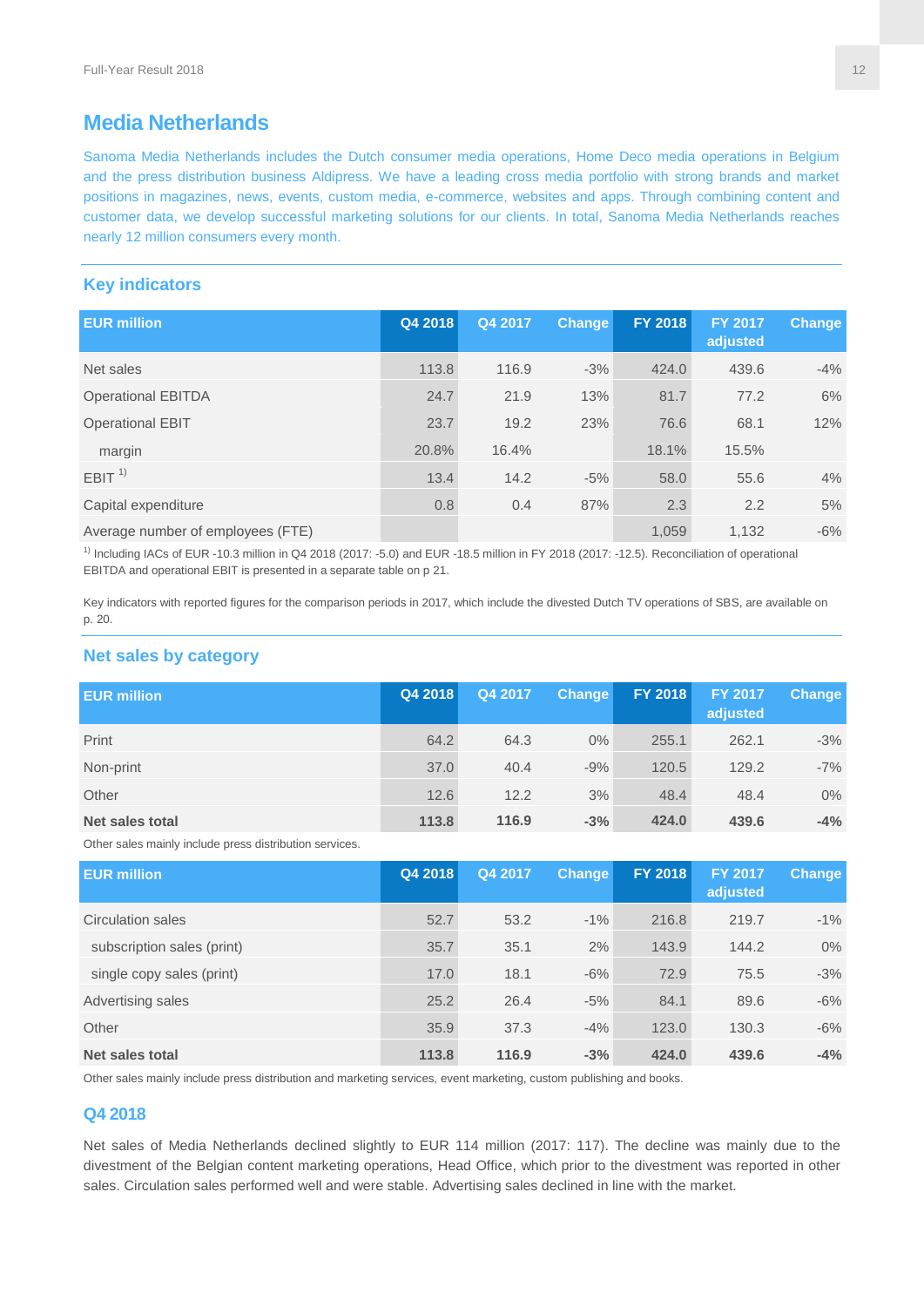Operational EBIT improved significantly to EUR 24 million (2017: 19), representing a margin of 20.8% (2017: 16.4%). The improvement was mainly attributable to lower fixed expenses resulting from the streamlining of the organisation, which was done during the year to align with the simplified business portfolio after the divestment of the SBS TV business and the Belgian women's magazine portfolio. Lower cost of sales, which was driven by the divestment of Head Office in Belgium and favourable sales mix, also had a positive impact on earnings.

EBIT was EUR 13 million (2017: 14). IACs included in EBIT totalled EUR -10 million (2017: -5). IACs consisted mainly of restructuring costs related to the discontinuation of the Home Deco e-commerce operations, which have been licensed to a third party, and a capital loss related to the divestment of Head Office in Belgium.

Capital expenditure totalled EUR 1 million (2017: 0) and consisted of investments in both maintenance and business expansion.

#### **FY 2018**

Net sales declined slightly and amounted to EUR 424 million (2017: 440). Circulation sales were stable with growth in the sales of certain magazine titles, such as Donald Duck and vtwonen. On a comparable basis, advertising sales were flat. The negative impact of the divestment of the comparison site Kieskeurig.nl, EUR 5 million, was offset by the growing digital advertising sales. The divestment of Kieskeurig.nl was also visible in the decline in non-print sales. Other sales declined mainly due to the divestment of Head Office in Belgium.

Operational EBIT improved clearly to EUR 77 million (2017: 68), representing a solid margin of 18.1% (2017: 15.5%). The improvement was mainly attributable to lower personnel, marketing and other fixed expenses resulting from the streamlining of the organisation during the course of the year. Efficient cost containment clearly offset the somewhat adverse impact of sales mix and cost increases especially for paper.

EBIT was EUR 58 million (2017: 56). IACs included in EBIT totalled EUR -19 million (2017: -12). IACs included provisions related to onerous contracts of vacated office space and discontinued IT services as well as a pension settlement, which were all related to the Discontinued operations. Additionally, the IACs included restructuring costs related to discontinuation of the Home Deco e-commerce operations, which have been licensed to a third party, and a capital loss related to the divestment of Head Office in Belgium.

Capital expenditure totalled EUR 2 million (2017: 2) and consisted of investments in both maintenance and business expansion.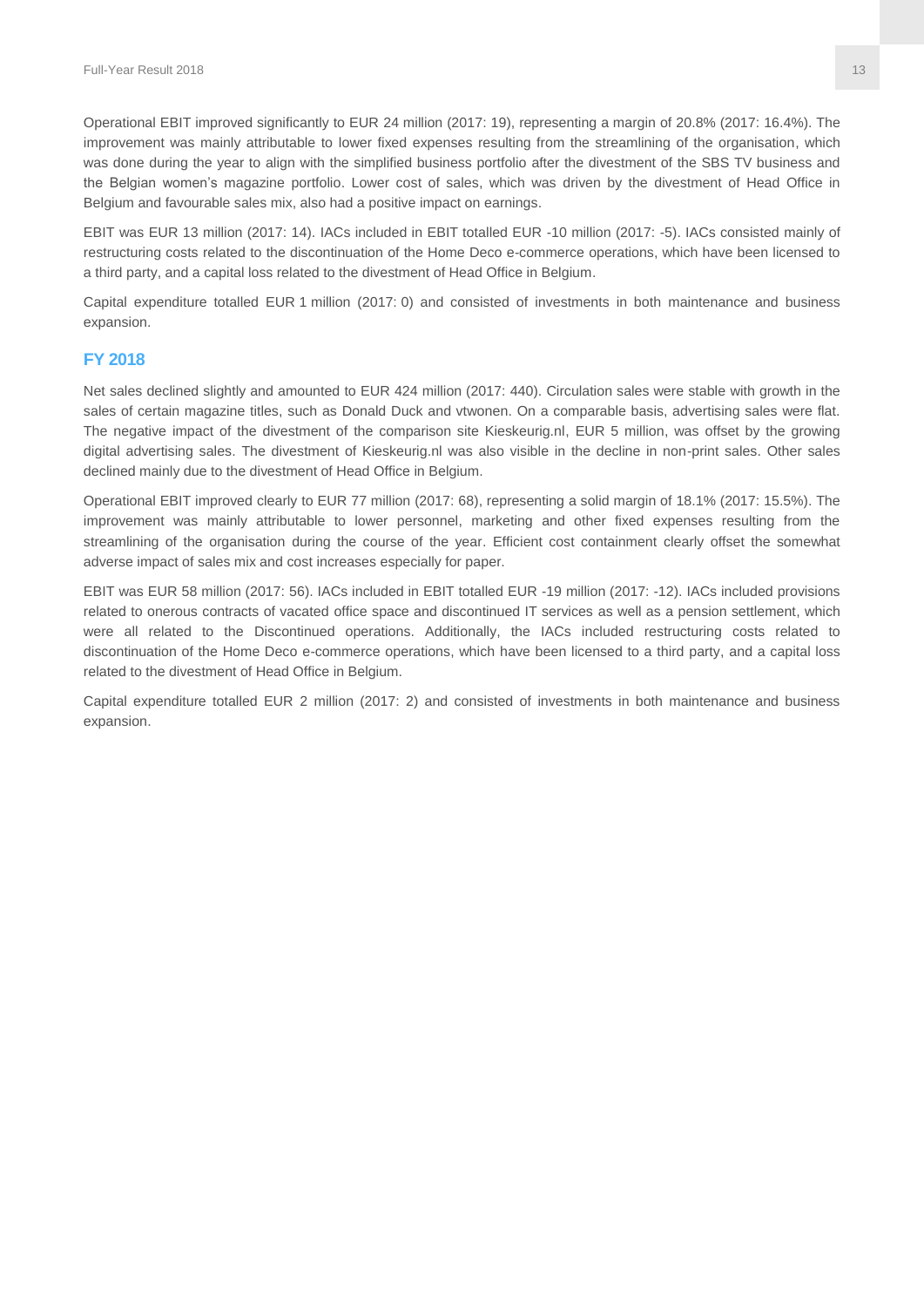### **Learning**

Sanoma Learning is a leading European learning company. We support over 1 million teachers in developing every pupil's talents to the maximum. Through our blended learning solutions, we help to engage pupils in achieving good learning outcomes and support the effective work of the professional teachers in primary, secondary and vocational education. Through our local companies, we contribute to some of the world's best-performing education systems including Poland, the Netherlands, Finland, Belgium and Sweden.

#### **Key indicators**

| <b>EUR million</b>                   | Q4 2018  | Q4 2017  | <b>Change</b> | FY 2018 | FY 2017 | <b>Change</b> |
|--------------------------------------|----------|----------|---------------|---------|---------|---------------|
| Net sales                            | 39.8     | 38.5     | 3%            | 313.3   | 318.3   | $-2%$         |
| <b>Operational EBITDA</b>            | $-6.0$   | $-7.2$   | 17%           | 105.2   | 100.0   | 5%            |
| <b>Operational EBIT</b>              | $-17.8$  | $-21.6$  | 18%           | 61.2    | 55.6    | 10%           |
| margin                               | $-44.7%$ | $-56.0%$ |               | 19.5%   | 17.5%   |               |
| EBIT <sup>1</sup>                    | $-20.0$  | $-23.7$  | 16%           | 56.1    | 43.9    | 28%           |
| Capital expenditure                  | 6.8      | 6.6      | 4%            | 19.8    | 19.2    | 3%            |
| Average number of<br>employees (FTE) |          |          |               | 1,351   | 1,401   | $-4%$         |

 $1$ <sup>1</sup> Including IACs of EUR -2.2 million in Q4 2018 (2017: -2.2) and EUR -5.1 million in FY 2018 (2017: -11.7). Reconciliation of operational EBITDA and operational EBIT is presented in a separate table on p 21.

#### **Net sales by country**

| <b>EUR million</b>               | Q4 2018 | Q4 2017 | <b>Change</b> | FY 2018 | <b>FY 2017</b> | <b>Change</b> |
|----------------------------------|---------|---------|---------------|---------|----------------|---------------|
| Poland                           | 11.8    | 10.3    | 14%           | 91.5    | 100.0          | $-8%$         |
| The Netherlands                  | 10.8    | 10.4    | 4%            | 90.2    | 91.6           | $-1%$         |
| Finland                          | 7.3     | 7.4     | $-1\%$        | 56.0    | 52.4           | 7%            |
| <b>Belgium</b>                   | 5.7     | 6.8     | $-16%$        | 51.7    | 52.2           | $-1%$         |
| Sweden                           | 3.4     | 3.6     | $-4%$         | 21.9    | 22.5           | $-3%$         |
| Other companies and eliminations | 0.7     | 0.0     |               | 2.1     | $-0.4$         |               |
| Net sales total                  | 39.8    | 38.5    | 3%            | 313.3   | 318.3          | $-2%$         |

#### **Q4 2018**

During the structurally small fourth quarter, net sales of Learning grew slightly and amounted to EUR 40 million (2017: 39). Net sales grew in Poland and stabilised in the Netherlands. In Finland, net sales were in line with the previous year, but declined in Belgium. In Sweden, net sales grew in local currency, while declining slightly when converted into euros.

The learning business has, by nature, an annual cycle with strong seasonality. Most of net sales and earnings are accrued during the second and third quarters, while the first and fourth quarters are typically loss-making.

Operational EBIT improved and was EUR -18 million (2017: -22). Earnings improvement was mainly driven by the cost benefits resulting from the business development programme "High Five". The improvement was further supported by net sales growth and release of a provision related to a legal case in Belgium.

EBIT was EUR -20 million (2017: -24). IACs included in EBIT totalled EUR -2 million (2017: -2) and mainly consisted of restructuring expenses related to the ongoing business development programme "High Five".

Capital expenditure was EUR 7 million (2017: 7) and consisted of investments in digital platforms and ICT.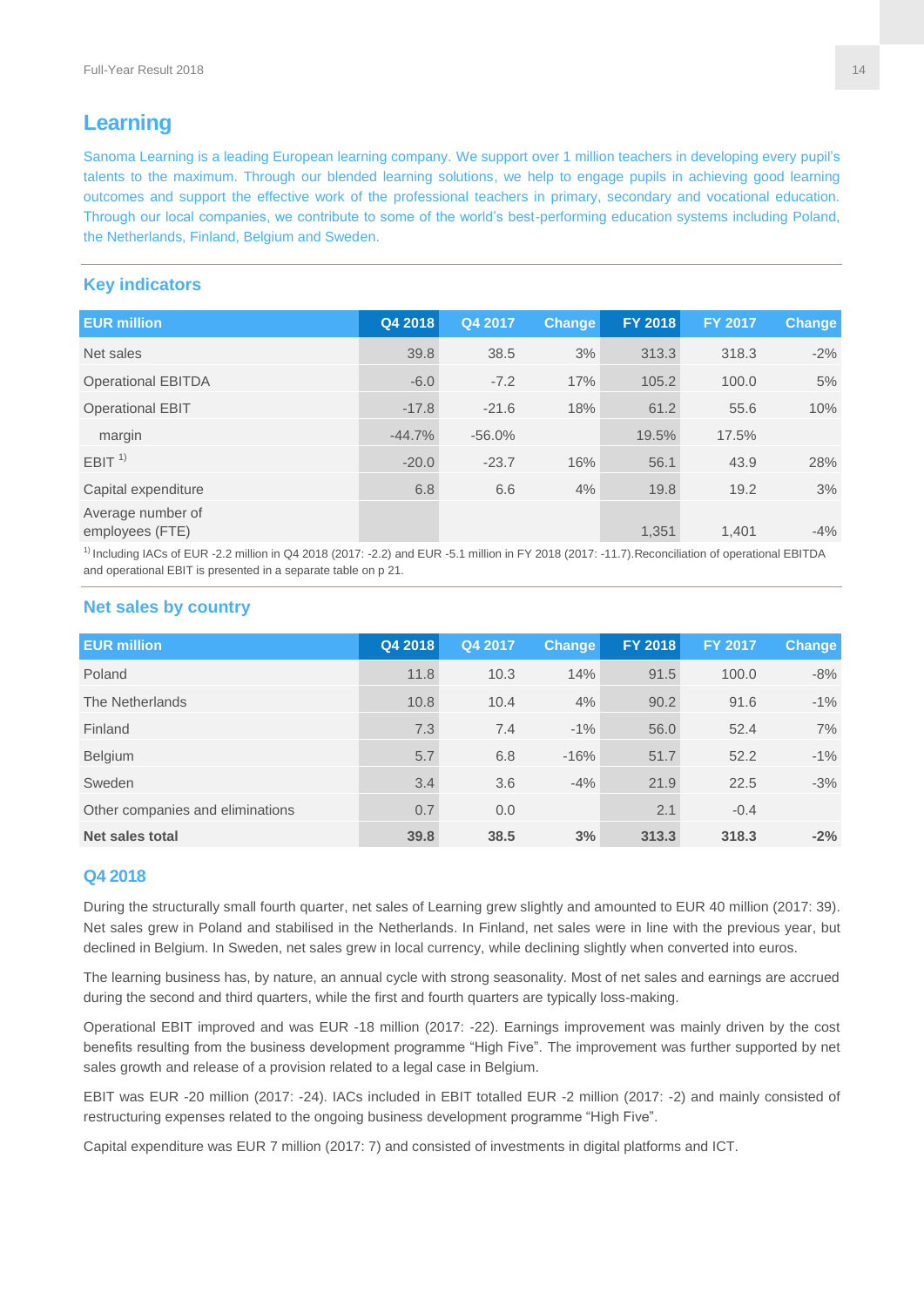#### **FY 2018**

Net sales were on the previous year's level and amounted to EUR 313 million (2017: 318). In Poland, the market normalised after strong growth with two simultaneous curriculum renewals in 2017, resulting in a net sales decline. In Finland, net sales grew driven by curriculum renewal, which was completed by the end of 2018. In the Netherlands, net sales were stable with strong performance in primary education. Net sales were stable in Belgium. In Sweden, net sales grew in local currency, while declining slightly when converted into euros.

Operational EBIT increased clearly to EUR 61 million (2017: 56), representing a solid margin of 19.5% (2017: 17.5%). The improvement was mainly driven by the benefits of the recently launched business development programme "High Five", which were visible across operations. Lower marketing and development costs in Poland, as well as lower depreciation and amortisation further supported earnings growth.

EBIT was EUR 56 million (2017: 44). IACs included in EBIT totalled EUR -5 million (2017: -12) and consisted of restructuring expenses related to the ongoing business development programme "High Five".

Capital expenditure was EUR 20 million (2017: 19) and consisted of investments in digital platforms and ICT.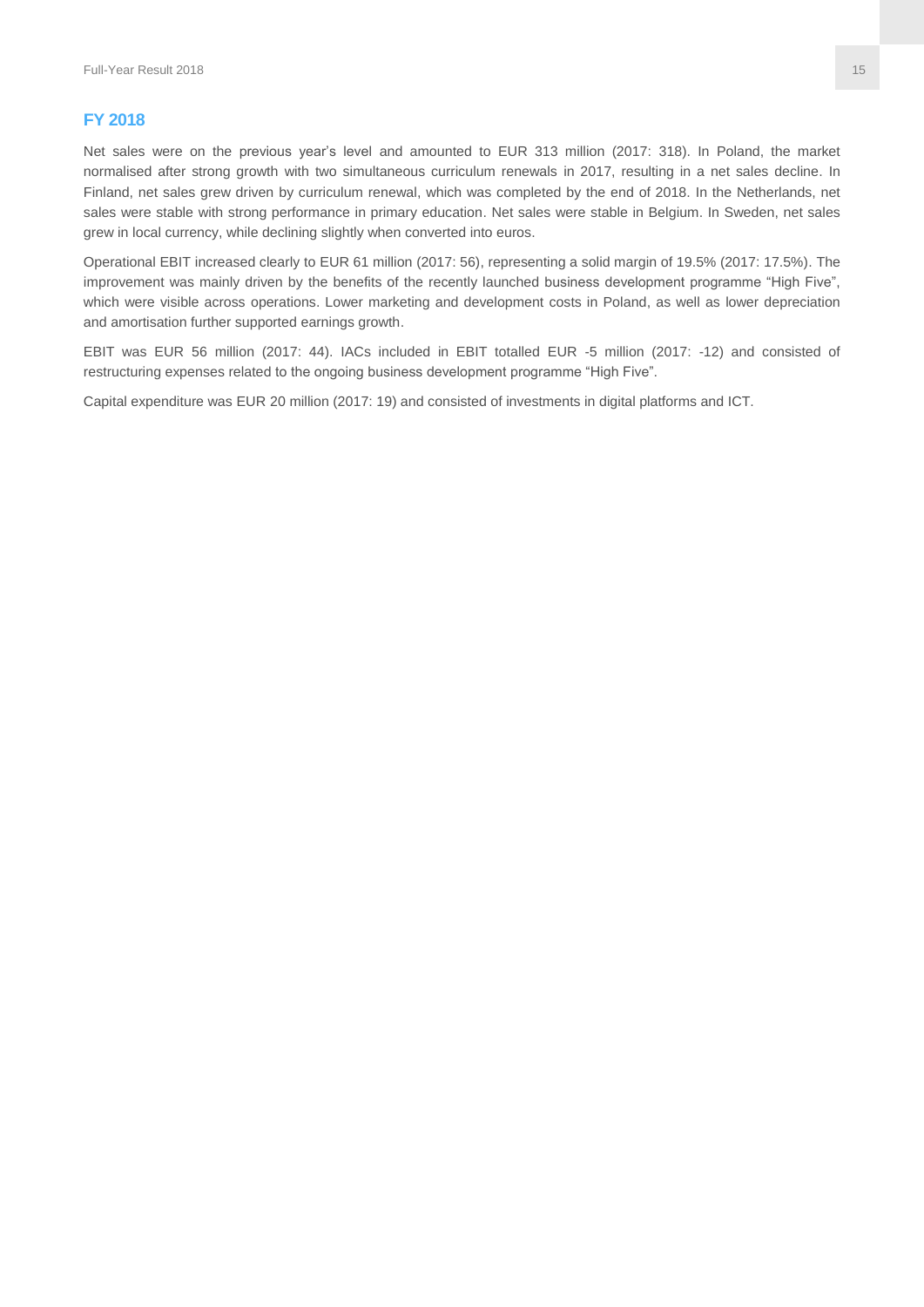#### **Personnel**

In 2018, the average number of employees in full-time equivalents (FTE) employed by the Sanoma Group was 4,463 (2017: 4,746). The average number of employees (FTE) per SBU was as follows: Media Finland 1,781 (2017: 1,744), Media Netherlands 1,059 (2017: 1,316), Learning 1,351 (2017: 1,401) and Other operations 273 (2017: 285). At the end of December, the number of employees (FTE) of the Group was 4,485 (2017: 4,425).

Wages, salaries and fees paid to Sanoma's employees, including the expense recognition of share-based payments, amounted to EUR 316 million (2017: 340).

#### **Changes in management**

On 6 September 2018, Rob Kolkman was appointed CEO for Sanoma Media Netherlands as of 1 January 2019. He will report to Susan Duinhoven, President and CEO of Sanoma Corporation, and will be a member of Sanoma's Executive Management Team.

On 15 August 2018, Marc Duijndam, CEO of Sanoma Media Netherlands and member of Sanoma's Executive Management Team, left Sanoma by mutual agreement with immediate effect. Susan Duinhoven, the President and CEO of Sanoma Corporation, acted as the interim CEO of Sanoma Media Netherlands in addition to her regular duties until 31 December 2018.

### **Executive Management Team**

Sanoma's Executive Management Team as of 1 January 2019 consists of following members: Susan Duinhoven, President and CEO; Markus Holm, CFO and COO; Pia Kalsta, CEO of Sanoma Media Finland; Rob Kolkman, CEO of Sanoma Media Netherlands and John Martin, CEO of Sanoma Learning.

#### **Share capital and shareholders**

At the end of December 2018, Sanoma's registered share capital was EUR 71 million (2017: 71) and the total number of shares was 163,565,663 (2017: 163,565,663), including 1,061,293 (2017: 316,519) own shares. Own shares represented 0.7% (2017: 0.2%) of all shares and votes. The number of outstanding shares excluding Sanoma's own shares was 162,504,370 (2017: 163,249,144).

Sanoma had 20,741 (2017: 20,393) registered shareholders at the end of December 2018.

#### **Acquisition of own shares**

Sanoma repurchased own shares from 22 August until 12 October 2018. During that time, Sanoma acquired a total of 900,000 own shares for an average price of EUR 8.57 per share. The shares were acquired in public trading on Nasdaq Helsinki Ltd. at the market price prevailing at the time of purchase. The repurchased shares were acquired on the basis of the authorisation given by the Annual General Meeting on 22 March 2018 to be used as part of the Company's incentive programme.

#### **Share trading and performance**

At the end of December 2018, Sanoma's market capitalisation was EUR 1,380 million (2017: 1,775) with Sanoma's share closing at EUR 8.49 (2017: 10.87). In 2018, the volume-weighted average price of Sanoma's share on the Nasdaq Helsinki Ltd. was EUR 9.28 (2017: 8.90), with a low of EUR 8.01 (2017: 7.58) and a high of EUR 11.47 (2017: 12.03).

In 2018, the cumulative value of Sanoma's share turnover on Nasdaq Helsinki Ltd. was EUR 365 million (2017: 322). The trading volume of 39 million (2017: 36) shares equalled an average daily turnover of 157k (2017: 144k) shares. The traded shares accounted for some 24% (2017: 22%) of the average number of shares. The cumulative value of Sanoma's share turnover including alternative trading venues was EUR 805 million (2017: 699). In 2018, 55% (2017: 54%) of all trading took place outside Nasdaq Helsinki Ltd. (Source: Fidessa Fragmentation Index, www.fragmentation.fidessa.com).

### **Decisions of the Annual General Meeting**

Sanoma Corporation's Annual General Meeting of Shareholders (AGM) was held on 22 March 2018 in Helsinki. The meeting adopted the Financial Statements, the Board of Directors' Report and the Auditors' Report for the year 2017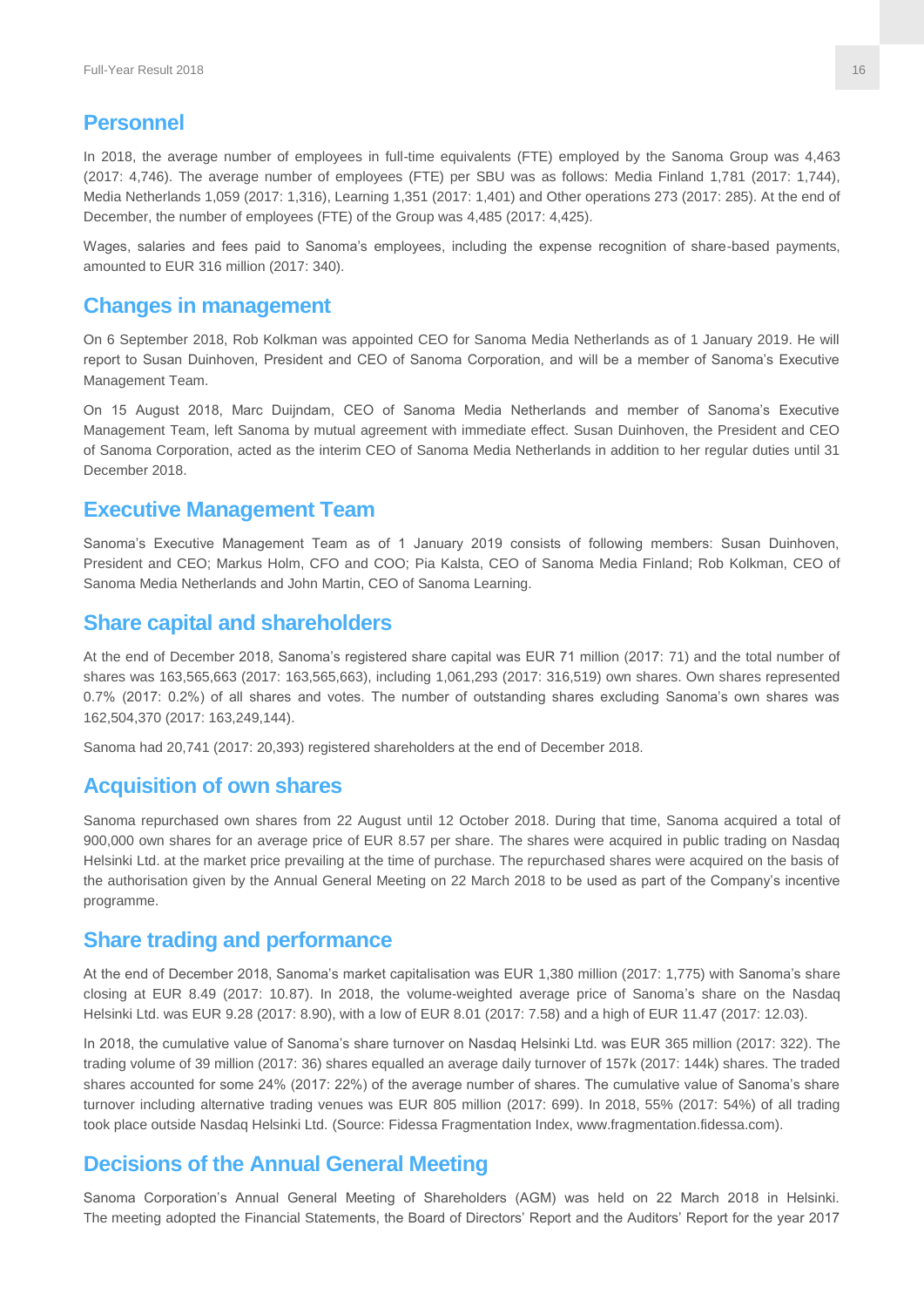and discharged the members of the Board of Directors as well as the President and CEO from liability for the financial year 2017.

As proposed by the Board of Directors, dividend for 2017 was set at EUR 0.35 (2016: EUR 0.20) per share. The dividend was paid in two instalments. The first instalment of EUR 0.20 was paid to a shareholder who was registered in the shareholders' register of the Company maintained by Euroclear Finland Ltd on the dividend record date 26 March 2018, and the payment date was 4 April 2018. The second instalment of EUR 0.15 per share was paid to a shareholder who, on the dividend record date, was registered in the shareholders' register of the Company maintained by Euroclear Finland Ltd. In its meeting on 23 October 2018 the Board of Directors decided that the dividend record date for the second instalment to be 25 October 2018 and the dividend payment date 1 November 2018.

The AGM resolved that the number of members of the Board of Directors shall be set at nine. Pekka Ala-Pietilä, Antti Herlin, Anne Brunila, Mika Ihamuotila, Nils Ittonen, Denise Koopmans, Robin Langenskiöld, Rafaela Seppälä and Kai Öistämö were re-elected as members of the Board of Directors. Pekka Ala-Pietilä was elected as the Chairman of the Board and Antti Herlin as the Vice Chairman. The term of all the Board members ends at the end of the AGM 2019. The remuneration payable to the members of the Board of Directors shall remain as before.

The AGM appointed audit firm PricewaterhouseCoopers Oy as the auditor of the Company with Samuli Perälä, Authorised Public Accountant, as the auditor with principal responsibility.

The Board of Directors was authorised to decide on the repurchase a maximum of 16,000,000 of the Company's own shares (approx. 9.8% of all shares of the Company) in one or several instalments. Own shares shall be repurchased with funds from the Company's unrestricted shareholders' equity, and the repurchases shall reduce funds available for distribution of profits. The authorisation will be valid until 30 June 2019 and it terminates the corresponding authorisation granted by the AGM 2017.

### **Seasonal fluctuation**

The net sales and results of media businesses are particularly affected by the development of advertising. Advertising sales are influenced, for example, by the number of newspaper and magazine issues published each quarter, which varies annually. TV advertising in Finland is usually strongest in the second and fourth quarters. The events business in Finland, recently strengthened by an acquisition, is focused on the second and third quarters. Learning accrues most of its net sales and results during the second and third quarters. Seasonal business fluctuations influence the Group's net sales and EBIT, with the first quarter traditionally being clearly the smallest one for both.

#### **Significant near-term risks and uncertainties**

More information on Sanoma's most significant risks and uncertainty factors and the main principles of risk management will be included in the Report of the Board of Directors, Financial Statements and Corporate Governance Statement for 2018, which will be published on week 10.

General business risks associated with media and learning industries relate to developments in media advertising, consumer spending and public and private education spend. The volume of media advertising in specific is sensitive to overall economic development and consumer confidence. The general economic conditions in Sanoma's operating countries and overall industry trends could influence Sanoma's business activities and operational performance. In paper supply, continued market tightness and increasing demand driven by good overall economic conditions may have an adverse impact on paper prices. Changes in taxation applied to Sanoma's products and services in its operating countries may have an impact on their demand.

Many of Sanoma's identified strategic risks relate to changes in customer preferences, which apply not only to the changes in consumer behaviour, but also to the direct and indirect impacts on the behaviour of business-to-business customers. The driving forces behind these changes are the on-going digitisation and mobilisation and the decrease of viewing time of free-to-air TV. Sanoma takes actions in all its strategic business units to respond to these challenges.

With regard to changing customer preferences, digitisation and mobilisation, new entrants might be able to better utilise these changes and therefore gain market share from Sanoma's established businesses.

Privacy and data protection are an integral part of Sanoma's business. Risks related to data security become more relevant as digital business is growing. Sanoma has invested in data security related technologies and runs a Group-wide privacy programme to ensure that employees know how to apply data security and privacy practices in their daily work.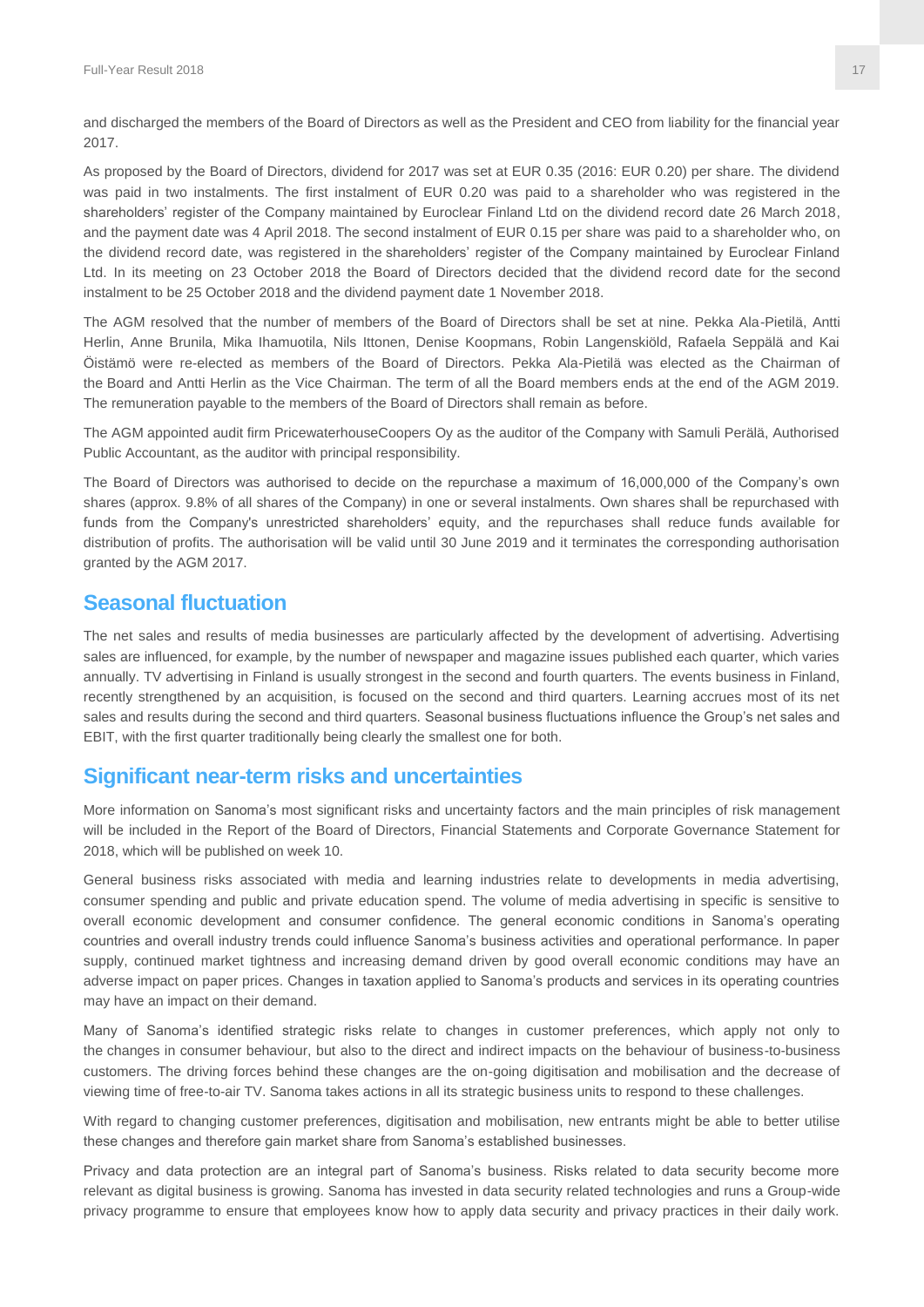Regulatory changes regarding the use of subscriber and customer data could have a negative impact on Sanoma's ability to acquire subscribers for its content and to utilise data in its business.

Sanoma faces political risks in particular in Poland, where legislative changes can have significant impacts on the learning business. EU level changes currently considered for the Digital Single Market Initiative could have a significant impact on Sanoma's cost efficient access to high quality TV content for the Finnish market.

Sanoma's financial risks include interest rate, currency, liquidity and credit risks. Other risks include risks related to equity and impairment of assets.

Sanoma's consolidated balance sheet included EUR 1,186 million (2017: 1,185) of goodwill, immaterial rights and other intangible assets at the end of December 2018. Most of this is related to media operations in the Netherlands. In accordance with IFRS, instead of goodwill being amortised regularly, it is tested for impairment on an annual basis, or whenever there is any indication of impairment. Changes in business fundamentals could lead to further impairment, thus impacting Sanoma's equity-related ratios.

### **Events after the reporting period**

On 4 February 2019, Sanoma signed a EUR 550 million syndicated credit facility with a group of nine relationship banks. The facility has two tranches, a EUR 250 million term loan facility with four year maturity and a EUR 300 million bullet revolving credit facility with five year maturity. The term loan will be used for the intended acquisition of Iddink, which Sanoma announced on 11 December 2018. The acquisition is expected to be finalised in Q2–Q3 2019. The revolving credit facility replaces the earlier revolving credit facility of similar size and will be used for general corporate purposes.

### **Dividend proposal**

On 31 December 2018, Sanoma Corporation's distributable funds were EUR 486 million, of which profit for the year made up EUR 85 million. Including the fund for non-restricted equity of EUR 210 million, the distributable funds amounted to EUR 695 million. The Board of Directors proposes to the Annual General Meeting that:

- A dividend of EUR 0.45 per share shall be paid for the year 2018. The dividend shall be paid in two instalments. The first instalment of EUR 0.25 per share shall be paid to a shareholder who is registered in the shareholders' register of the company maintained by Euroclear Finland Ltd on the dividend record date 29 March 2019. The payment date for this instalment is 5 April 2019. Record date for the second instalment of EUR 0.20 per share will be decided by the Board of Directors in October, and the estimated payment date will be in November 2019.
- A sum of EUR 350,000 shall be transferred to the donation reserve and used at the Board's discretion.
- The amount left in equity shall be EUR 622 million.

According to its dividend policy from 2017 onwards, Sanoma aims to pay an increasing dividend, equal to 40–60% of the annual free cash flow. When proposing a dividend to the AGM, the Board of Directors looks at the general macroeconomic environment, Sanoma's current and target capital structure, Sanoma's future business plans and investment needs, as well as both previous year's cash flows and expected future cash flows affecting capital structure.

### **Financial reporting and AGM in 2019**

Sanoma will publish the following financial reports during 2019:

| Interim Report 1 January–31 March 2019     | Tuesday, 30 April, approx. at 8:30  |
|--------------------------------------------|-------------------------------------|
| Half-Year Report 1 January-30 June 2019    | Thursday, 25 July, approx. at 8:30  |
| Interim Report 1 January–30 September 2019 | Friday, 25 October, approx. at 8:30 |

Sanoma's Financial Statements and Directors' Report for 2018 will be published during week 10 (starting on 4 March 2019). The Annual General Meeting 2019 will be held on Wednesday, 27 March 2019 in Helsinki.

Helsinki, 5 February 2019

Board of Directors Sanoma Corporation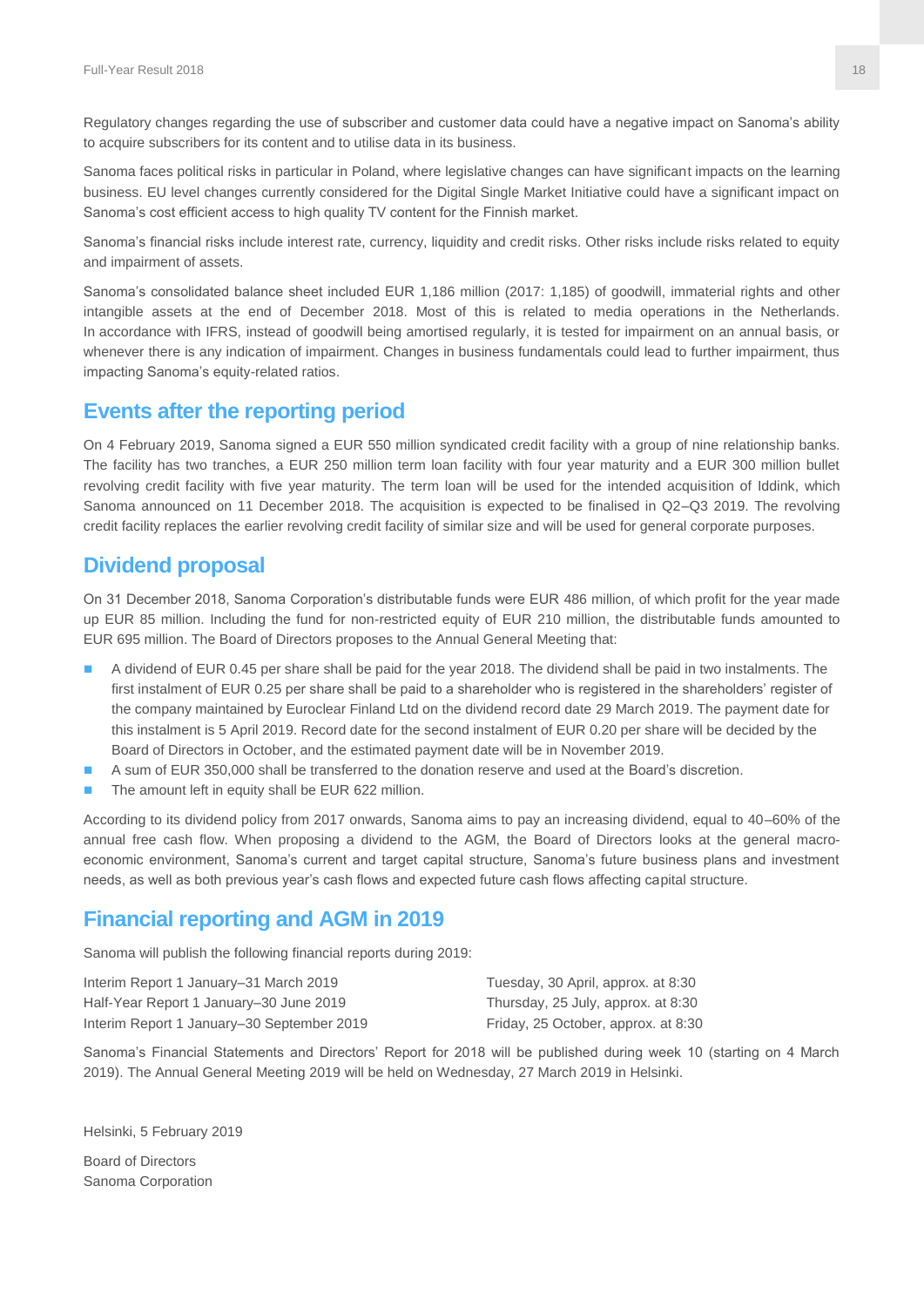### **Key indicators with non-adjusted figures for comparison periods in 2017 1)**

| <b>EUR million</b>                          | Q4 2018 | Q4 2017 | <b>Change</b> | FY 2018 | FY 2017  | <b>Change</b> |
|---------------------------------------------|---------|---------|---------------|---------|----------|---------------|
| Net sales                                   | 298.0   | 305.7   | $-3%$         | 1,315.4 | 1,434.7  | $-8%$         |
| <b>Operational EBITDA</b>                   | 51.7    | 48.4    | 7%            | 326.3   | 392.3    | $-17%$        |
| margin                                      | 17.4%   | 15.8%   |               | 24.8%   | 27.3%    |               |
| <b>Operational EBIT</b>                     | 17.6    | 4.4     |               | 196.6   | 176.7    | 11%           |
| margin                                      | 5.9%    | 1.5%    |               | 14.9%   | 12.3%    |               |
| <b>EBIT</b>                                 | 0.6     | 21.2    | $-97%$        | 168.5   | $-240.5$ |               |
| Result for the period <sup>2)</sup>         | $-5.0$  | 14.8    |               | 125.6   | $-299.3$ |               |
|                                             |         |         |               |         |          |               |
| Free cash flow $2$ )                        | 69.3    | 83.5    | $-17%$        | 108.9   | 104.7    | 4%            |
|                                             |         |         |               |         |          |               |
| Equity ratio $2$                            |         |         |               | 44.7%   | 38.2%    |               |
| Net debt $2)$                               |         |         |               | 337.8   | 391.8    |               |
| Net debt / Adj. EBITDA <sup>2)</sup>        |         |         |               | 1.4     | 1.7      |               |
|                                             |         |         |               |         |          |               |
| Average number of employees (FTE)           |         |         |               | 4,463   | 4,746    | $-6%$         |
|                                             |         |         |               |         |          |               |
| Operational EPS, EUR, continuing operations | 0.06    | 0.01    |               | 0.83    | 0.70     | 19%           |
| Operational EPS, EUR <sup>2)</sup>          | 0.06    | 0.01    |               | 0.84    | 0.72     | 16%           |
| EPS, EUR, continuing operations             | $-0.03$ | 0.10    |               | 0.68    | $-1.02$  |               |
| EPS, EUR $^{2)}$                            | $-0.03$ | 0.09    |               | 0.76    | $-1.00$  |               |
| Free cash flow per share, EUR $^{2)}$       | 0.43    | 0.51    | $-17%$        | 0.67    | 0.64     | 4%            |
| Dividend/share, EUR 3)                      |         |         |               | 0.45    | 0.35     | 29%           |

<sup>1)</sup> 2017 figures have been restated due to implementation of IFRS 15 and were originally published on 29 March 2018. More information on the restatement is available in Accounting policies on p. 25–26.

2) Including continuing and discontinued operations.

<sup>3)</sup> 2018 proposal by Board of Directors.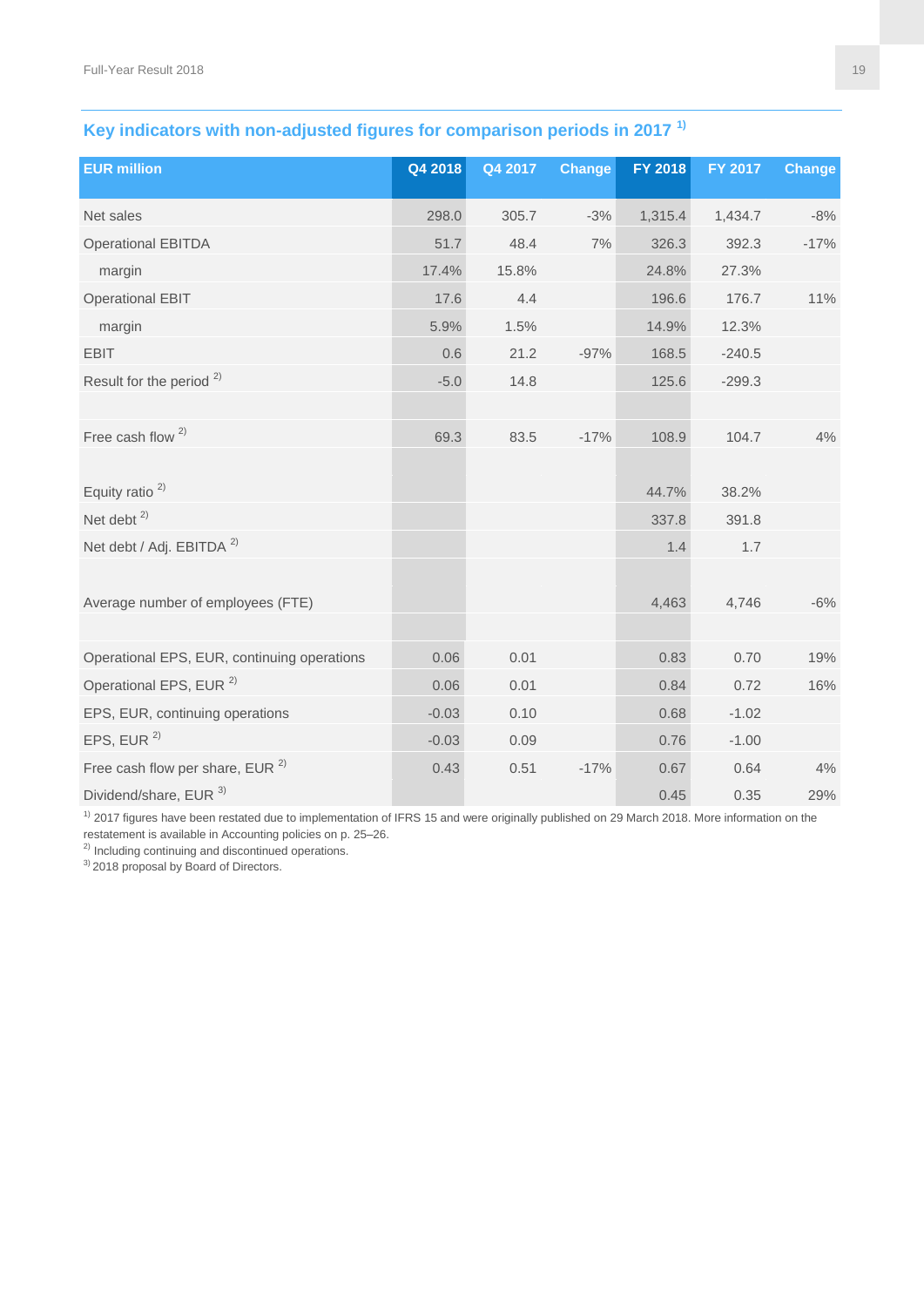#### **Key indicators of Media Netherlands with non-adjusted figures for comparison periods in 2017 1)**

| <b>EUR million</b>                | Q4 2018 | Q4 2017 | <b>Change</b> | FY 2018 | FY 2017  | <b>Change</b> |
|-----------------------------------|---------|---------|---------------|---------|----------|---------------|
| Net sales                         | 113.8   | 116.9   | $-3%$         | 424.0   | 546.4    | $-22%$        |
| <b>Operational EBITDA</b>         | 24.7    | 21.9    | 13%           | 81.7    | 141.0    | $-42%$        |
| <b>Operational EBIT</b>           | 23.7    | 19.2    | 23%           | 76.6    | 65.8     | 16%           |
| margin                            | 20.8%   | 16.4%   |               | 18.1%   | 12.0%    |               |
| EBIT <sup>1</sup>                 | 13.4    | 14.2    | $-5%$         | 58.0    | $-366.0$ |               |
| Capital expenditure               | 0.8     | 0.4     | 87%           | 2.3     | 4.0      | $-43%$        |
| Average number of employees (FTE) |         |         |               | 1,059   | 1,316    | $-20%$        |

1) Including IAC of EUR -10.3 million in Q4 2018 (2017: -5.0) and EUR -18.5 million 2018 (2017: -437.1). Full reconciliation of operational EBITDA and operational EBIT is presented in a separate table on p. 21.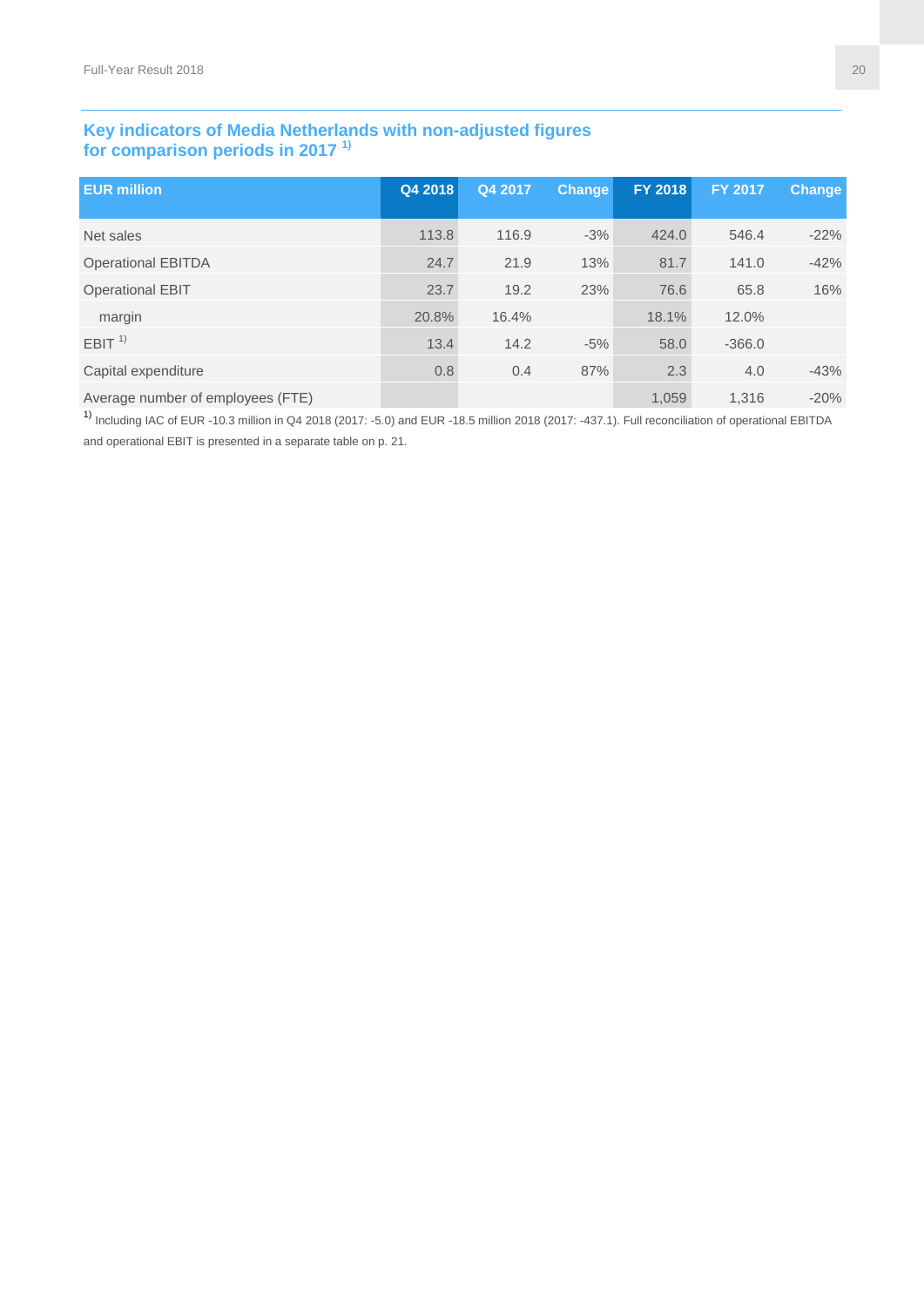### **Reconciliation of operational EBIT**

### Continuing operations

| <b>EUR million</b>                                                                | Q4 2018 | Q4 2017 | FY 2018 | FY 2017  |
|-----------------------------------------------------------------------------------|---------|---------|---------|----------|
| <b>EBIT</b>                                                                       | 0.6     | 21.2    | 168.5   | $-240.5$ |
| Items affecting comparability (IACs)                                              |         |         |         |          |
| <b>Media Finland</b>                                                              |         |         |         |          |
| Capital gains /losses                                                             |         |         | 2.3     | 10.8     |
| Restructuring expenses                                                            | $-6.2$  | $-1.7$  | $-9.4$  | $-4.5$   |
| <b>Media Netherlands</b>                                                          |         |         |         |          |
| Capital gains /losses <sup>1)</sup>                                               | $-2.7$  |         | $-2.7$  | $-424.9$ |
| Restructuring expenses                                                            | $-7.5$  | $-5.0$  | $-19.4$ | $-12.1$  |
| <b>Others</b>                                                                     |         |         |         |          |
| Settlement of Belgian defined benefit pension plan                                |         |         | 3.6     |          |
| Learning                                                                          |         |         |         |          |
| Impairments                                                                       |         |         |         | $-7.8$   |
| Restructuring expenses                                                            | $-2.2$  | $-2.1$  | $-5.1$  | $-6.2$   |
| <b>Others</b>                                                                     |         |         |         |          |
| Settlement of defined benefit pension plans                                       |         | $-0.1$  |         | 2.3      |
| <b>Other companies</b>                                                            |         |         |         |          |
| Capital gains /losses                                                             | 0.3     | 25.8    | 2.7     | 25.8     |
| Restructuring expenses                                                            | 1.3     | $-0.2$  | $-0.1$  | $-0,5$   |
| <b>ITEMS AFFECTING COMPARABILITY (IACs)</b>                                       | $-17.0$ | 16.8    | $-28.2$ | $-417.2$ |
| OPERATIONAL EBIT, CONTINUING OPERATIONS                                           | 17.6    | 4.4     | 196.6   | 176.7    |
|                                                                                   |         |         |         |          |
| Depreciation, amortization and impairments                                        | 35.0    | 44.3    | 130.8   | 191.0    |
| Items affecting comparability in depreciation, amortization and<br>impairments    | 0.9     | 0.4     | 1.1     | $-24.6$  |
| OPERATIONAL EBITDA, CONTINUING OPERATIONS                                         | 51.7    | 48.4    | 326.3   | 392.3    |
|                                                                                   |         |         |         |          |
| Impairments                                                                       | 0.7     | $-0.1$  | 0.7     | $-0.1$   |
| <b>ITEMS AFFECTING COMPARABILITY IN FINANCIAL INCOME</b>                          |         |         |         |          |
| <b>AND EXPENSES</b>                                                               | 0.7     | $-0.1$  | 0.7     | $-0.1$   |
|                                                                                   |         |         |         |          |
| <b>ITEMS AFFECTING COMPARABILITY IN NON-CONTROLLING</b><br>INTEREST <sup>1)</sup> |         |         |         | 138.4    |
| Capital gains/losses <sup>2)</sup>                                                |         |         | 33.0    |          |
| Impairments                                                                       |         | $-2.5$  | $-0.4$  | $-2.5$   |
| Restructuring expenses                                                            |         | $-0.1$  | $-20.9$ | $-0.5$   |
| <b>Others</b>                                                                     |         |         | 3.6     |          |
| <b>ITEMS AFFECTING COMPARABILITY IN DISCONTINUED</b><br><b>OPERATIONS</b>         |         | $-2.6$  | 15.3    | $-3.1$   |

<sup>1)</sup> In 2017, the capital loss of EUR -424.2 million and a EUR 138.3 million adjustment in non-controlling interests were related to the SBS divestment. Total impact of the transaction in the net result was EUR -286.2 million.

 $^{2)}$  In 2018, the capital gain of EUR 33.0 million is related to the divestment of Belgian women's magazine portfolio.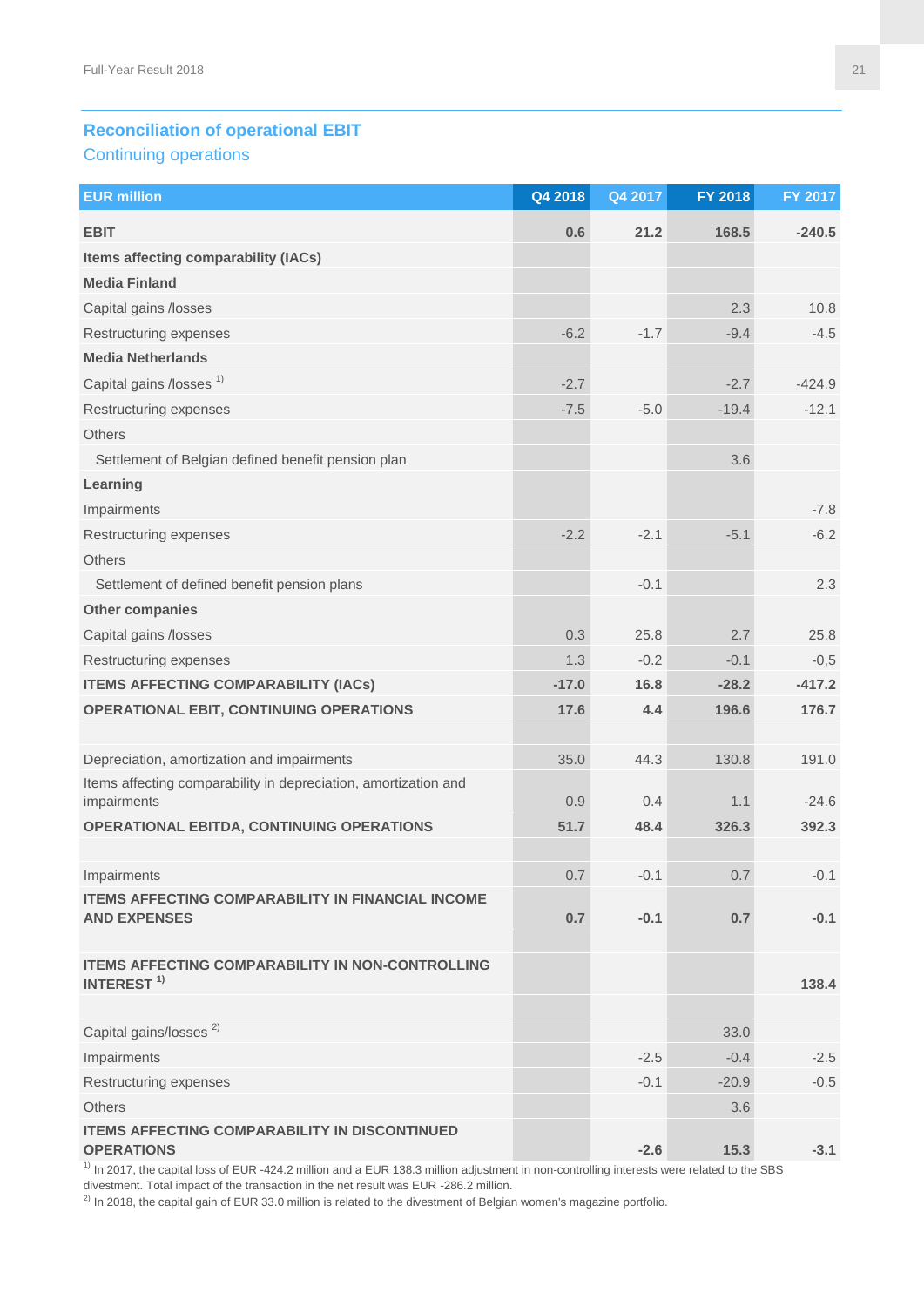### **Reconciliation of operational EPS**

| <b>EUR million</b>                                                                    | Q4 2018     | <b>Restated</b><br>Q4 2017 | <b>FY 2018</b> | <b>Restated</b><br>FY 2017 |
|---------------------------------------------------------------------------------------|-------------|----------------------------|----------------|----------------------------|
| <b>RESULT FOR THE PERIOD ATTRIBUTABLE</b><br>TO THE EQUITY HOLDERS OF THE PARENT      |             |                            |                |                            |
| <b>COMPANY</b>                                                                        | $-4.7$      | 15.0                       | 124.2          | $-162.7$                   |
| Items affecting comparability $1$ )                                                   | 14.5        | $-12.7$                    | 13.2           | 280.5                      |
| <b>OPERATIONAL RESULT FOR THE PERIOD</b><br><b>ATTRIBUTABLE TO THE EQUITY HOLDERS</b> |             |                            |                |                            |
| OF THE PARENT COMPANY                                                                 | 9.8         | 2.3                        | 137.4          | 117.8                      |
|                                                                                       |             |                            |                |                            |
| Adjusted average number of shares                                                     | 162,504,370 | 162,794,102                | 163,084,958    | 162,544,637                |
| <b>Operational EPS</b>                                                                | 0.06        | 0.01                       | 0.84           | 0.72                       |

 $1)$  When calculating operational earnings per share, the tax effect and the non-controlling interests' share of the items affecting comparability have been deducted.

### **Reconciliation of interest-bearing net debt**

| <b>EUR million</b>                | 31 Dec 2018 | 31 Dec 2017 |
|-----------------------------------|-------------|-------------|
| Non-current financial liabilities | 4.3         | 196.3       |
| Current financial liabilities     | 352.4       | 216.1       |
| Cash and cash equivalents         | $-18.8$     | $-20.6$     |
| Interest-bearing net debt         | 337.8       | 391.8       |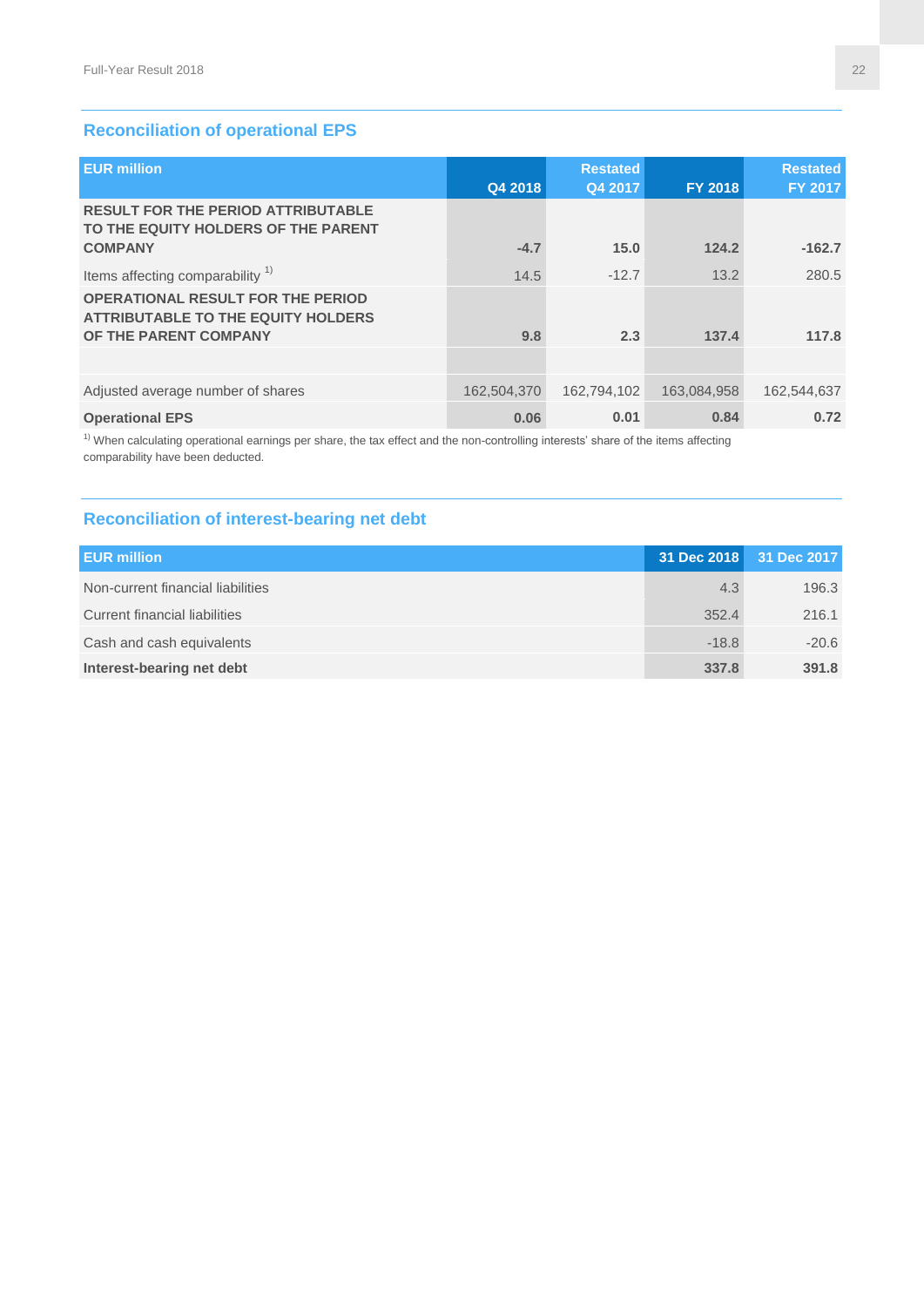### **Income statement by quarter**

### Continuing operations

| <b>EUR million</b>                                                                         | Q <sub>1</sub> | Q2           | Q3                | Q <sub>4</sub>  | <b>Restated</b>          | <b>Restated</b> | <b>Restated</b>          | <b>Restated</b> |
|--------------------------------------------------------------------------------------------|----------------|--------------|-------------------|-----------------|--------------------------|-----------------|--------------------------|-----------------|
|                                                                                            | 2018           | 2018         | 2018              | 2018            | Q1 2017                  | Q2 2017         | Q3 2017                  | Q4 2017         |
| <b>NET SALES</b>                                                                           | 261.6<br>6.2   | 362.9<br>9.0 | 393.0<br>6.4      | 298.0           | 329.8                    | 418.5<br>16.0   | 380.8                    | 305.7<br>34.4   |
| Other operating income<br>Materials and services <sup>1)</sup>                             | $-88.3$        | $-119.0$     | $-152.2$          | 7.9<br>$-106.8$ | 8.3<br>$-98.3$           | $-129.9$        | 6.0<br>$-131.3$          | $-109.7$        |
| Employee benefit expenses                                                                  | $-77.7$        | $-78.5$      | $-71.2$           | $-88.6$         | $-89.3$                  | $-89.3$         | $-78.4$                  | $-83.1$         |
| Other operating expenses $^{1,2)}$                                                         | $-58.3$        | $-72.0$      | $-61.4$           | $-76.4$         | $-492.9$                 | $-104.1$        | $-64.4$                  | $-82.8$         |
| Share of results in joint ventures                                                         | 1.0            | 1.0          | 1.4               | 1.5             | 1.0                      | 1.3             | 1.0                      | 1.1             |
| Depreciation, amortisation and impairment                                                  |                |              |                   |                 |                          |                 |                          |                 |
| losses                                                                                     | $-36.2$        | $-32.7$      | $-26.9$           | $-35.0$         | $-70.7$                  | $-40.8$         | $-35.1$                  | $-44.3$         |
| <b>EBIT</b>                                                                                | 8.4            | 70.6         | 88.9              | 0.6             | $-412.1$                 | 71.8            | 78.7                     | 21.2            |
| Share of results in associated companies                                                   | 0.1            | $-0.1$       | 0.0               | 0.0             | 0.1                      | 0.9             | 0.2                      | 0.1             |
| Financial income                                                                           | 1.2            | 2.2          | 0.5               | 1.2             | 4.7                      | 5.5             | 0.8                      | 1.8             |
| Financial expenses                                                                         | $-4.5$         | $-8.0$       | $-5.4$            | $-4.6$          | $-11.3$                  | $-10.0$         | $-5.4$                   | $-9.4$          |
| <b>RESULT BEFORE TAXES</b>                                                                 | 5.1            | 64.8         | 84.0              | $-2.8$          | $-418.7$                 | 68.2            | 74.3                     | 13.8            |
| Income taxes                                                                               | $-1.5$         | $-18.4$      | $-16.4$           | $-2.1$          | $-1.5$                   | $-21.3$         | $-18.6$                  | 2.2             |
| <b>RESULT FOR THE PERIOD FROM</b>                                                          |                |              |                   |                 |                          |                 |                          |                 |
| <b>CONTINUING OPERATIONS</b>                                                               | 3.6            | 46.4         | 67.6              | $-5.0$          | $-420.2$                 | 46.9            | 55.7                     | 16.0            |
| <b>DISCONTINUED OPERATIONS</b>                                                             |                |              |                   |                 |                          |                 |                          |                 |
| Result for the period from discontinued                                                    |                |              |                   |                 |                          |                 |                          |                 |
| operations                                                                                 | $-8.7$         | 21.6         |                   |                 | 0.2                      | 2.3             | 0.9                      | $-1.2$          |
| <b>RESULT FOR THE PERIOD</b>                                                               | $-5.1$         | 68.0         | 67.6              | $-5.0$          | $-420.0$                 | 49.2            | 56.6                     | 14.8            |
| <b>Result from continuing operations</b><br>attributable to:                               |                |              |                   |                 |                          |                 |                          |                 |
| Equity holders of the Parent Company                                                       | 3.2            | 45.7         | 67.1              | $-4.7$          | $-282.3$                 | 45.9            | 55.3                     | 16.2            |
| Non-controlling interests <sup>2)</sup>                                                    | 0.4            | 0.7          | 0.6               | $-0.3$          | $-137.9$                 | 1.1             | 0.4                      | $-0.2$          |
| <b>Result from discontinued operations</b><br>attributable to:                             |                |              |                   |                 |                          |                 |                          |                 |
| Equity holders of the Parent Company                                                       | $-8.7$         | 21.6         |                   |                 | 0.2                      | 2.3             | 0.9                      | $-1.2$          |
| Non-controlling interests                                                                  |                |              |                   |                 | $\overline{\phantom{m}}$ |                 | $\overline{\phantom{a}}$ |                 |
| <b>Result attributable to:</b>                                                             |                |              |                   |                 |                          |                 |                          |                 |
| Equity holders of the Parent Company                                                       | $-5.4$         | 67.3         | 67.1              | $-4.7$          | $-282.0$                 | 48.1            | 56.2                     | 15.0            |
| Non-controlling interests <sup>2)</sup>                                                    | 0.4            | 0.7          | 0.6               | $-0.3$          | $-137.9$                 | 1.1             | 0.4                      | $-0.2$          |
| Earnings per share for result attributable to<br>the equity holders of the Parent Company: |                |              |                   |                 |                          |                 |                          |                 |
| Earnings per share, EUR, continuing operations                                             | 0.02           | 0.28         | 0.41              | $-0.03$         | $-1.74$                  | 0.28            | 0.34                     | 0.10            |
| Diluted earnings per share, EUR, continuing                                                |                |              |                   |                 |                          |                 |                          |                 |
| operations                                                                                 | 0.02           | 0.28         | 0.41              | $-0.03$         | $-1.74$                  | 0.28            | 0.34                     | 0.10            |
| Earnings per share, EUR, discontinued<br>operations                                        | $-0.05$        | 0.13         |                   |                 | 0.00                     | 0.01            | 0.01                     | $-0.01$         |
| Diluted earnings per share, EUR, discontinued                                              |                |              |                   |                 |                          |                 |                          |                 |
| operations                                                                                 | $-0.05$        | 0.13         | $\qquad \qquad -$ |                 | 0.00                     | 0.01            | 0.01                     | $-0.01$         |
| Earnings per share, EUR                                                                    | $-0.03$        | 0.41         | 0.41              | $-0.03$         | $-1.74$                  | 0.30            | 0.35                     | 0.09            |
| Diluted earnings per share, EUR                                                            | $-0.03$        | 0.41         | 0.41              | $-0.03$         | $-1.74$                  | 0.30            | 0.34                     | 0.09            |

<sup>1)</sup> Sales and commission costs directly related to sales were transferred from Other operating expenses to Materials and services.

<sup>2)</sup> In 2017, the capital loss of EUR -424.2 million and a EUR 138.3 million adjustment in non-controlling interests were related to the SBS divestment. Total impact of the transaction in the net result was EUR -286.2 million.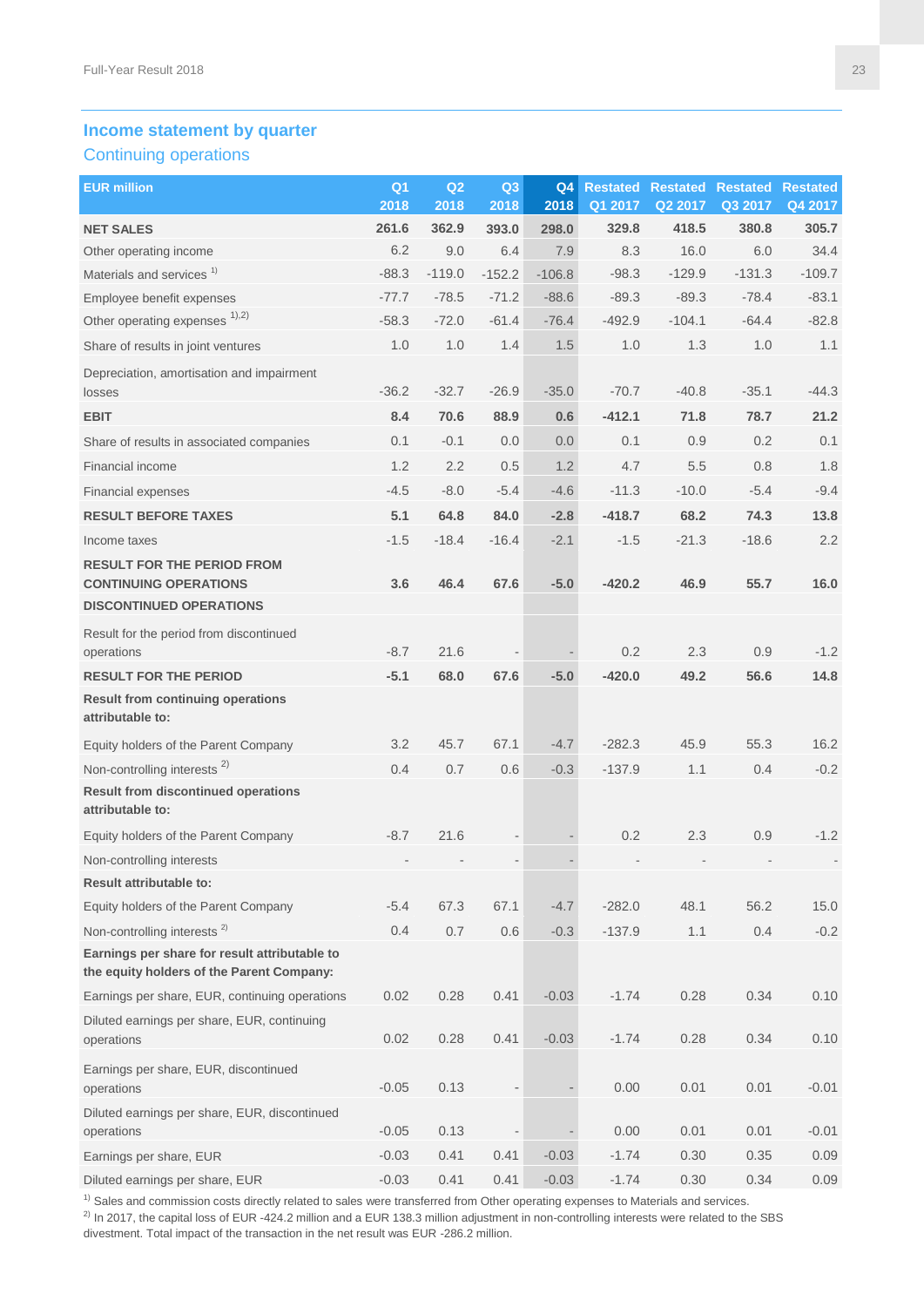### **Net sales by strategic business unit**

| <b>EUR million</b>                  | Q <sub>1</sub><br>2018 | Q <sub>2</sub><br>2018 | Q3<br>2018 | Q <sub>4</sub><br>2018 | <b>FY</b><br>2018 | Q1 2017 | Q2 2017 | Q3 2017 | <b>Restated Restated Restated Restated Restated</b><br>Q4 2017 | <b>FY 2017</b> |
|-------------------------------------|------------------------|------------------------|------------|------------------------|-------------------|---------|---------|---------|----------------------------------------------------------------|----------------|
| Media Finland                       | 137.0                  | 146.2                  | 150.7      | 144.5                  | 578.5             | 144.1   | 144.5   | 131.3   | 150.4                                                          | 570.4          |
| Media Netherlands                   | 95.8                   | 108.4                  | 106.0      | 113.8                  | 424.0             | 149.5   | 176.1   | 103.9   | 116.9                                                          | 546.4          |
| Learning                            | 28.9                   | 108.3                  | 136.3      | 39.8                   | 313.3             | 36.2    | 97.9    | 145.7   | 38.5                                                           | 318.3          |
| Other companies<br>and eliminations | $-0.1$                 | $-0.1$                 | $-0.1$     | $-0.2$                 | $-0.4$            | $-0.1$  | $-0.1$  | $-0.1$  | $-0.2$                                                         | $-0.4$         |
| <b>Total</b>                        | 261.6                  | 362.9                  | 393.0      | 298.0                  | 1.315.4           | 329.8   | 418.5   | 380.8   | 305.7                                                          | 1.434.7        |

### **EBIT by strategic business unit**

| <b>EUR million</b>                  | Q <sub>1</sub><br>2018 | Q <sub>2</sub><br>2018 | Q3<br>2018 | Q <sub>4</sub><br>2018 | <b>FY</b><br>2018 | Q1 2017  | Q2 2017 | Q3 2017 | Restated Restated Restated Restated Restated<br>Q4 2017 | <b>FY 2017</b> |
|-------------------------------------|------------------------|------------------------|------------|------------------------|-------------------|----------|---------|---------|---------------------------------------------------------|----------------|
| Media Finland                       | 11.6                   | 20.5                   | 19.8       | 9.9                    | 61.8              | 19.6     | 30.5    | 13.5    | 8.2                                                     | 71.8           |
| Media Netherlands                   | 16.9                   | 8.7                    | 19.1       | 13.4                   | 58.0              | $-408.4$ | 16.9    | 11.3    | 14.2                                                    | $-366.0$       |
| Learning                            | $-18.4$                | 42.4                   | 52.1       | $-20.0$                | 56.1              | $-11.4$  | 22.8    | 56.2    | $-23.7$                                                 | 43.9           |
| Other companies<br>and eliminations | $-1.7$                 | $-0.9$                 | $-2.1$     | $-2.7$                 | $-7.4$            | $-11.8$  | 1.5     | $-2.4$  | 22.6                                                    | 9.8            |
| <b>Total</b>                        | 8.4                    | 70.6                   | 88.9       | 0.6                    | 168.5             | $-412.1$ | 71.8    | 78.7    | 21.2                                                    | $-240.5$       |

### **Operational EBIT by strategic business unit**

| <b>EUR million</b>                  | Q <sub>1</sub><br>2018 | lQ2<br>2018 | Q <sub>3</sub><br>2018 | Q <sub>4</sub><br>2018 | <b>FY</b><br>2018 | Q1 2017 | Q2 2017 | Q3 2017 | Restated Restated Restated Restated Restated<br>Q4 2017 | <b>FY 2017</b> |
|-------------------------------------|------------------------|-------------|------------------------|------------------------|-------------------|---------|---------|---------|---------------------------------------------------------|----------------|
| Media Finland                       | 13.1                   | 18.6        | 21.2                   | 16.0                   | 68.8              | 19.0    | 22.4    | 14.2    | 9.8                                                     | 65.5           |
| Media Netherlands                   | 14.9                   | 19.5        | 18.6                   | 23.7                   | 76.6              | 8.9     | 23.7    | 14.0    | 19.2                                                    | 65.8           |
| Learning                            | $-18.0$                | 43.7        | 53.4                   | $-17.8$                | 61.2              | $-10.9$ | 31.9    | 56.1    | $-21.6$                                                 | 55.6           |
| Other companies<br>and eliminations | $-1.7$                 | $-1.9$      | $-2.1$                 | $-4.3$                 | $-10.0$           | $-1.9$  | $-2.4$  | $-2.9$  | $-3.0$                                                  | $-10.2$        |
| <b>Total</b>                        | 8.2                    | 79.8        | 91.0                   | 17.6                   | 196.6             | 15.2    | 75.7    | 81.4    | 4.4                                                     | 176.7          |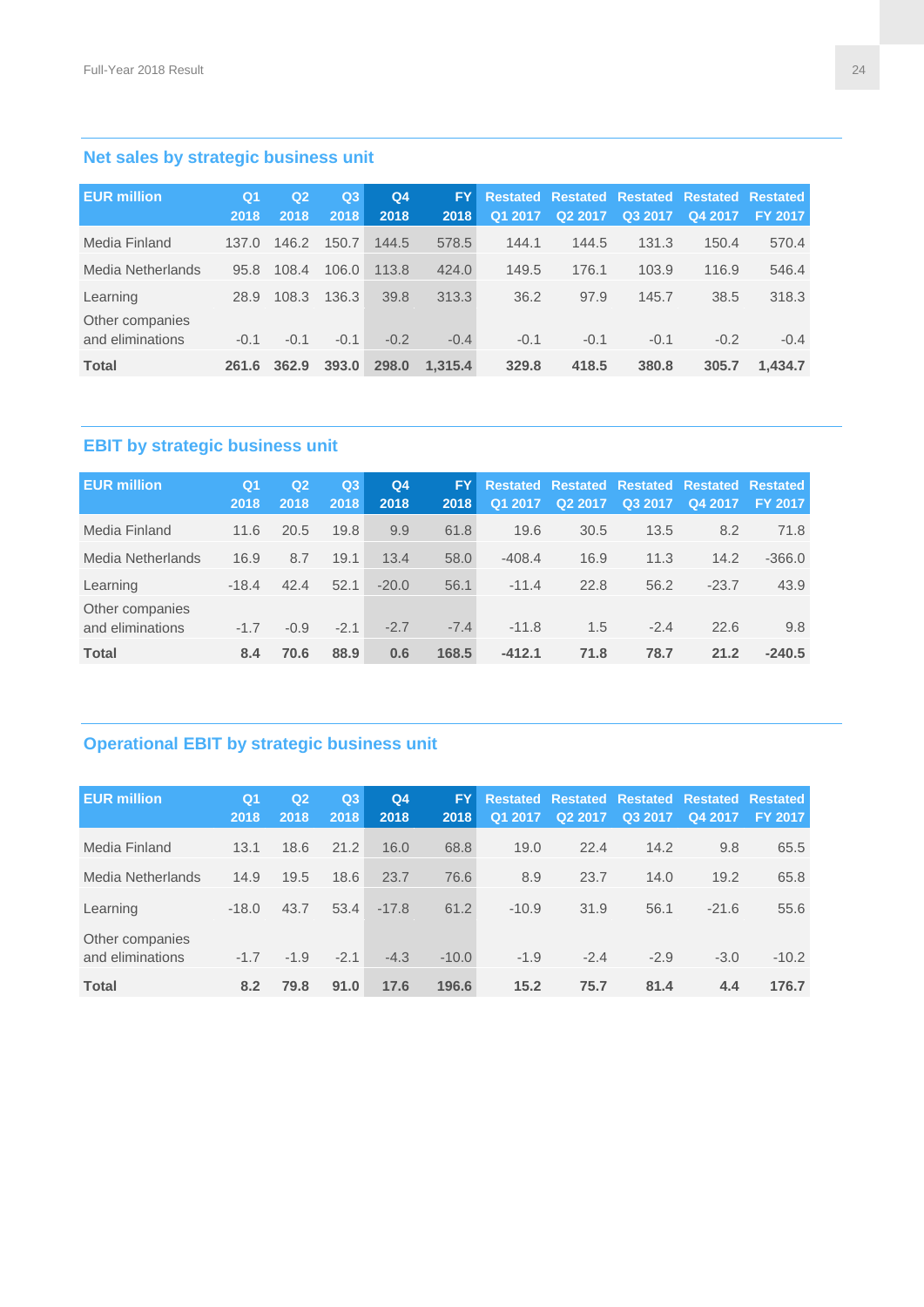### **Interim report (unaudited)**

#### **Accounting policies**

Sanoma Group prepares its Interim Report in accordance with IAS 34 'Interim Financial Reporting' while adhering to related IFRS standards and interpretations applicable within the EU on 31 December 2018. The accounting policies of the Interim Report, the definitions of key indicators as well as the explanations of use and definitions of Alternative Performance Measures (APMs) are presented on the Sanoma website at Sanoma.com. All figures have been rounded and consequently the sum of individual figures can deviate from the presented sum figure. Key figures have been calculated using exact figures.

#### **Applied new and amended standards**

**IFRS 15 Revenue from Contracts with Customers and Clarifications to IFRS 15 (both effective for financial periods beginning on or after 1 January 2018).** Under IFRS 15 revenue is recognised at an amount that reflects the consideration to which an entity expects to be entitled in exchange for transferring goods or services to a customer. The principles in IFRS 15 provide a more structured approach to measuring and recognising revenue.

Sanoma's main revenue streams include magazine and newspaper publishing (circulation sales and advertising sales), TV and radio operations, events, online and mobile revenues and learning solutions. For all revenue streams contract reviews of the key revenue contracts were documented. In magazine and newspaper publishing, the main impact of IFRS 15 is the need to identify additional performance obligations in cases of providing gifts as premiums to new subscribers, which are recognized at a point in time. TV and Radio revenue recognition is strongly linked to individual performance obligations, hence the impact of IFRS15 is limited. In learning solutions, the main impacts of IFRS 15 are related to revenues of hybrid products (combining print and digital products). In some cases, there is a need to acknowledge multiple performance obligations, which are to be recognised at different moments (over time or at a point in time), depending on the characteristics of the performance obligations. The impact of IFRS 15 on the Group's annual net sales is insignificant, although the phasing over individual quarters is affected. Sanoma has applied the full retrospective method when adopting IFRS 15 as of 1 January 2018. The cumulative effect of applying IFRS 15 has been recognized in opening balance of retained earnings as at 1 January 2017. The impact on comparison figures presented in the comprehensive income statement 2017 was disclosed in a separate release. The impact on comparison figures related to the balance sheet and cash flow statement are shown in the following tables.

#### **IFRS 15 impact on consolidated balance sheet**

| 31 Dec 2017 |
|-------------|
|             |
| 0.6         |
| 0.3         |
| 0.9         |
|             |
| $-7.4$      |
| 0.3         |
| $-2.1$      |
| 10.2        |
| 0.9         |
|             |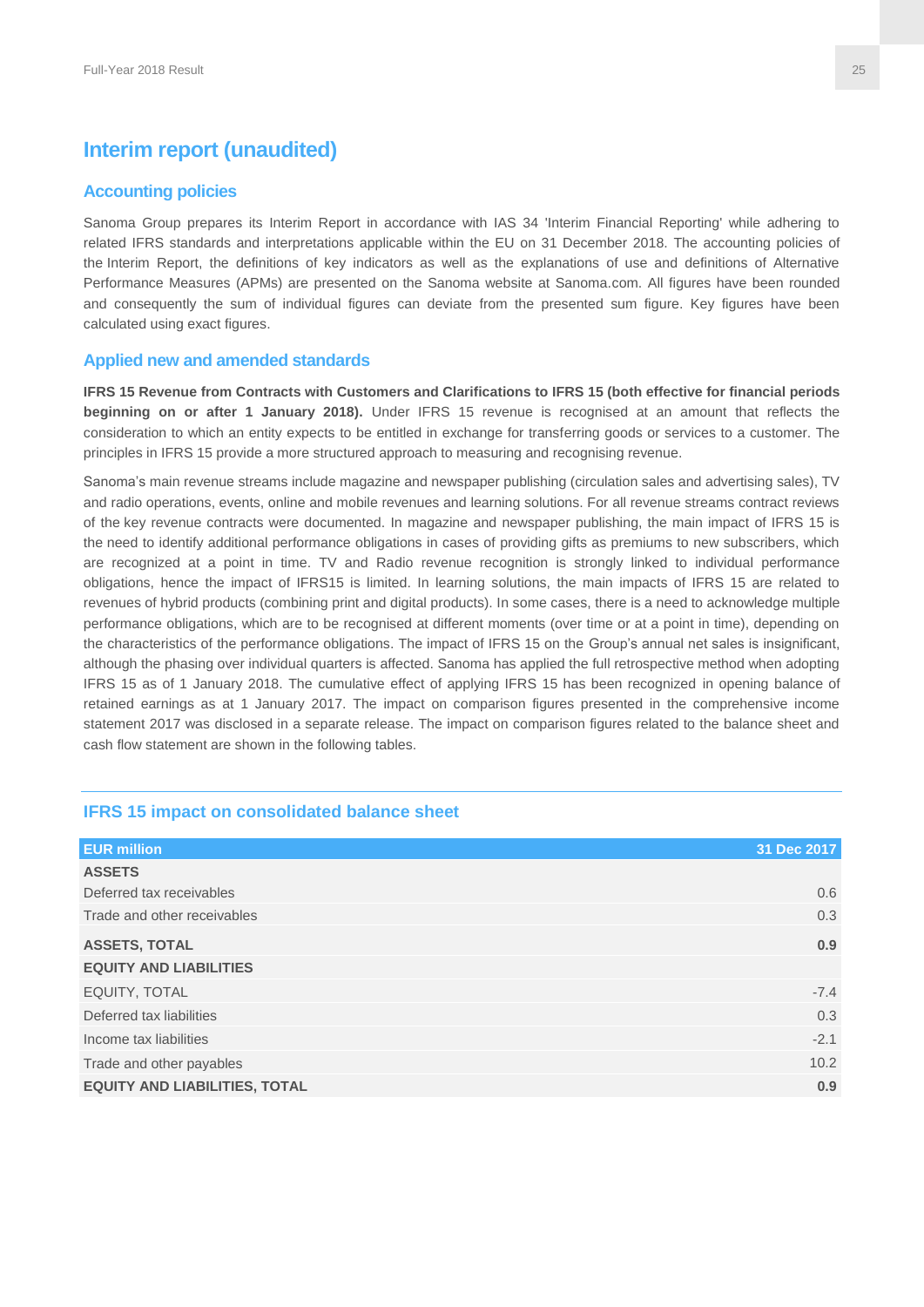#### **IFRS 15 impact on consolidated cash flow statement**

| <b>EUR million</b>               | <b>FY 2017</b> |
|----------------------------------|----------------|
| <b>OPERATIONS</b>                |                |
| Result for the period            | $-1.2$         |
| Adjustments                      |                |
| Income taxes                     | $-0.3$         |
| Change in working capital        | 1.5            |
| <b>Cash flow from operations</b> |                |

**IFRS 9 Financial Instruments and changes there to (effective for periods beginning on or after 1 January 2018).**  IFRS 9 replaced IAS 39 Financial Instruments: Recognition and Measurement. The standard includes updated principles for classification and measurement of financial assets and liabilities and a new model for estimating impairments of financial assets based on expected credit losses. In addition, the regulations related to hedge accounting have been revised. In Sanoma, applying the standard changed the process of booking impairment allowances for trade receivables, the classification of financial assets as well as the accounting for modifications of financial liabilities. A more detailed description of the effect of applying IFRS 9 can be found in the accounting policies of Financial Statements for 2017. Sanoma did not apply the standard retrospectively but adjusted the 1 January 2018 opening balance for the effects of the standard instead. The impact of applying IFRS 9 is insignificant for Sanoma Group.

**Amendments to IFRS 2 Share-based Payment – Classification and Measurement of Share-based Payment Transactions (effective for periods beginning on or after 1 January 2018).** The amendments cover three accounting areas: measurement of cash-settled share-based payments, classification of share-based payments settled net of tax withholdings and accounting for a modification of a share-based payment from cash-settled to equity-settled. Sanoma has share-based payment transactions with net settlement features for withholding tax obligations and the amendments had an impact on Group's financial statements. According to the amendments Sanoma's share-based payment transactions with net settlement features are treated as equity-settled in entirety. Sanoma reclassified the recognised liability from liabilities to equity in the 1 January 2018 opening balance sheet.

**IFRS 16 Leases (effective for financial periods beginning on or after 1 January 2019).** Sanoma will adopt the new IFRS 16 Leases standard as of 1 January 2019. Sanoma will apply the modified retrospective method and consequently the comparative financials will not be restated. Based on current simulation on preliminary impacts, Sanoma has made indicative estimates of the annual impacts of IFRS 16 on certain key ratios. As lease liabilities will be included in the balance sheet, net debt is estimated to increase by approx. EUR 200 million, and Net debt / Adj. EBITDA ratio by approx. 0.6. Payments for lease liabilities will be disclosed in the financing cash flow, which is estimated to decline by approx. EUR 28 million. Respectively, cash flow from operations is expected to improve by approx. EUR 28 million. EBITDA is estimated to increase by approx. EUR 28 million following the classification of leasing costs in depreciation and interest. Equity ratio is expected to decrease by approx. 5%-points.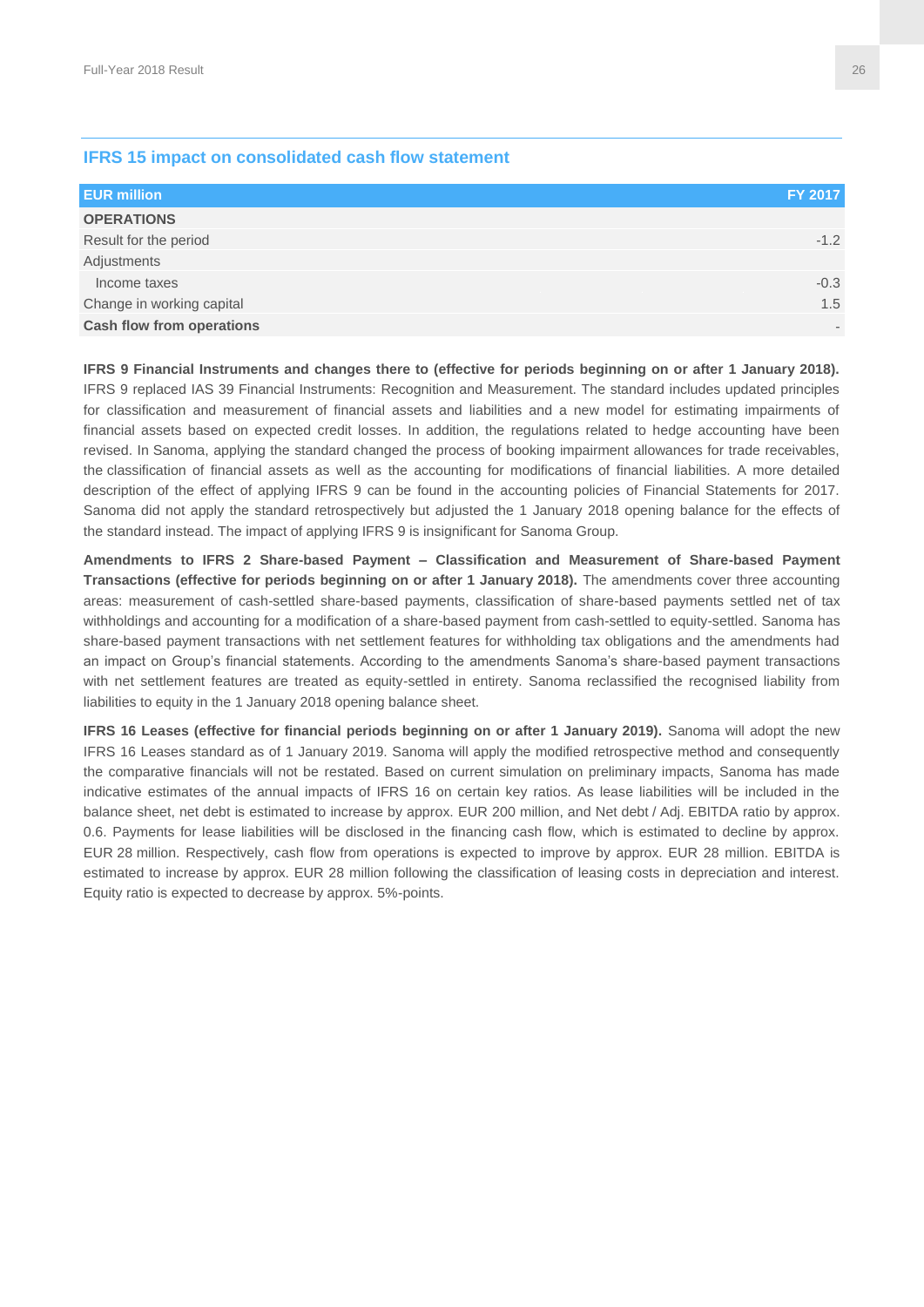### **Consolidated income statement** Continuing operations

| <b>EUR million</b>                                                                         | Q4 2018  | <b>Restated</b><br>Q4 2017 | <b>FY 2018</b> | <b>Restated</b><br>FY 2017 |
|--------------------------------------------------------------------------------------------|----------|----------------------------|----------------|----------------------------|
| <b>NET SALES</b>                                                                           | 298.0    | 305.7                      | 1,315.4        | 1,434.7                    |
| Other operating income                                                                     | 7.9      | 34.4                       | 29.6           | 64.8                       |
| Materials and services <sup>1)</sup>                                                       | $-106.8$ | $-109.7$                   | $-466.4$       | $-469.2$                   |
|                                                                                            | $-88.6$  | $-83.1$                    | $-316.0$       | $-340.1$                   |
| Employee benefit expenses<br>Other operating expenses $^{1,2)}$                            | $-76.4$  | $-82.8$                    | $-268.1$       | $-744.1$                   |
|                                                                                            |          |                            |                |                            |
| Share of results in joint ventures                                                         | 1.5      | 1.1                        | 4.8            | 4.4                        |
| Depreciation, amortisation and impairment losses                                           | $-35.0$  | $-44.3$                    | $-130.8$       | $-191.0$                   |
| <b>EBIT</b>                                                                                | 0.6      | 21.2                       | 168.5          | $-240.5$                   |
| Share of results in associated companies                                                   | 0.0      | 0.1                        | $-0.1$         | 1.4                        |
| Financial income                                                                           | 1.2      | 1.8                        | 5.1            | 12.9                       |
| <b>Financial expenses</b>                                                                  | $-4.6$   | $-9.4$                     | $-22.5$        | $-36.2$                    |
| <b>RESULT BEFORE TAXES</b>                                                                 | $-2.8$   | 13.8                       | 151.1          | $-262.4$                   |
| Income taxes                                                                               | $-2.1$   | 2.2                        | $-38.4$        | $-39.1$                    |
| <b>RESULT FOR THE PERIOD FROM CONTINUING OPERATIONS</b>                                    | $-5.0$   | 16.0                       | 112.7          | $-301.6$                   |
| <b>DISCONTINUED OPERATIONS</b>                                                             |          |                            |                |                            |
| Result for the period from discontinued operations                                         |          | $-1.2$                     | 12.9           | 2.3                        |
| <b>RESULT FOR THE PERIOD</b>                                                               | $-5.0$   | 14.8                       | 125.6          | $-299.3$                   |
| Result from continuing operations attributable to:                                         |          |                            |                |                            |
| Equity holders of the Parent Company                                                       | $-4.7$   | 16.2                       | 111.3          | $-165.0$                   |
| Non-controlling interests <sup>2)</sup>                                                    | $-0.3$   | $-0.2$                     | 1.3            | $-136.6$                   |
| <b>Result from discontinued operations</b><br>attributable to:                             |          |                            |                |                            |
| Equity holders of the Parent Company                                                       |          | $-1.2$                     | 12.9           | 2.3                        |
| Non-controlling interests                                                                  |          |                            |                |                            |
| <b>Result attributable to:</b>                                                             |          |                            |                |                            |
| Equity holders of the Parent Company                                                       | $-4.7$   | 15.0                       | 124.2          | $-162.7$                   |
| Non-controlling interests <sup>2)</sup>                                                    | $-0.3$   | $-0.2$                     | 1.3            | $-136.6$                   |
|                                                                                            |          |                            |                |                            |
| Earnings per share for result attributable<br>to the equity holders of the Parent Company: |          |                            |                |                            |
| Earnings per share, EUR, continuing operations                                             | $-0.03$  | 0.10                       | 0.68           | $-1.02$                    |
| Diluted earnings per share, EUR, continuing operations                                     | $-0.03$  | 0.10                       | 0.68           | $-1.02$                    |
| Earnings per share, EUR, discontinued operations                                           |          | $-0.01$                    | 0.08           | 0.01                       |
| Diluted earnings per share, EUR, discontinued operations                                   |          | $-0.01$                    | 0.08           | 0.01                       |
| Earnings per share, EUR                                                                    | $-0.03$  | 0.09                       | 0.76           | $-1.00$                    |
| Diluted earnings per share, EUR                                                            | $-0.03$  | 0.09                       | 0.76           | $-1.00$                    |

<sup>1)</sup> Sales and commission costs directly related to sales were transferred from Other operating expenses to Materials and services.

2) In 2017, the capital loss of EUR -424.2 million and a EUR 138.3 million adjustment in non-controlling interests were related to the SBS divestment. Total impact of the transaction in the net result was EUR -286.2 million.

Divested Belgian women's magazine portfolio was classified as discontinued operations in 2017.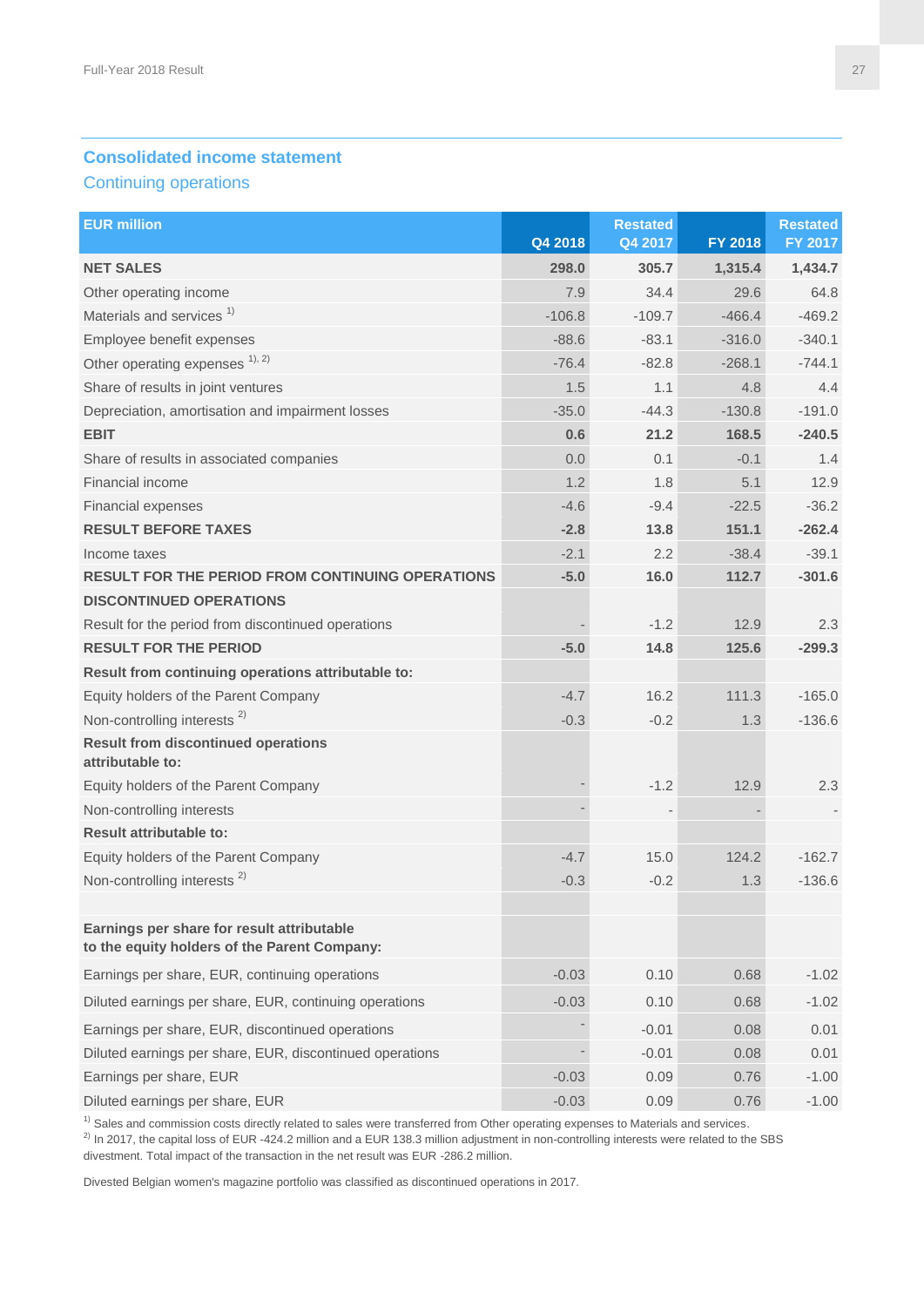# **Statement of comprehensive income 1)**

| <b>EUR million</b>                                                   | Q4 2018 | <b>Restated</b><br>Q4 2017 | FY 2018 | <b>Restated</b><br>FY 2017 |
|----------------------------------------------------------------------|---------|----------------------------|---------|----------------------------|
| <b>Result for the period</b>                                         | $-5.0$  | 14.8                       | 125.6   | $-299.3$                   |
|                                                                      |         |                            |         |                            |
| Other comprehensive income:                                          |         |                            |         |                            |
| Items that may be reclassified subsequently<br>to profit or loss     |         |                            |         |                            |
| Change in translation differences                                    | $-0.3$  | 1.3                        | $-0.8$  | 2.7                        |
| Share of other comprehensive income of equity-accounted<br>investees | 0.0     | 0.0                        |         | 0.0                        |
| Items that will not be reclassified to profit or loss                |         |                            |         |                            |
| Defined benefit plans                                                | $-9.4$  | $-4.0$                     | $-7.7$  | 6.9                        |
| Income tax related to defined benefit plans                          | 1.9     | 0.5                        | 1.5     | $-1.9$                     |
| Other comprehensive income for the period, net of tax                | $-7.7$  | $-2.2$                     | $-6.9$  | 7.7                        |
| <b>TOTAL COMPREHENSIVE INCOME FOR THE PERIOD</b>                     | $-12.7$ | 12.6                       | 118.6   | $-291.6$                   |
|                                                                      |         |                            |         |                            |
| Total comprehensive income attributable to:                          |         |                            |         |                            |
| Equity holders of the Parent Company                                 | $-12.4$ | 12.8                       | 117.3   | $-155.0$                   |
| Non-controlling interests                                            | $-0.3$  | $-0.2$                     | 1.3     | $-136.6$                   |

 $1)$  Statement of comprehensive income includes both continuing and discontinued operations.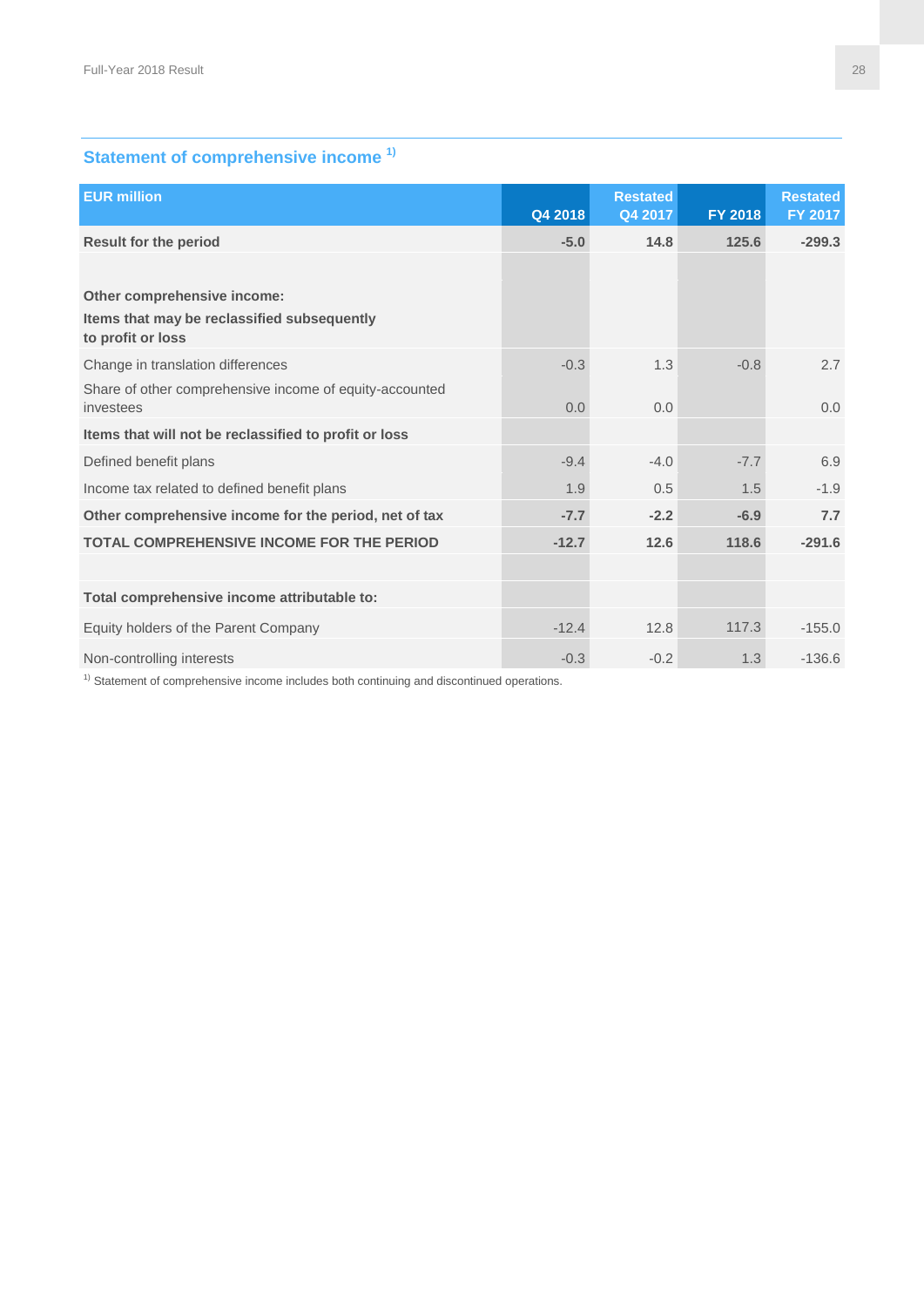#### **Consolidated balance sheet**

| <b>EUR million</b>                                              |             | <b>Restated</b> |
|-----------------------------------------------------------------|-------------|-----------------|
|                                                                 | 31 Dec 2018 | 31 Dec 2017     |
| <b>ASSETS</b>                                                   |             |                 |
| Property, plant and equipment                                   | 37.4        | 44.7            |
| Investment property                                             | 10.3        | 13.9            |
| Goodwill                                                        | 935.7       | 934.6           |
| Other intangible assets                                         | 250.4       | 251.1           |
| Equity-accounted investees                                      | 18.4        | 20.8            |
| Available-for-sale financial assets                             |             | 4.0             |
| Other investments                                               | 3.7         |                 |
| Deferred tax receivables                                        | 9.9         | 18.0            |
| Trade and other receivables                                     | 14.3        | 22.7            |
| NON-CURRENT ASSETS, TOTAL                                       | 1,280.1     | 1,309.8         |
| Inventories                                                     | 36.9        | 40.5            |
| Income tax receivables                                          | 10.4        | 6.9             |
| Contract assets                                                 | 5.2         | 6.2             |
| Trade and other receivables                                     | 167.6       | 203.7           |
| Cash and cash equivalents                                       | 18.8        | 20.6            |
| <b>CURRENT ASSETS, TOTAL</b>                                    | 238.8       | 277.8           |
| Assets held for sale                                            |             | 2.4             |
| <b>ASSETS, TOTAL</b>                                            | 1,519.0     | 1,590.1         |
|                                                                 |             |                 |
| <b>EQUITY AND LIABILITIES</b>                                   |             |                 |
| Equity attributable to the equity holders of the Parent Company |             |                 |
| Share capital                                                   | 71.3        | 71.3            |
| Treasury shares                                                 | $-8.4$      | $-1.4$          |
| Fund for invested unrestricted equity                           | 209.8       | 209.8           |
| Other equity                                                    | 333.8       | 265.8           |
|                                                                 | 606.4       | 545.4           |
| Non-controlling interests                                       | 5.0         | 1.7             |
| EQUITY, TOTAL                                                   | 611.4       | 547.1           |
| Deferred tax liabilities                                        | 32.7        | 38.5            |
| Pension obligations                                             | 8.4         | 9.7             |
| Provisions                                                      | 8.9         | 9.0             |
| <b>Financial liabilities</b>                                    | 4.3         | 196.3           |
| <b>Contract liabilities</b>                                     | 5.1         |                 |
| Trade and other payables                                        | 11.0        | 19.7            |
| NON-CURRENT LIABILITIES, TOTAL                                  | 70.4        | 273.3           |
| Provisions                                                      | 25.1        | 17.1            |
| <b>Financial liabilities</b>                                    | 352.4       | 216.1           |
| Income tax liabilities                                          | 13.3        | 13.0            |
| <b>Contract liabilities</b>                                     | 142.1       | 153.3           |
| Trade and other payables                                        | 304.2       | 359.7           |
| <b>CURRENT LIABILITIES, TOTAL</b>                               | 837.2       | 759.2           |
| Liabilities related to assets held for sale                     |             | 10.6            |
| <b>LIABILITIES, TOTAL</b>                                       | 907.6       | 1,043.0         |
| <b>EQUITY AND LIABILITIES, TOTAL</b>                            | 1,519.0     | 1,590.1         |

Includes continuing and discontinued operations.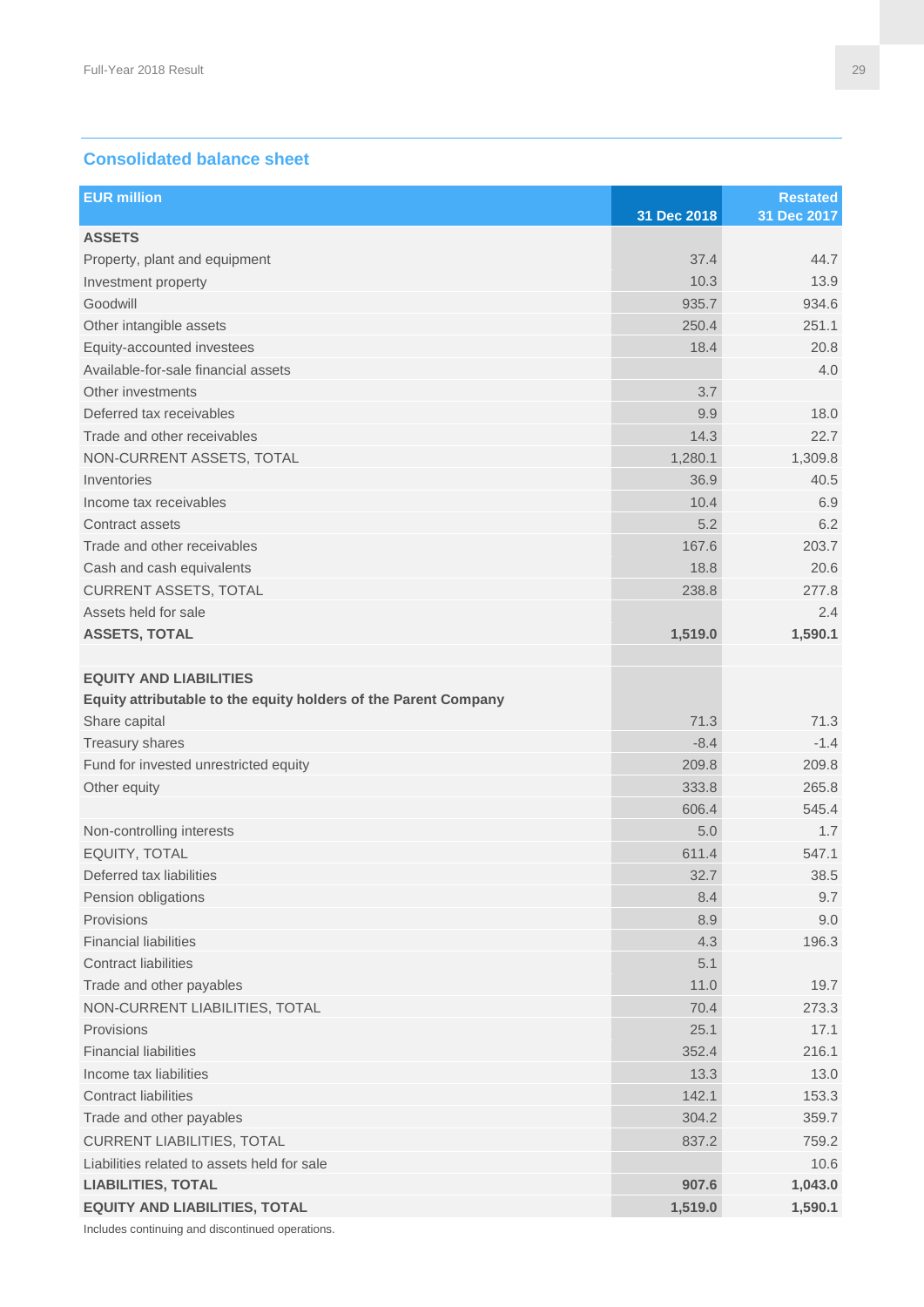### **Changes in consolidated equity**

| <b>EUR million</b><br><b>Equity attributable to the equity holders of the Parent Company</b> |                         |                                  |                                                                   |                        |              |                                         |                  |
|----------------------------------------------------------------------------------------------|-------------------------|----------------------------------|-------------------------------------------------------------------|------------------------|--------------|-----------------------------------------|------------------|
|                                                                                              | <b>Share</b><br>capital | <b>Treasury</b><br><b>shares</b> | <b>Fund for</b><br>invested<br>unre-<br><b>stricted</b><br>equity | <b>Other</b><br>equity | <b>Total</b> | Non-<br>controlling<br><b>interests</b> | Equity,<br>total |
| Equity at 31 Dec 2016                                                                        | 71.3                    | $-2.1$                           | 203.3                                                             | 440.5                  | 713.0        | 289.5                                   | 1,002.5          |
| Effect of IFRS 15 on 1 Jan 2017                                                              |                         |                                  |                                                                   | $-6.1$                 | $-6.1$       |                                         | $-6.1$           |
| Equity at 1 Jan 2017                                                                         | 71.3                    | $-2.1$                           | 203.3                                                             | 434.4                  | 706.8        | 289.5                                   | 996.4            |
| Comprehensive income for the<br>period                                                       |                         |                                  |                                                                   | $-155.0$               | $-155.0$     | $-136.6$                                | $-291.6$         |
| Share subscription with options                                                              |                         |                                  | 6.4                                                               |                        | 6.4          |                                         | 6.4              |
| Share-based compensation                                                                     |                         |                                  |                                                                   | 1.8                    | 1.8          |                                         | 1.8              |
| Shares delivered                                                                             |                         | 0.7                              |                                                                   | $-0.7$                 |              |                                         |                  |
| <b>Dividends</b>                                                                             |                         |                                  |                                                                   | $-32.5$                | $-32.5$      | $-1.6$                                  | $-34.1$          |
| Acquisitions and other changes<br>in non-controlling interests                               |                         |                                  |                                                                   | 17.8                   | 17.8         | $-149.7$                                | $-131.9$         |
| Recognition of unpaid dividends                                                              |                         |                                  |                                                                   | 0.0                    | 0.0          |                                         | 0.0              |
| Equity at 31 Dec 2017                                                                        | 71.3                    | $-1.4$                           | 209.8                                                             | 265.8                  | 545.4        | 1.7                                     | 547.1            |
|                                                                                              |                         |                                  |                                                                   |                        |              |                                         |                  |
| Equity at 31 Dec 2017                                                                        | 71.3                    | $-1.4$                           | 209.8                                                             | 265.8                  | 545.4        | 1.7                                     | 547.1            |
| Effect of IFRS 9 on 1 Jan 2018                                                               |                         |                                  |                                                                   | 1.1                    | 1.1          |                                         | 1.1              |
| Effect of amendments to IFRS 2<br>on 1 Jan 2018                                              |                         |                                  |                                                                   | 5.8                    | 5.8          |                                         | 5.8              |
| Equity at 1 Jan 2018                                                                         | 71.3                    | $-1.4$                           | 209.8                                                             | 272.7                  | 552.3        | 1.7                                     | 553.9            |
| Comprehensive income for the<br>period                                                       |                         |                                  |                                                                   | 117.3                  | 117.3        | 1.3                                     | 118.6            |
| Purchase of treasury shares                                                                  |                         | $-7.7$                           |                                                                   |                        | $-7.7$       |                                         | $-7.7$           |
| Share-based compensation                                                                     |                         |                                  |                                                                   | 2.9                    | 2.9          |                                         | 2.9              |
| Shares delivered                                                                             |                         | 0.7                              |                                                                   | $-0.7$                 |              |                                         |                  |
| <b>Dividends</b>                                                                             |                         |                                  |                                                                   | $-57.1$                | $-57.1$      | $-0.8$                                  | $-57.9$          |
| Acquisitions and other changes<br>in non-controlling interests                               |                         |                                  |                                                                   | $-1.3$                 | $-1.3$       | 2.8                                     | 1.5              |
| Equity at 31 Dec 2018                                                                        | 71.3                    | $-8.4$                           | 209.8                                                             | 333.8                  | 606.4        | 5.0                                     | 611.4            |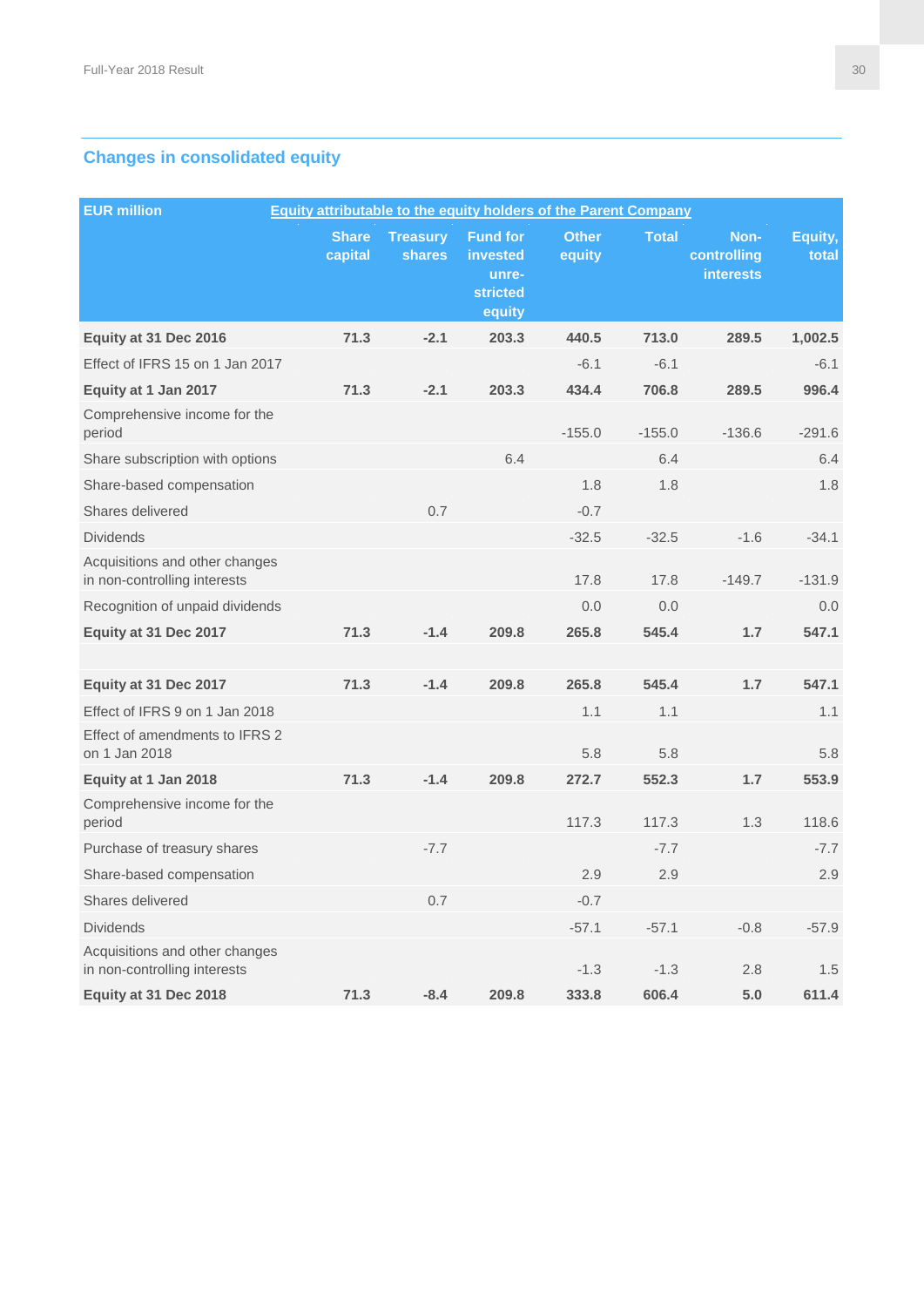#### **Consolidated cash flow statement**

| <b>EUR</b> million                                                 |                | <b>Restated</b> |
|--------------------------------------------------------------------|----------------|-----------------|
|                                                                    | <b>FY 2018</b> | FY 2017         |
| <b>OPERATIONS</b>                                                  |                |                 |
| Result for the period                                              | 125.6          | $-299.3$        |
| Adjustments                                                        |                |                 |
| Income taxes                                                       | 44.3           | 40.5            |
| Financial income and expenses                                      | 17.3           | 23.2            |
| Share of results in equity-accounted investees                     | $-4.7$         | $-5.7$          |
| Depreciation, amortisation and impairment losses                   | 131.4          | 195.1           |
| Gains/losses on sales of non-current assets                        | $-36.0$        | 420.3           |
| Other adjustments                                                  | 2.9            | 1.1             |
| Adjustments, total                                                 | 155.2          | 674.5           |
| Change in working capital                                          | $-11.8$        | $-17.0$         |
| Acquisitions of broadcasting rights and prepublication costs       | $-77.3$        | $-167.2$        |
| Dividends received                                                 | 5.1            | 5.5             |
| Interest paid and other financial items                            | $-11.5$        | $-20.5$         |
| Taxes paid                                                         | $-44.4$        | $-34.7$         |
| <b>Cash flow from operations</b>                                   | 140.9          | 141.2           |
| <b>INVESTMENTS</b>                                                 |                |                 |
| Capital expenditure                                                | $-32.0$        | $-36.5$         |
| Operations acquired                                                | $-16.0$        | $-4.6$          |
| Proceeds from sale of tangible and intangible assets <sup>1)</sup> | 9.7            | 47.6            |
| Operations sold <sup>2)</sup>                                      | 22.9           | 238.2           |
| Loans granted                                                      | 0.0            | 0.0             |
| Repayments of loan receivables                                     | 1.2            | 0.3             |
| Interest received                                                  | 0.5            | 0.3             |
| <b>Cash flow from investments</b>                                  | $-13.7$        | 245.2           |
| <b>Cash flow before financing</b>                                  | 127.2          | 386.4           |
| <b>FINANCING</b>                                                   |                |                 |
| Proceeds from share subscriptions                                  |                | 6.4             |
| Contribution by non-controlling interests                          | 2.2            |                 |
| Purchase of treasury shares                                        | $-7.7$         |                 |
| Change in loans with short maturity                                | $-1.1$         | $-217.8$        |
| Drawings of other loans                                            | 0.0            | 172.5           |
| Repayments of other loans and finance lease liabilities            | $-51.5$        | $-326.6$        |
| Acquisitions of non-controlling interests                          | $-11.2$        | $-11.2$         |
| Dividends paid                                                     | $-57.9$        | $-34.1$         |
| <b>Cash flow from financing</b>                                    | $-127.0$       | $-410.7$        |
| <b>CHANGE IN CASH AND CASH EQUIVALENTS ACCORDING TO CASH FLOW</b>  |                |                 |
| <b>STATEMENT</b>                                                   | 0.2            | $-24.3$         |
| Effect of exchange rate differences on cash and cash equivalents   | $-0.3$         | $-0.2$          |
| Net change in cash and cash equivalents                            | $-0.1$         | $-24.5$         |
| Cash and cash equivalents at the beginning of the period           | 18.6           | 43.1            |
| Cash and cash equivalents at the end of the period                 | 18.4           | 18.6            |
| Free cash flow (Cash flow from operations - Capital expenditure)   | 108.9          | 104.7           |

Includes continuing and discontinued operations.

<sup>1)</sup> Proceeds from sale of tangible assets in 2017 include the divestment of the property at Ludviginkatu in Helsinki.

<sup>2)</sup> The divestment of Belgian women's magazine portfolio and content marketing operations, Head Office, are included in the operations sold in 2018. Operations sold in 2017 include SBS, Sanoma Baltics and Kieskeurig.nl.

Cash and cash equivalents in the cash flow statement include cash and cash equivalents less bank overdrafts of EUR 0.4 million (2017:2.0).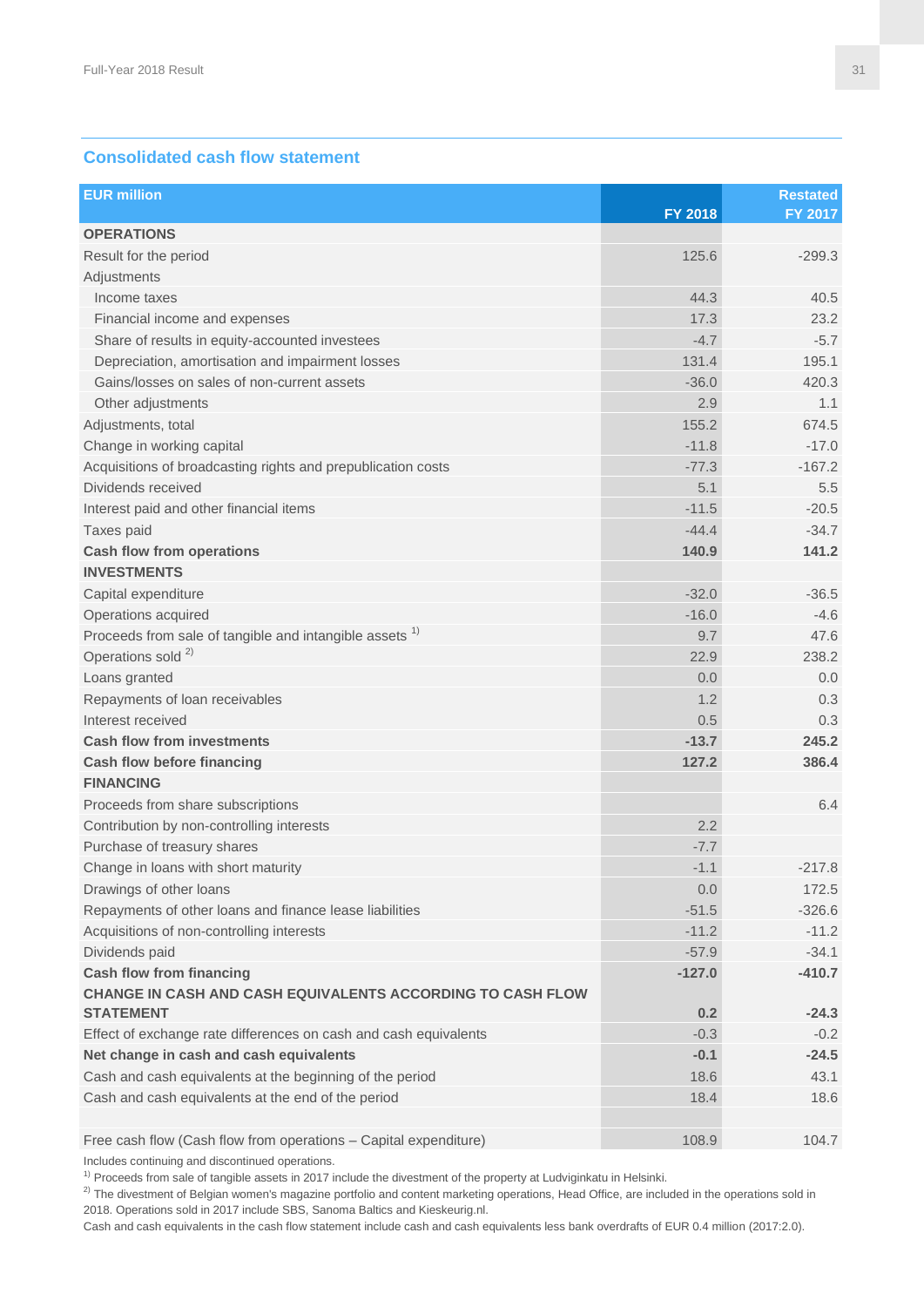### **Segment information**

Sanoma reports three operating segments, i.e. its three strategic business units Sanoma Media Finland, Sanoma Media Netherlands and Sanoma Learning. This is aligned with the way Sanoma manages the businesses.

Sanoma Media Finland is the leading media company in Finland. It provides information, experiences, inspiration and entertainment through multiple media platforms: newspapers, TV, radio, events, magazines, online and mobile channels. Sanoma Media Netherlands includes the Dutch consumer media operations (magazines, news, events, custom media, ecommerce, websites and apps), Home Deco media operations in Belgium and the press distribution business Aldipress. Sanoma Learning is a leading European learning company, whose blended learning solutions are used by over 1 million teachers. It operates in Poland, the Netherlands, Finland, Belgium and Sweden. Discontinued operations include Belgian women's magazines operations, which was divested on 29 June 2018. In addition to the Group eliminations, the column unallocated/eliminations includes non-core operations, head office functions, real estate companies as well as items not allocated to segments. Segment assets do not include cash and cash equivalents, interest-bearing receivables, tax receivables or deferred tax receivables. Transactions between segments are based on market prices.

In accordance with IFRS 15, a disaggregation of revenue needs to be presented, reflecting how the nature, amount, timing and uncertainty of revenues are affected by economic factors. Sanoma considers that this should be assessed in conjunction with other information that is disclosed in the interim report. The SBU information in the text part includes a revenue split per category (both print/non-print and subscription/single copy/advertising for Media Netherlands and Media Finland) and per country for Learning. In conjunction with the segment information as well as the risks described in the 'significant near-term risks and uncertainties' paragraph, the impact of economic factors is considered sufficiently reflected.

| <b>EUR million</b>                             | <b>Media</b><br><b>Finland Nether-</b> | <b>Media</b><br>lands | Learning | Unallocated/<br>eliminations | operations | <b>Continuing Discontinued</b><br>operations | <b>Eliminations</b> | <b>Total</b> |
|------------------------------------------------|----------------------------------------|-----------------------|----------|------------------------------|------------|----------------------------------------------|---------------------|--------------|
| External net sales                             | 578.0                                  | 424.0                 | 313.3    |                              | 1,315.4    | 36.6                                         |                     | 1,352.0      |
| Internal net sales                             | 0.4                                    |                       | 0.0      | $-0.4$                       |            | 0.5                                          | $-0.5$              |              |
| Net sales, total                               | 578.5                                  | 424.0                 | 313.3    | $-0.4$                       | 1,315.4    | 37.1                                         | $-0.5$              | 1,352.0      |
| <b>EBIT</b>                                    | 61.8                                   | 58.0                  | 56.1     | $-7.4$                       | 168.5      | 18.8                                         |                     | 187.3        |
| <b>Operational EBIT</b>                        | 68.8                                   | 76.6                  | 61.2     | $-10.0$                      | 196.6      | 3.5                                          |                     | 200.1        |
| Share of results in<br>associated<br>companies | $-0.1$                                 |                       |          |                              | $-0.1$     |                                              |                     | $-0.1$       |
| Financial income                               |                                        |                       |          | 5.1                          | 5.1        |                                              |                     | 5.1          |
| Financial<br>expenses                          |                                        |                       |          | $-22.5$                      | $-22.5$    | 0.0                                          |                     | $-22.5$      |
| <b>Result before</b><br>taxes                  |                                        |                       |          |                              | 151.1      | 18.8                                         |                     | 169.9        |
| <b>Segment assets</b>                          | 230.6                                  | 719.2                 | 665.5    | $-136.2$                     | 1,479.2    |                                              |                     | 1,479.2      |

#### **Segment information 1 January–31 December 2018**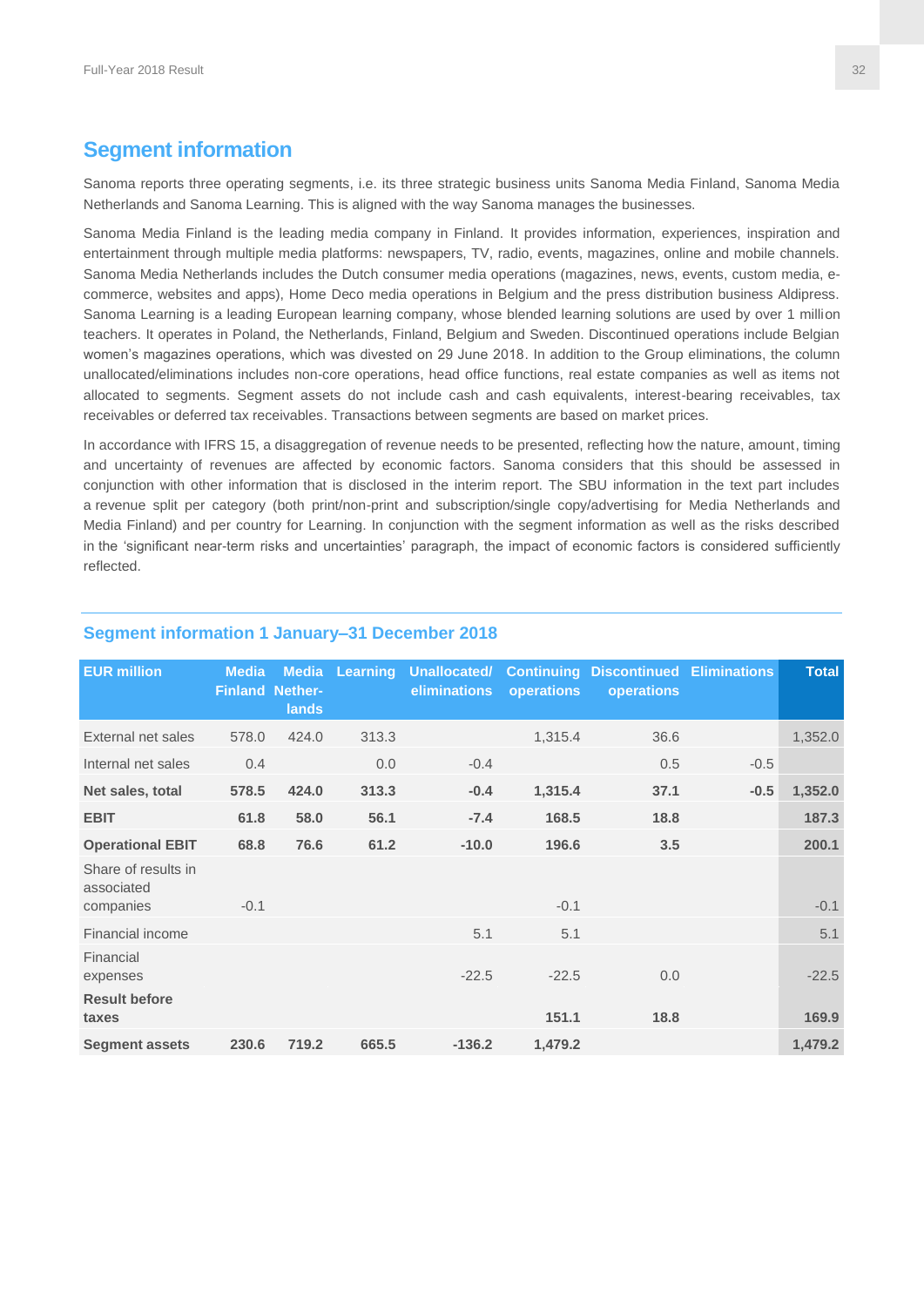| <b>EUR million</b>                             | <b>Media</b><br><b>Finland</b> | <b>Media</b><br><b>Nether-</b><br>lands | Learning | Unallocated/<br>eliminations | operations | <b>Continuing Discontinued</b><br>operations | <b>Eliminations</b> | <b>Total</b> |
|------------------------------------------------|--------------------------------|-----------------------------------------|----------|------------------------------|------------|----------------------------------------------|---------------------|--------------|
| External net sales                             | 570.1                          | 546.4                                   | 318.3    |                              | 1,434.7    | 79.2                                         |                     | 1,513.9      |
| Internal net sales                             | 0.4                            |                                         | 0.0      | $-0.4$                       |            | 1.3                                          | $-1.3$              |              |
| Net sales, total                               | 570.4                          | 546.4                                   | 318.3    | $-0.4$                       | 1,434.7    | 80.5                                         | $-1.3$              | 1,513.9      |
| <b>EBIT</b>                                    | 71.8                           | $-366.0$                                | 43.9     | 9.8                          | $-240.5$   | 3.6                                          |                     | $-236.9$     |
| <b>Operational EBIT</b>                        | 65.5                           | 65.8                                    | 55.6     | $-10.2$                      | 176.7      | 6.5                                          |                     | 183.2        |
| Share of results in<br>associated<br>companies | 0.2                            | 1.2                                     |          |                              | 1.4        |                                              |                     | 1.4          |
| Financial income                               |                                |                                         |          | 12.9                         | 12.9       | 0.2                                          | $-0.2$              | 12.9         |
| Financial<br>expenses                          |                                |                                         |          | $-36.2$                      | $-36.2$    | $-0.1$                                       | 0.2                 | $-36.2$      |
| <b>Result before</b><br>taxes                  |                                |                                         |          |                              | $-262.4$   | 3.6                                          |                     | $-258.8$     |
| <b>Segment assets</b>                          | 230.6                          | 767.2                                   | 672.7    | $-129.0$                     | 1,541.6    | 1.3                                          |                     | 1.542.8      |

### **Segment information 1 January–31 December 2017 (Restated)**

### **Changes in property, plant and equipment**

| <b>EUR million</b>                             | 31 Dec 2018 | 31 Dec 2017 |
|------------------------------------------------|-------------|-------------|
| Carrying amount at the beginning of the period | 44.7        | 57.8        |
| Increases                                      | 5.6         | 8.7         |
| Acquisitions of operations                     | 0.4         |             |
| Decreases                                      | $-1.1$      | $-3.3$      |
| Disposal of operations                         | $-0.6$      | $-2.7$      |
| Depreciation for the period                    | $-11.5$     | $-14.2$     |
| Impairment losses for the period               |             | $-3.0$      |
| Exchange rate differences and other changes    | 0.0         | 1.4         |
| Carrying amount at the end of the period       | 37.4        | 44.7        |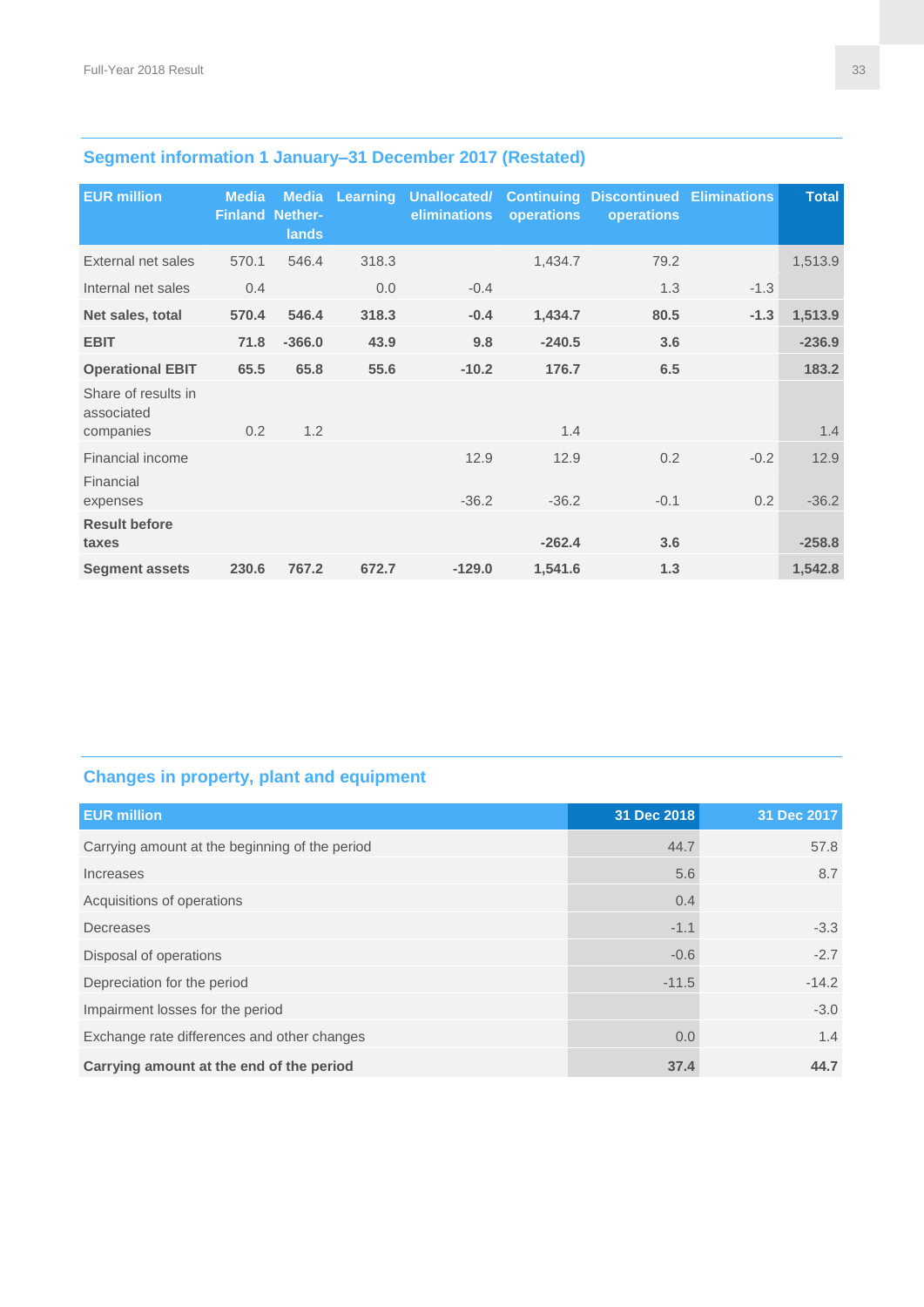## **Acquisitions and divestments**

#### **Impact of business acquisitions on Group's assets and liabilities**

| <b>EUR million</b>                                                                                                        | <b>FY 2018</b> | FY 2017 |
|---------------------------------------------------------------------------------------------------------------------------|----------------|---------|
| Property, plant and equipment                                                                                             | 0.4            |         |
| Intangible assets                                                                                                         | 17.1           | 3.2     |
| Other non-current assets                                                                                                  | 0.1            |         |
| Inventories                                                                                                               | 0.0            |         |
| Other current assets                                                                                                      | 6.1            |         |
| Assets, total                                                                                                             | 23.7           | 3.2     |
| Non-current liabilities                                                                                                   | $-1.3$         |         |
| <b>Current liabilities</b>                                                                                                | $-3.4$         | $-0.4$  |
| Liabilities, total                                                                                                        | $-4.7$         | $-0.4$  |
| Fair value of acquired net assets                                                                                         | 19.0           | 2.8     |
| Acquisition cost                                                                                                          | 20.8           | 2.9     |
| Non-controlling interests, based on the proportionate interest in the recognised<br>amounts of the assets and liabilities | 1.2            |         |
| Fair value of previously held interest                                                                                    | 1.8            |         |
| Fair value of acquired net assets                                                                                         | $-19.0$        | $-2.8$  |
| <b>Goodwill from the acquisitions</b>                                                                                     | 4.9            | 0.1     |

#### **Acquisitions of non-controlling interests**

| <b>EUR million</b>                                     | FY 2018 | <b>FY 2017</b> |
|--------------------------------------------------------|---------|----------------|
| Acquisition cost                                       | 11.2    | 14.0           |
| Book value of the acquired interest                    | 0.4     | 2.6            |
| Decrease (+) / increase (-) in acquisition liabilities | 9.1     |                |
| Impact on consolidated equity                          | $-1.6$  | $-11.4$        |

#### **Cash paid to obtain control, net of cash acquired**

| <b>EUR million</b>                                     | <b>FY 2018</b> | <b>FY 2017</b> |
|--------------------------------------------------------|----------------|----------------|
| Acquisition cost                                       | 20.8           | 2.9            |
| Cash and cash equivalents of acquired operations       | $-3.9$         |                |
| Decrease (+) / increase (-) in acquisition liabilities | $-1.0$         | 0.1            |
| Cash paid to obtain control, net of cash acquired      | 15.9           | 3.1            |
| Cash paid on acquisitions of non-controlling interests | 11.2           | 11.2           |

For 2018, the following business acquisitions are included in the calculation: N.C.D. Production, TAT-Palvelut Oy, Tikkurila Festival, Finnish News Agency (STT) and Kaiku Entertainment. The increase of ownership in Scoupy is included in the acquisitions of non-controlling interests. More information on the most material acquisitions is provided on p. 9-10.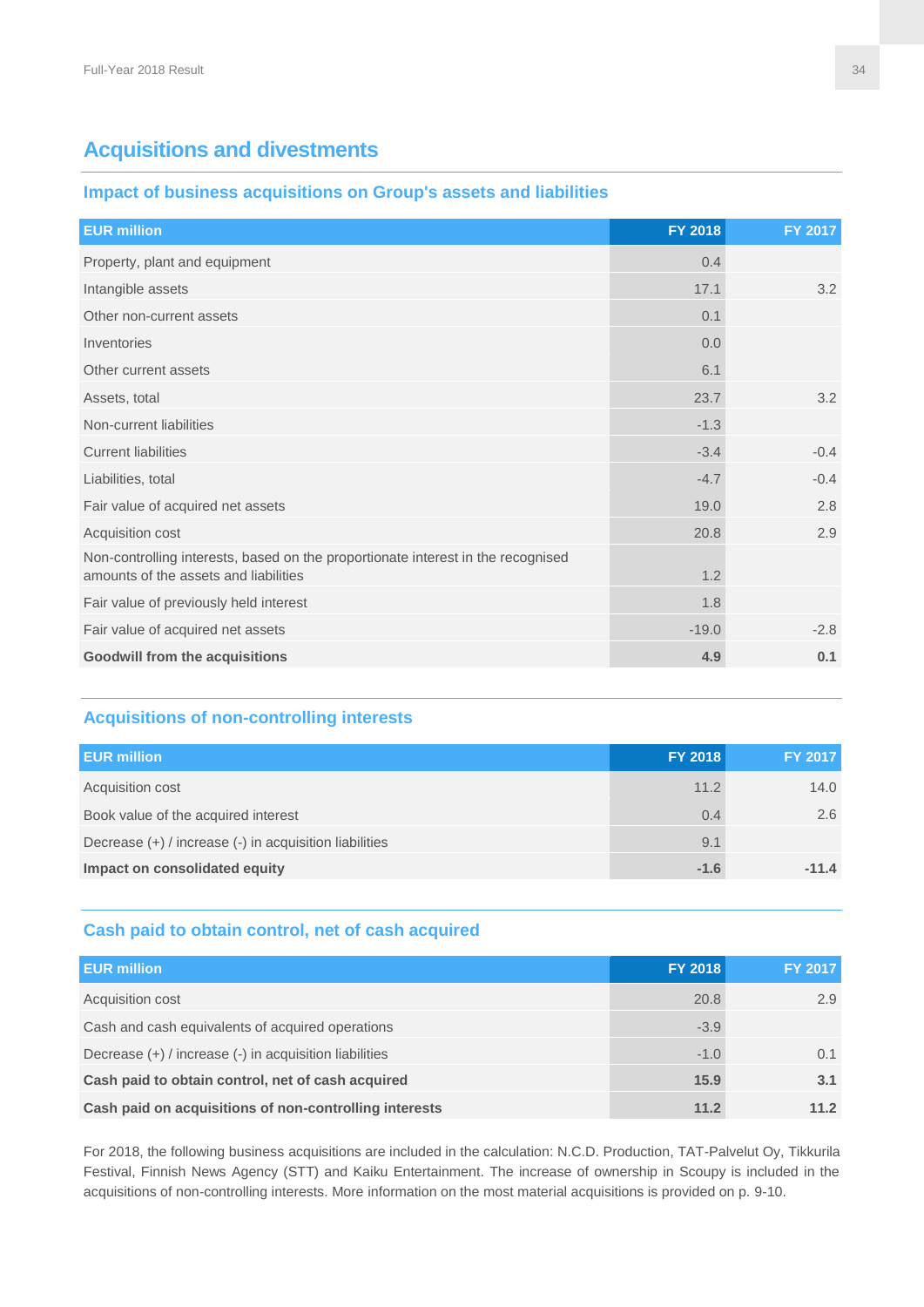### **Impact of divestments on Group's assets and liabilities**

| <b>EUR million</b>                          | <b>Belgian</b><br>magazines | <b>Other</b> | <b>FY 2018</b> | <b>SBS</b> | <b>Other</b> | FY 2017  |
|---------------------------------------------|-----------------------------|--------------|----------------|------------|--------------|----------|
| Property, plant and equipment               |                             | 0.6          | 0.6            | 2.6        | 0.1          | 2.7      |
| Goodwill                                    |                             | 4.4          | 4.4            | 715.5      | 14.3         | 729.8    |
| Other intangible assets                     | 0.7                         | 1.0          | 1.6            | 200.3      | 2.6          | 202.9    |
| Inventories                                 | 0.2                         |              | 0.2            |            |              |          |
| Trade and other receivables                 | 1.5                         | 4.7          | 6.2            | 38.3       | 0.7          | 39.0     |
| Cash and cash equivalents                   |                             | 1.1          | 1.1            | 25.8       | 3.1          | 28.9     |
| Assets, total                               | 2.4                         | 11.9         | 14.2           | 982.5      | 20.8         | 1,003.3  |
| Deferred tax liabilities                    | $-0.2$                      | $-0.2$       | $-0.5$         | $-18.1$    | $-0.6$       | $-18.7$  |
| <b>Financial liabilities</b>                |                             |              |                | $-46.0$    |              | $-46.0$  |
| Trade and other payables                    | $-11.7$                     | $-2.1$       | $-13.7$        | $-112.4$   | $-0.6$       | $-113.0$ |
| Liabilities, total                          | $-11.9$                     | $-2.3$       | $-14.2$        | $-176.6$   | $-1.1$       | $-177.7$ |
| Derecognised non-controlling interest       |                             |              |                | $-117.2$   |              | $-117.2$ |
| Net assets                                  | $-9.5$                      | 9.5          | 0.0            | 688.7      | 19.7         | 708.4    |
| Adjustment to capital loss                  |                             |              |                |            | 0.3          | 0.3      |
| Recognised in Other comprehensive<br>income |                             | 0.2          | 0.2            |            |              |          |
| Sales price                                 | 23.5                        | 7.2          | 30.7           | 237.1      | 29.0         | 266.1    |
| Transaction fees paid                       |                             |              |                | $-5.6$     | $-0.3$       | $-5.9$   |
| Net result from sale of operations          | 33.0                        | $-2.1$       | 30.9           | $-457.2$   | 9.3          | $-448.0$ |

### **Cash flow from sale of operations**

| <b>EUR million</b>                                            | <b>Belgian</b><br>magazines | <b>Other</b> | FY 2018 | <b>SBS</b> | <b>Other</b> | FY 2017 |
|---------------------------------------------------------------|-----------------------------|--------------|---------|------------|--------------|---------|
| Sales price                                                   | 23.5                        | 7.2          | 30.7    | 237.1      | 29.0         | 266.1   |
| Transaction fees paid                                         |                             |              |         | $-5.6$     | $-0.3$       | $-5.9$  |
| Cash and cash equivalents of divested<br>operations           |                             | $-1.1$       | $-1.1$  | $-25.8$    | $-3.1$       | $-28.9$ |
| Decrease (+) / increase (-) in receivables<br>from divestment | $-8.2$                      | 0.7          | $-7.6$  |            | 4.2          | 4.2     |
| Cash flow from sale of operations                             | 15.3                        | 6.8          | 22.0    | 205.6      | 29.7         | 235.4   |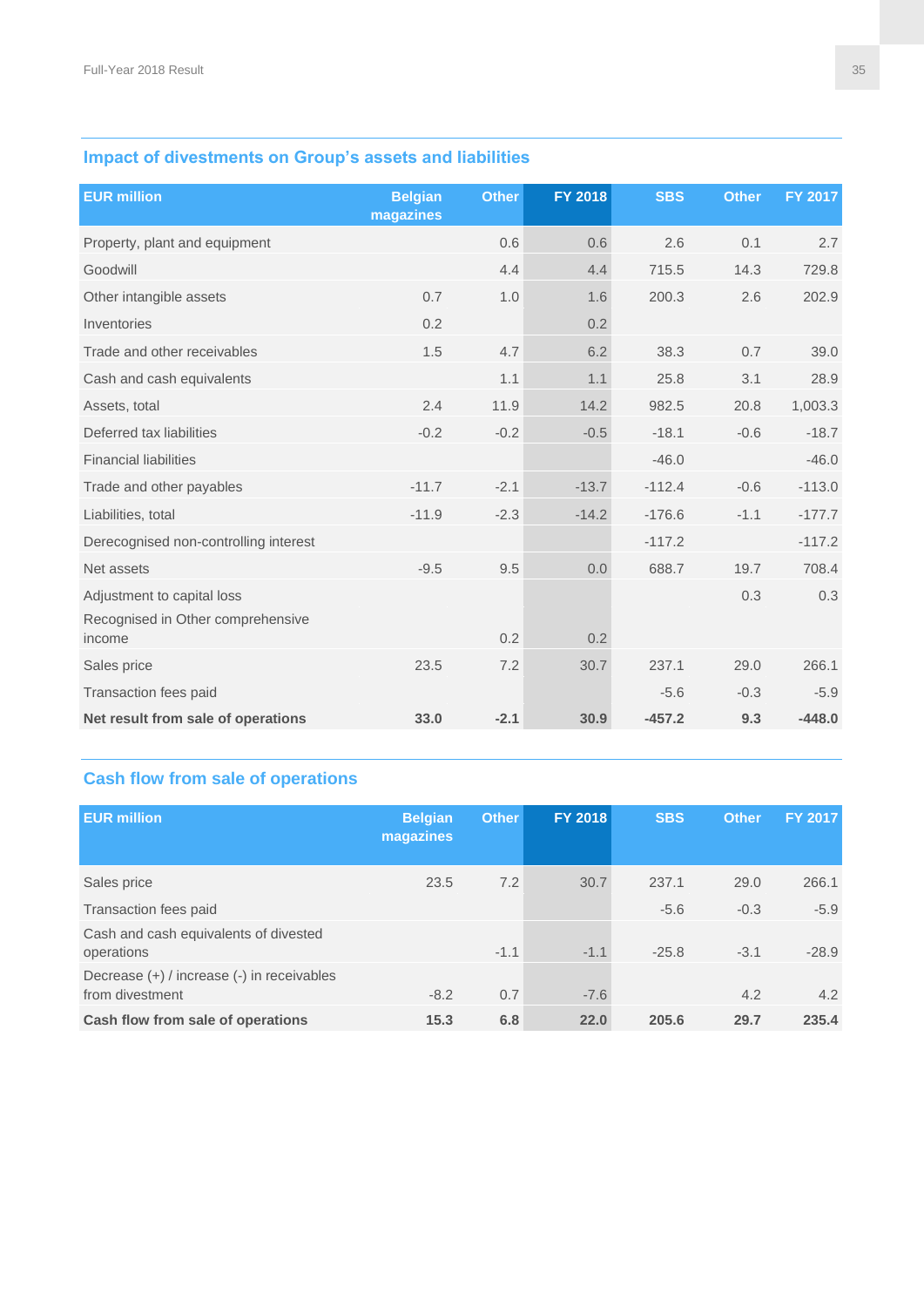### **Discontinued operations in 2018**

On 16 January 2018, Sanoma announced its intention to divest its Belgian women's magazine portfolio to Roularta Media Group by the end of the second quarter of 2018. The divestment was completed on 29 June 2018. The operations were reclassified as discontinued operations. The income statement and cash flow statement are presented in the following two tables.

#### **Income statement of discontinued operations**

| <b>EUR million</b>                                 | <b>FY 2018</b> | <b>FY 2017</b> |
|----------------------------------------------------|----------------|----------------|
| <b>Net sales</b>                                   | 37.1           | 80.5           |
| Other operating income                             | 36.7           | 0.0            |
| Materials and services                             | $-15.2$        | $-34.5$        |
| Employee benefit expenses                          | $-24.4$        | $-14.9$        |
| Other operating expenses                           | $-14.8$        | $-23.4$        |
| Depreciation, amortisation and impairment losses   | $-0.5$         | $-4.2$         |
| <b>EBIT</b>                                        | 18.8           | 3.6            |
| Financial income                                   |                | 0.2            |
| Financial expenses                                 | 0.0            | $-0.1$         |
| <b>Result before taxes</b>                         | 18.8           | 3.6            |
| Income taxes                                       | $-5.9$         | $-1.4$         |
| Result for the period from discontinued operations | 12.9           | 2.3            |

### **Cash flow related to discontinued operations**

| <b>EUR million</b>         | <b>FY 2018</b> | <b>FY 2017</b> |
|----------------------------|----------------|----------------|
| Cash flow from operations  | $-17.1$        | 5.1            |
| Cash flow from investments | 7.9            | $-5.8$         |
| Cash flow from financing   |                |                |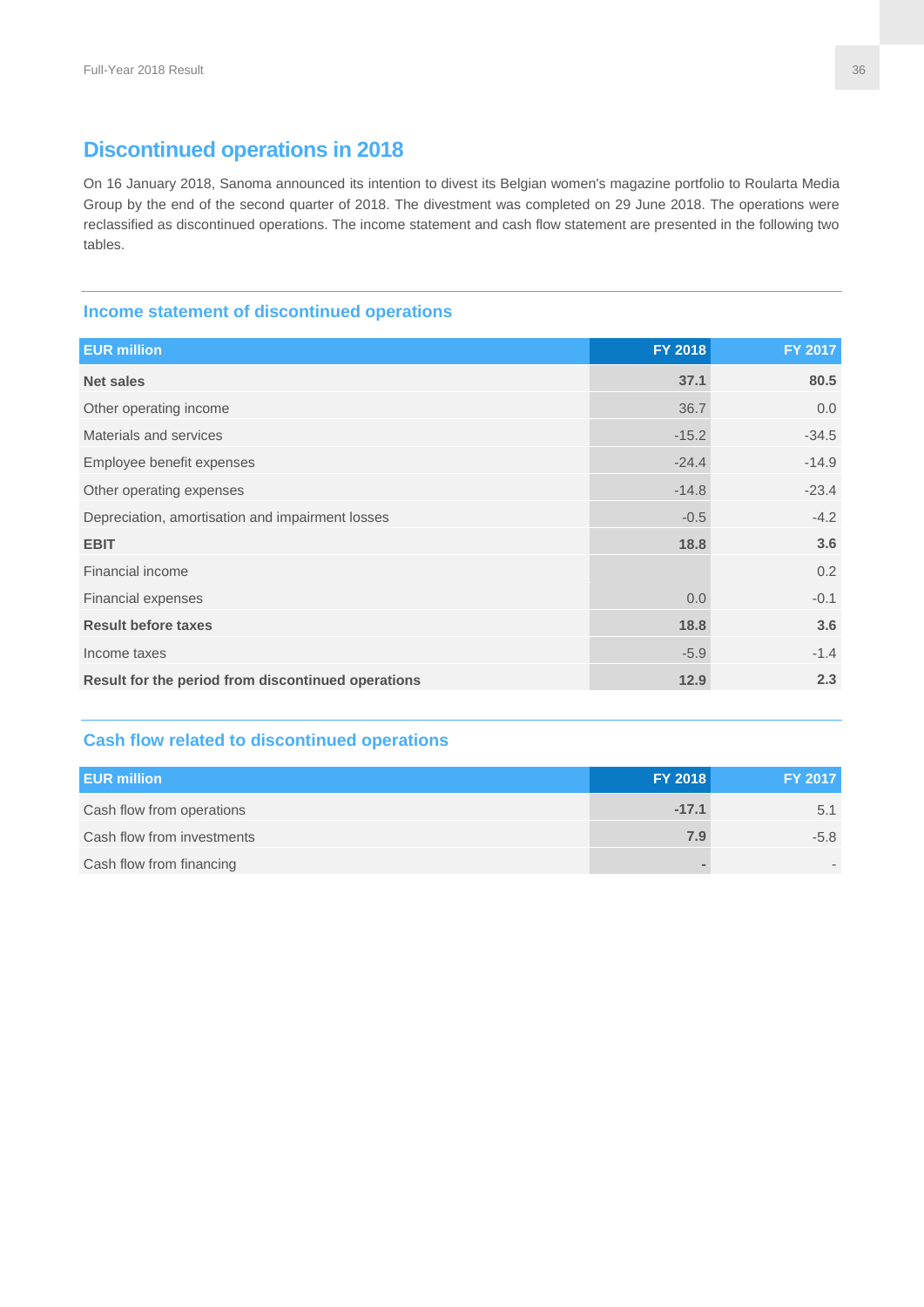### **Contingent liabilities**

| <b>EUR million</b>                                                                              | 31 Dec 2018 | 31 Dec 2017 |
|-------------------------------------------------------------------------------------------------|-------------|-------------|
| <b>Contingencies for own commitments</b>                                                        |             |             |
| Pledges                                                                                         | 1.4         | 1.5         |
| Other items                                                                                     | 15.0        | 24.7        |
| Total                                                                                           | 16.4        | 26.2        |
| <b>Other commitments</b>                                                                        |             |             |
| Operating lease liabilities                                                                     | 219.1       | 249.4       |
| Royalties                                                                                       | 8.3         | 7.8         |
| Commitments for acquisitions of intangible assets (film and TV<br>broadcasting rights included) | 33.6        | 18.0        |
| Other items                                                                                     | 53.0        | 49.3        |
| Total                                                                                           | 314.0       | 324.5       |
| <b>Total</b>                                                                                    | 330.4       | 350.7       |

#### **Derivative instruments**

| <b>EUR million</b>                       | 31 Dec 2018 | 31 Dec 2017 |
|------------------------------------------|-------------|-------------|
| <b>Fair values</b>                       |             |             |
| <b>Currency derivatives</b>              |             |             |
| Forward contracts (positive fair values) | 0.2         | 1.1         |
| Forward contracts (negative fair values) | $-0.2$      | $-1.7$      |
| <b>Nominal values</b>                    |             |             |
| <b>Currency derivatives</b>              |             |             |
| Forward contracts                        | 6.8         | 66.4        |

The fair value of the foreign currency forward contracts is determined using forward exchange market rates at the balance sheet date.